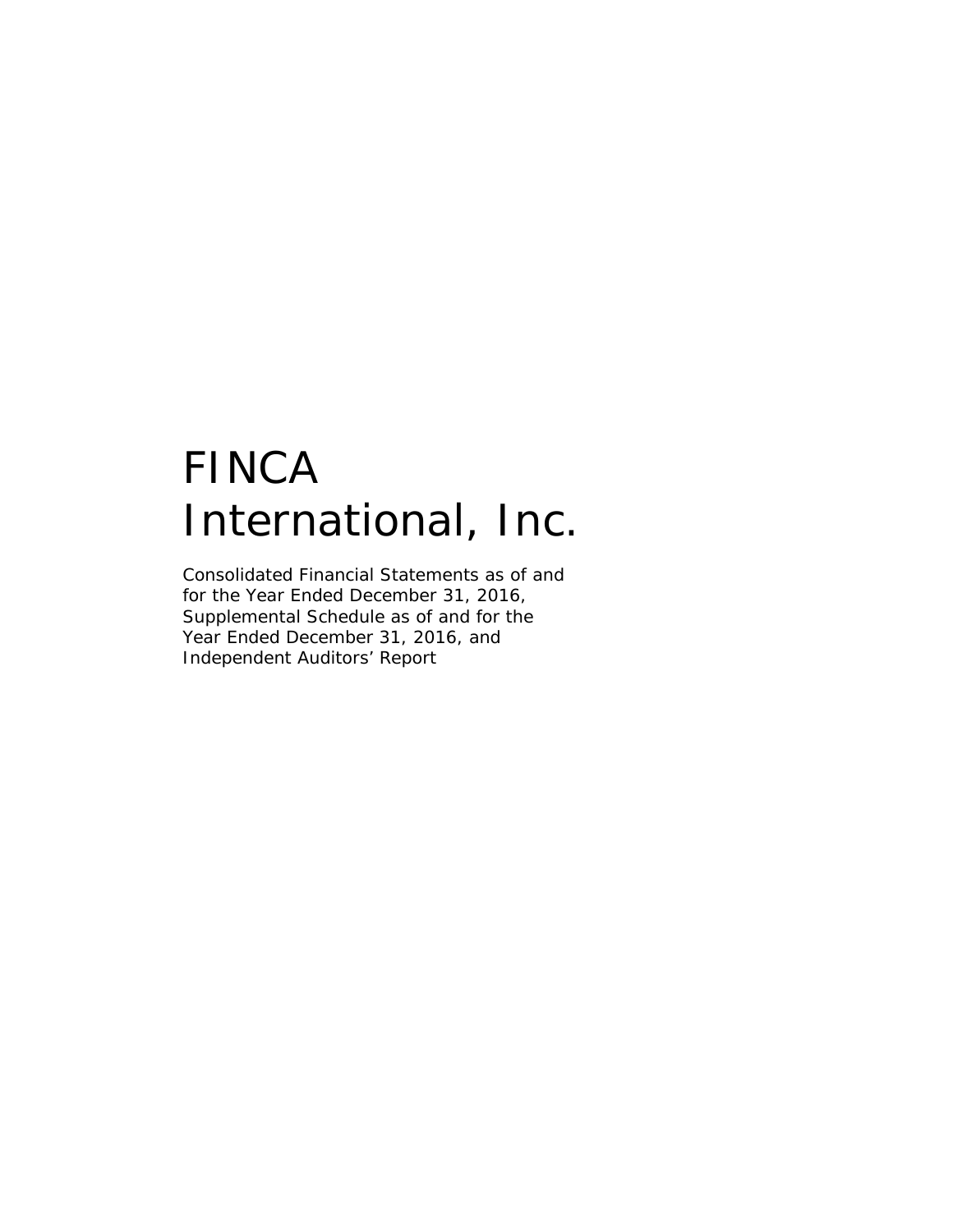# **TABLE OF CONTENTS**

|                                                                                                  | Page     |
|--------------------------------------------------------------------------------------------------|----------|
| INDEPENDENT AUDITORS' REPORT                                                                     | $1 - 2$  |
| CONSOLIDATED FINANCIAL STATEMENTS AS OF AND FOR THE<br>YEAR ENDED DECEMBER 31, 2016:             |          |
| Consolidated Statement of Financial Position                                                     | 3        |
| <b>Consolidated Statement of Activities</b>                                                      | 4        |
| Consolidated Statement of Cash Flows                                                             | $5 - 6$  |
| Notes to Consolidated Financial Statement                                                        | $7 - 44$ |
| SUPPLEMENTAL SCHEDULE AND NOTE TO SUPPLEMENTAL SCHEDULE<br>FOR THE YEAR ENDED DECEMBER 31, 2016: | 45       |
| <b>Consolidated Schedule of Functional Expenses</b>                                              | 46       |
| Note to the Supplemental Schedule                                                                | 47       |

<u> 1989 - Johann Stoff, fransk politik (f. 1989)</u>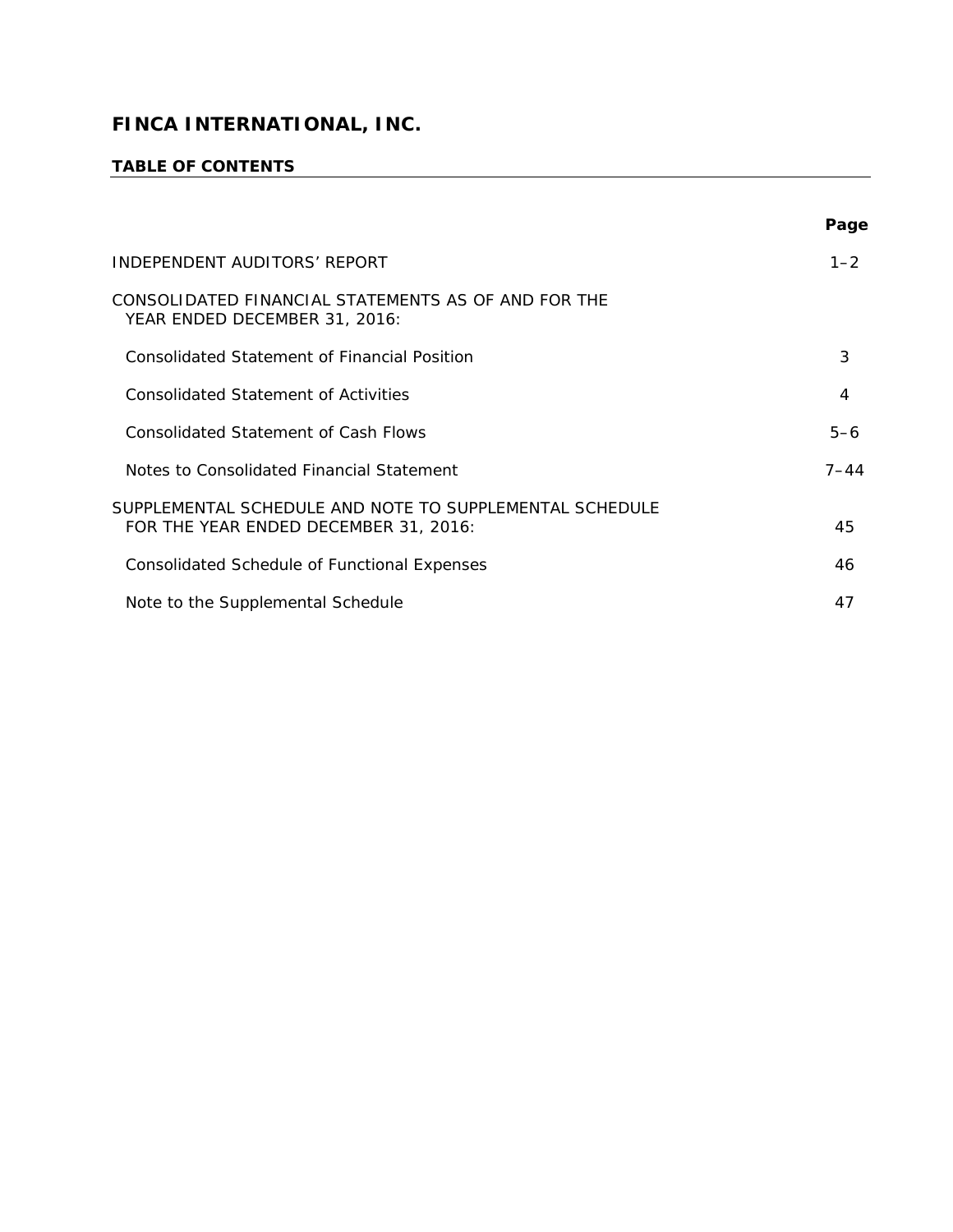

**Deloitte & Touche LLP** 7900 Tysons One Place Suite 800 McLean, VA 22102-5974 **USA** 

Tel: +1 703 251 1000 www.deloitte.com

#### **INDEPENDENT AUDITORS' REPORT**

To the Board of Directors and Members of FINCA International, Inc. Washington, DC

We have audited the accompanying consolidated financial statements of FINCA International, Inc. and its subsidiaries (the "Company"), which comprise the consolidated statement of financial position as of December 31, 2016, and the related consolidated statement of activities, and statement of cash flows for the years then ended, and the related notes to the consolidated financial statements.

#### **Management's Responsibility for the Consolidated Financial Statements**

Management is responsible for the preparation and fair presentation of these consolidated financial statements in accordance with accounting principles generally accepted in the United States of America; this includes the design, implementation, and maintenance of internal control relevant to the preparation and fair presentation of consolidated financial statements that are free from material misstatement, whether due to fraud or error.

#### **Auditors' Responsibility**

Our responsibility is to express an opinion on these consolidated financial statements based on our audits. We conducted our audits in accordance with auditing standards generally accepted in the United States of America. Those standards require that we plan and perform the audit to obtain reasonable assurance about whether the consolidated financial statements are free from material misstatement.

An audit involves performing procedures to obtain audit evidence about the amounts and disclosures in the consolidated financial statements. The procedures selected depend on the auditor's judgment, including the assessment of the risks of material misstatement of the consolidated financial statements, whether due to fraud or error. In making those risk assessments, the auditor considers internal control relevant to the Company's preparation and fair presentation of the consolidated financial statements in order to design audit procedures that are appropriate in the circumstances, but not for the purpose of expressing an opinion on the effectiveness of the Company's internal control. Accordingly, we express no such opinion. An audit also includes evaluating the appropriateness of accounting policies used and the reasonableness of significant accounting estimates made by management, as well as evaluating the overall presentation of the consolidated financial statements.

We believe that the audit evidence we have obtained is sufficient and appropriate to provide a basis for our audit opinion.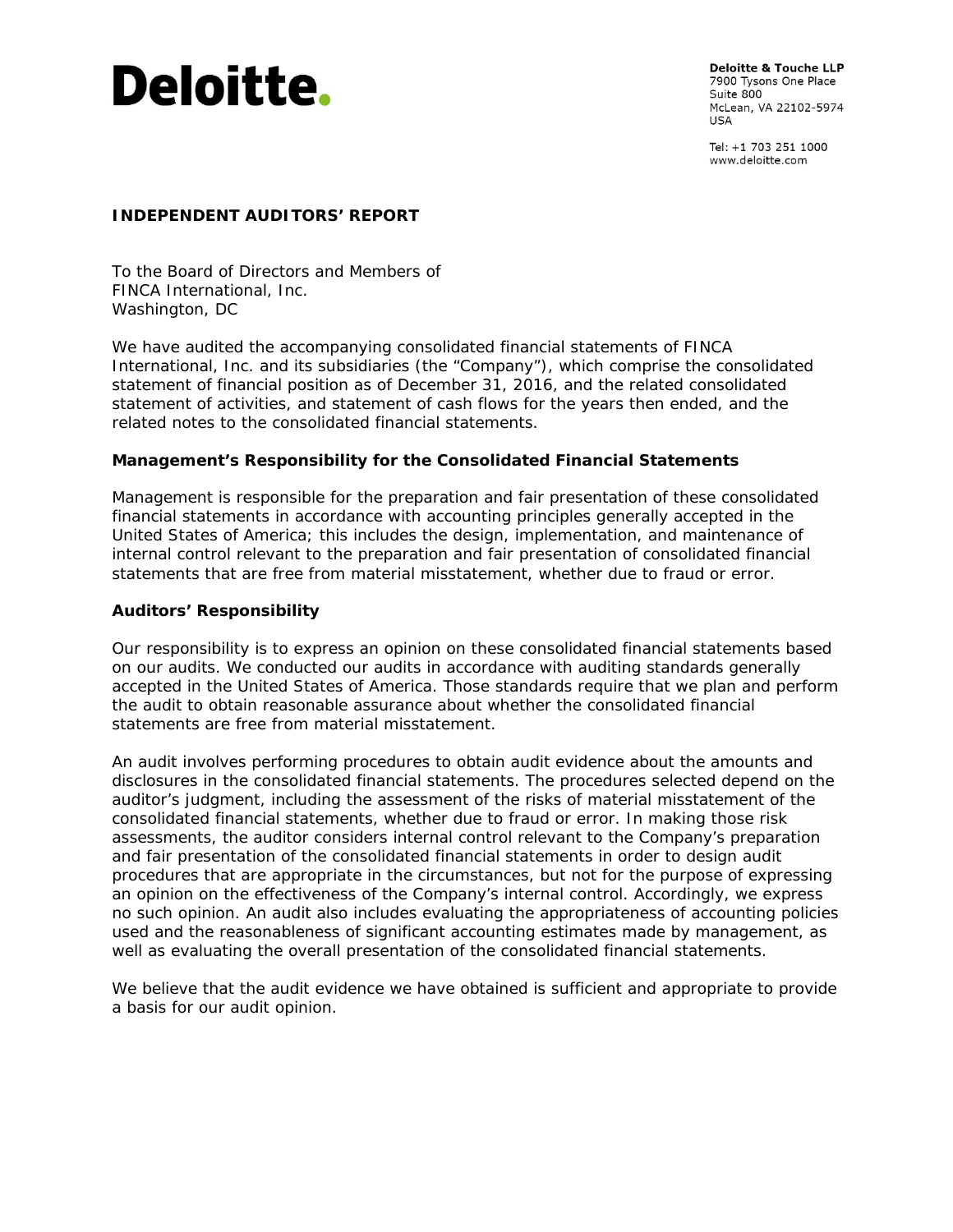#### **Opinion**

In our opinion, the consolidated financial statements referred to above present fairly, in all material respects, the financial position of FINCA International, Inc. and its subsidiaries as of December 31, 2016, and the changes in their net assets and their cash flows for the year then ended in accordance with accounting principles generally accepted in the United States of America.

#### **Other Matters**

#### *Report on Supplemental Schedule and Notes to the Supplemental Schedule*

Our audit was conducted for the purpose of forming an opinion on the consolidated financial statements as a whole. The consolidated schedule of functional expenses is presented for the purpose of additional analysis and is not a required part of the consolidated financial statements. This schedule and corresponding notes are the responsibility of the Company's management and were derived from and relate directly to the underlying accounting and other records used to prepare the consolidated financial statements. Such schedule and corresponding notes to the supplemental schedule have been subjected to the auditing procedures applied in our audit of the consolidated financial statements and certain additional procedures, including comparing and reconciling such schedule directly to the underlying accounting and other records used to prepare the consolidated financial statements or to the consolidated financial statements themselves, and other additional procedures in accordance with auditing standards generally accepted in the United States of America. In our opinion, such schedule and corresponding notes to the supplemental schedule are fairly stated, in all material respects, in relation to the consolidated financial statements as a whole.

Deloitte + Souche LLP

July 17, 2017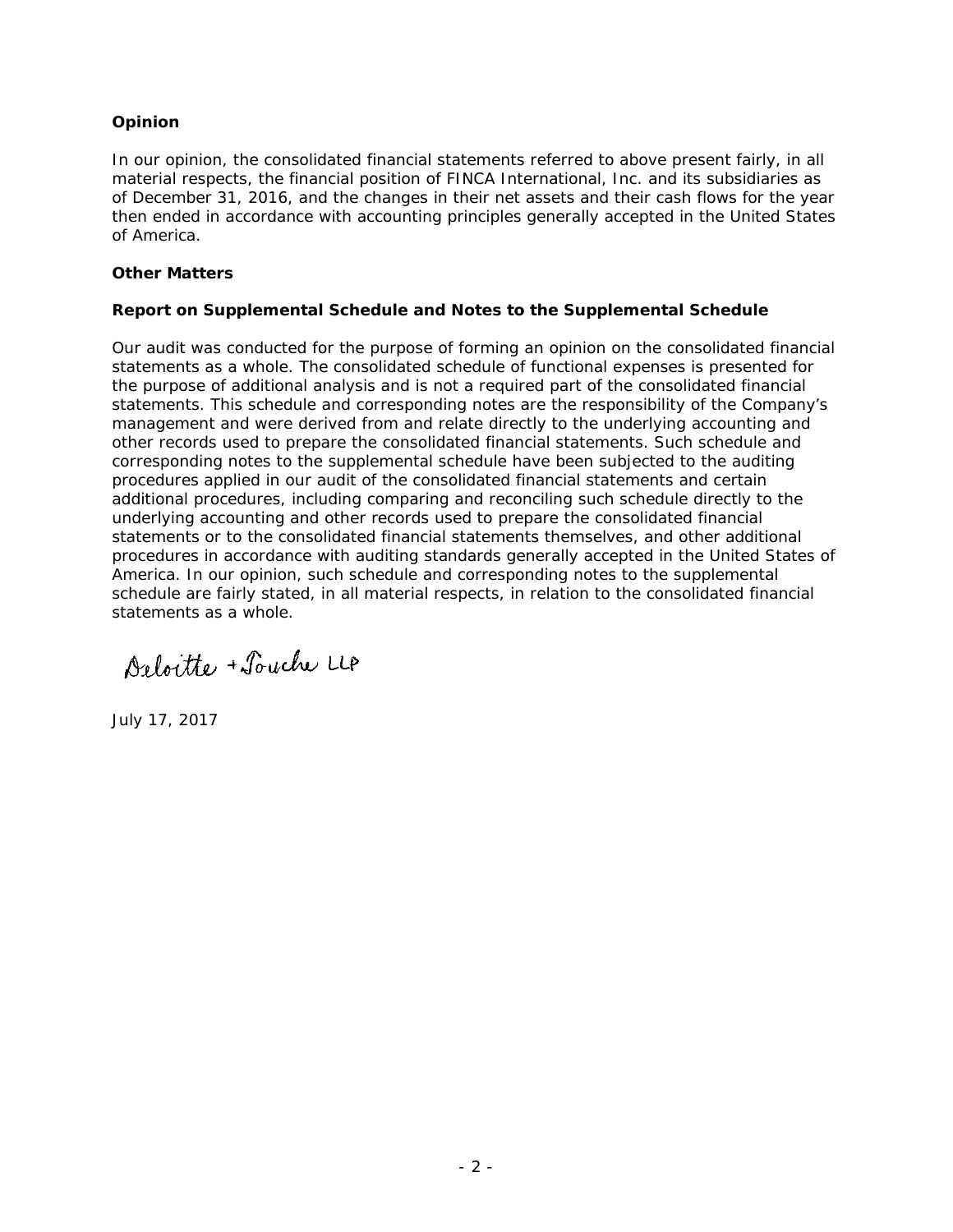#### **CONSOLIDATED STATEMENT OF FINANCIAL POSITION AS OF DECEMBER 31, 2016**

|                                                                                                                                                                                                                                                                                                                                                                                                       | 2016                                                                                                                                                       |
|-------------------------------------------------------------------------------------------------------------------------------------------------------------------------------------------------------------------------------------------------------------------------------------------------------------------------------------------------------------------------------------------------------|------------------------------------------------------------------------------------------------------------------------------------------------------------|
| <b>ASSETS</b>                                                                                                                                                                                                                                                                                                                                                                                         |                                                                                                                                                            |
| Cash and cash equivalents<br>Restricted cash and cash equivalents (Note 8)<br>Available for sale investments (Note 9)<br>Held-to-maturity investments (Note 9)<br>Derivative assets (Note 10)<br>Loans receivable, net (Note 11)<br>Due from banks<br>Other receivables, prepaid, and other assets (Note 12)<br>Property and equipment, net (Note 13)<br>Intangible Assets, net (Note 14)<br>Goodwill | \$<br>140,797,035<br>26,428,949<br>7,670,352<br>25,360,625<br>19,491,195<br>741,756,202<br>7,610,297<br>32,305,818<br>30,556,863<br>8,058,153<br>1,042,135 |
| Deferred tax assets (Note 7)                                                                                                                                                                                                                                                                                                                                                                          | 2,469,769                                                                                                                                                  |
| TOTAL                                                                                                                                                                                                                                                                                                                                                                                                 | \$1,043,547,393                                                                                                                                            |
| <b>LIABILITIES AND EQUITY</b>                                                                                                                                                                                                                                                                                                                                                                         |                                                                                                                                                            |
| LIABILITIES:<br>Accounts payable and other accrued liabilities (Note 15)<br>Derivative liabilities (Note 10)<br>Client deposits (Note 17)<br>Bank deposits (Note 16)<br>Notes payable (Note 18)<br>Subordinated debt (Note 19)<br>Deferred revenue (Note 20)<br>Employee benefits (Note 21)<br>Current income tax liability<br>Deferred tax liabilities (Note 7)<br><b>Total liabilities</b>          | \$<br>27,869,722<br>8,259,574<br>262,340,157<br>38,341,223<br>455,536,704<br>5,598,931<br>5,593,390<br>3,707,898<br>9,154,377<br>2,119,289<br>818,521,265  |
| <b>NET ASSETS:</b><br>Unrestricted net assets-FINCA (Note 24)<br>Unrestricted net assets-noncontrolling interest (Note 24)                                                                                                                                                                                                                                                                            | 135,913,577<br>88,758,552                                                                                                                                  |
| Total unrestricted net assets                                                                                                                                                                                                                                                                                                                                                                         | 224,672,129                                                                                                                                                |
| Temporary restricted net assets (Note 25)                                                                                                                                                                                                                                                                                                                                                             | 353,999                                                                                                                                                    |
| Total net assets                                                                                                                                                                                                                                                                                                                                                                                      | 225,026,128                                                                                                                                                |
| <b>TOTAL</b>                                                                                                                                                                                                                                                                                                                                                                                          | \$ 1,043,547,393                                                                                                                                           |

See notes to consolidated financial statements.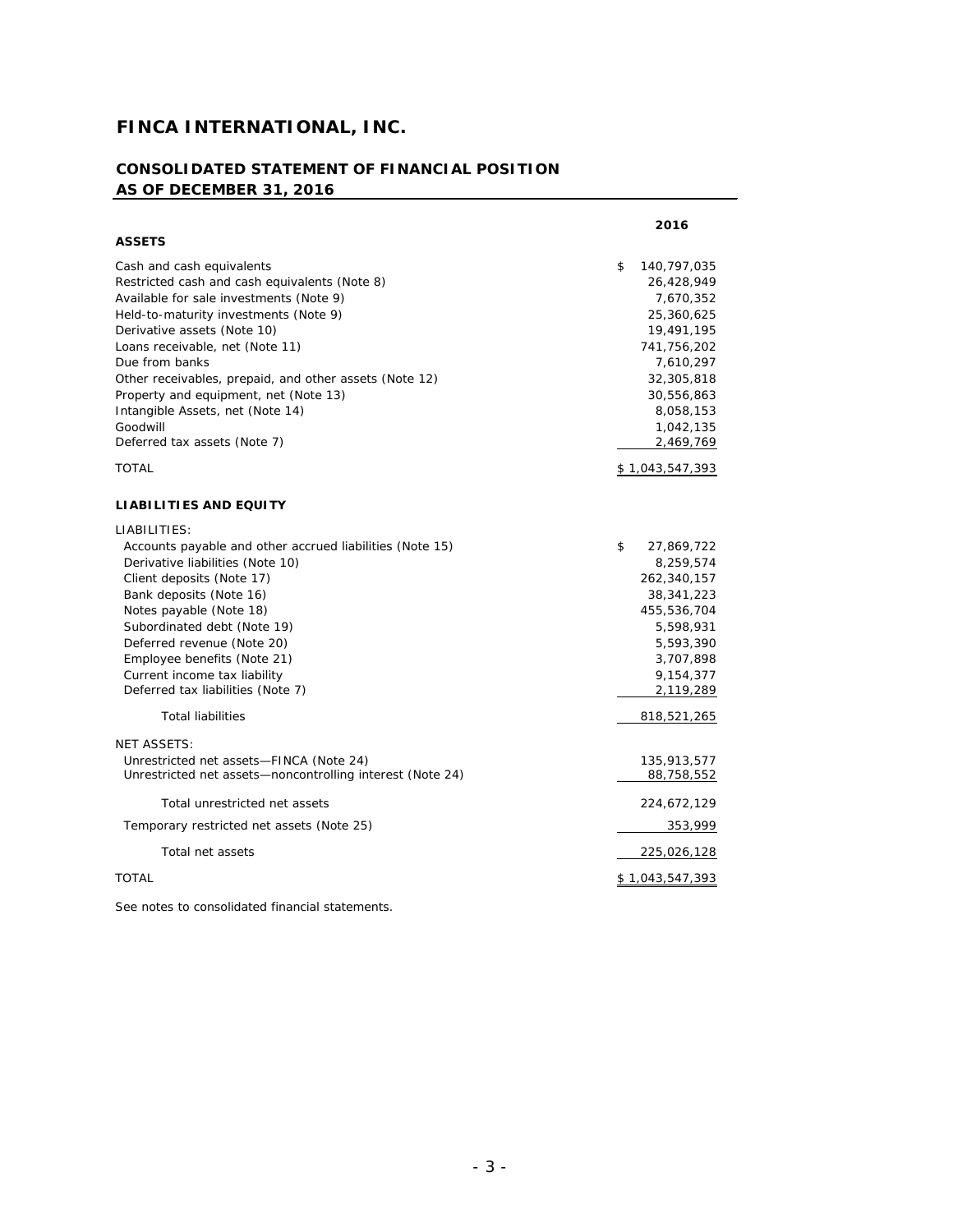#### **CONSOLIDATED STATEMENT OF ACTIVITIES FOR THE YEAR ENDED DECEMBER 31, 2016**

|                                                                       | <b>Unrestricted</b>      | Temporary<br><b>Restricted</b> | Total<br>2016            |
|-----------------------------------------------------------------------|--------------------------|--------------------------------|--------------------------|
| <b>OPERATING REVENUES:</b>                                            |                          |                                |                          |
| Contributions:                                                        |                          |                                |                          |
| Corporate, foundation, and individual giving                          | \$12,225,400             | \$<br>443,499                  | 12,668,899<br>\$         |
| Services and gifts in kind                                            | 2,953,678                |                                | 2,953,678                |
| Program:                                                              |                          |                                |                          |
| Interest income<br>Grants and contracts, including federal government | 287,783,222<br>6,874,920 |                                | 287,783,222<br>6,874,920 |
| Fees and other income                                                 | 29,099,563               |                                | 29,099,563               |
| Net assets released from restrictions                                 | 1,171,377                | (1, 171, 377)                  | $\overline{\phantom{a}}$ |
| Total operating revenues                                              | 340,108,160              | (727, 878)                     | 339,380,282              |
| <b>OPERATING EXPENSES:</b>                                            |                          |                                |                          |
| Program services                                                      | (320, 561, 259)          |                                | (320, 561, 259)          |
| Fundraising                                                           | (3,324,335)              |                                | (3,324,335)              |
| General and administrative                                            | (13, 704, 640)           |                                | (13, 704, 640)           |
| Total operating expenses                                              | (337, 590, 234)          |                                | (337, 590, 234)          |
| Income tax expense (Note 7)                                           | (17, 562, 140)           |                                | (17, 562, 140)           |
| CHANGE IN NET ASSETS BEFORE NONOPERATING ITEMS                        | (15,044,214)             | (727, 878)                     | (15, 772, 092)           |
| Nonoperating expense                                                  | (2, 229, 907)            |                                | (2, 229, 907)            |
| Investment and foreign exchange (loss)                                | (2,543,366)              |                                | (2, 543, 366)            |
| Pension-related changes other than                                    |                          |                                |                          |
| net periodic benefit cost gain                                        | 187,179                  |                                | 187,179                  |
| Translation gains of foreign operations                               | 2,103,521                |                                | 2,103,521                |
| Fair value reserve revaluation                                        | 141,448                  |                                | 141,448                  |
| CHANGE IN NET ASSETS FROM CONTINUING                                  |                          |                                |                          |
| OPERATIONS AND BEFORE NONCONTROLLING INTEREST                         | (17, 385, 339)           | (727, 878)                     | (18, 113, 217)           |
| Loss from discontinued operations                                     | (513,989)                |                                | (513,989)                |
| Dividends to noncontrolling interest                                  | (161,000)                |                                | (161,000)                |
| <b>CHANGE IN NET ASSETS</b>                                           | (18,060,328)             | (727, 878)                     | (18, 788, 206)           |
| NET ASSETS-beginning of year                                          | 242,732,457              | 1,081,877                      | 243,814,334              |
| NET ASSETS-end of year                                                | \$224,672,129            | 353,999<br>\$                  | \$225,026,128            |

See notes to consolidated financial statements.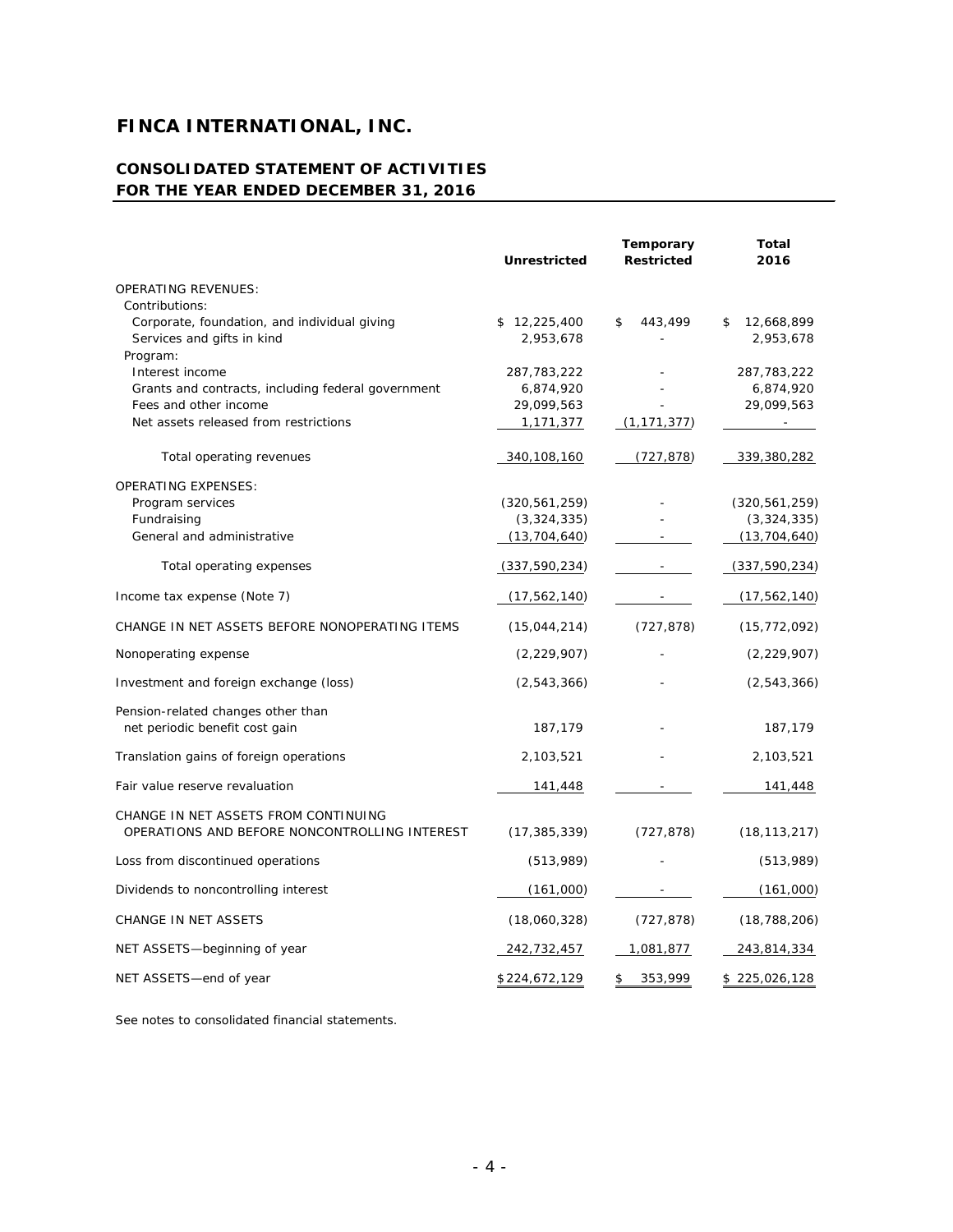# **CONSOLIDATED STATEMENT OF CASH FLOWS FOR THE YEAR ENDED DECEMBER 31, 2016**

|                                                                      | 2016               |
|----------------------------------------------------------------------|--------------------|
| CASH FLOWS FROM OPERATING ACTIVITIES:                                |                    |
| Change in net assets before noncontrolling interest                  | \$<br>(18,627,206) |
| Adjustments to reconcile changes in net assets before noncontrolling |                    |
| interest to net cash provided by operating activities:               |                    |
| Foreign currency translation gain                                    | (2, 103, 521)      |
| Pension-related changes other than net periodic benefit cost         | (187, 179)         |
| Fair value revaluation reserve                                       | (141, 448)         |
| Depreciation and amortization                                        | 12,824,660         |
| Loss on disposal of fixed assets and intangibles                     | 828,419            |
| Impairment on loan losses and other financial assets                 | 60,649,024         |
| Impairment of other assets                                           | 2,449,501          |
| Foreign exchange losses                                              | 7,824,262          |
| Changes in deferred tax assets and liabilities                       | 3,344,210          |
| Gain on disposal of subsidiaries                                     | (9,032,489)        |
| Other non-cash adjustments                                           | (2,558,990)        |
| (Decrease) increase of assets and liabilities from                   |                    |
| operating activities after non-cash items:                           |                    |
| Change in interest receivable and fees                               | (3,667,746)        |
| Change in other receivables and other assets                         | 4,582,318          |
| Change in other liabilities                                          | (65, 702)          |
| Change in deferred revenue                                           | (1,505,981)        |
| Change in employee benefits                                          | 261,807            |
| Net cash provided by operating activities                            | 54,873,939         |
| CASH FLOWS FROM INVESTING ACTIVITIES:                                |                    |
| Purchase of financial assets                                         | (15, 180, 110)     |
| Net change in loans to customers                                     | (36, 307, 080)     |
| Purchase of property and equipment                                   | (11, 156, 347)     |
| Purchase of intangible assets                                        | (2,890,808)        |
| Proceeds from sales/disposals of fixed assets                        | 501,006            |
| Net cash inflow on disposal of subsidiaries                          | 14,944,775         |
| Principal collection from notes receivable                           | 5,320,662          |
| Net cash used in investing activities                                | (44, 767, 902)     |
| CASH FLOWS FROM FINANCING ACTIVITIES:                                |                    |
| Net change in customers' and other deposits                          | 115,235,035        |
| Proceeds from lenders                                                | 232,092,248        |
| Repayment of loans and borrowings to lenders                         | (347, 440, 683)    |
| Net cash used in financing activities                                | (113, 400)         |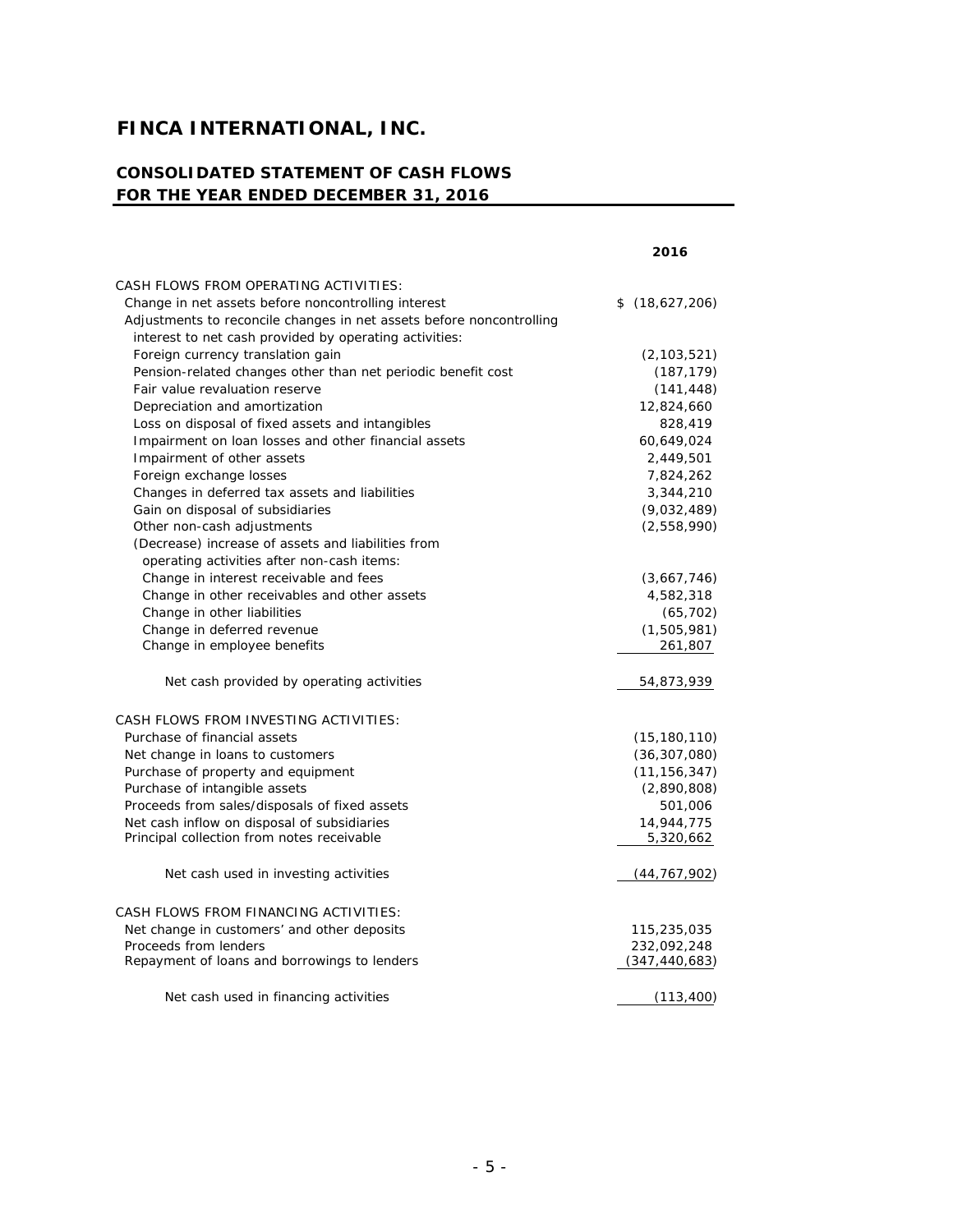# **CONSOLIDATED STATEMENT OF CASH FLOWS FOR THE YEAR ENDED DECEMBER 31, 2016**

|                                                                                               | 2016                   |
|-----------------------------------------------------------------------------------------------|------------------------|
| Net increase in cash and cash equivalents                                                     | \$<br>9,992,637        |
| Cash and cash equivalents—beginning of the year<br>Cash held for sale - beginning of the year | 137,325,636<br>892,988 |
| Total cash and cash equivalents - beginning of the year                                       | 138,218,624            |
| Effect of exchange rate changes on cash and cash equivalents                                  | (7, 414, 226)          |
| Cash held for sale                                                                            |                        |
| Cash and cash equivalents—end of the year                                                     | \$140,797,035          |
| SUPPLEMENTAL DISCLOSURES TO CASH FLOWS<br>FROM OPERATING ACTIVITIES:                          |                        |
| Interest received                                                                             | \$267,329,591          |
| Interest paid                                                                                 | (73, 426, 243)<br>\$.  |
| Income taxes paid                                                                             | (4, 244, 371)          |

See notes to consolidated financial statements.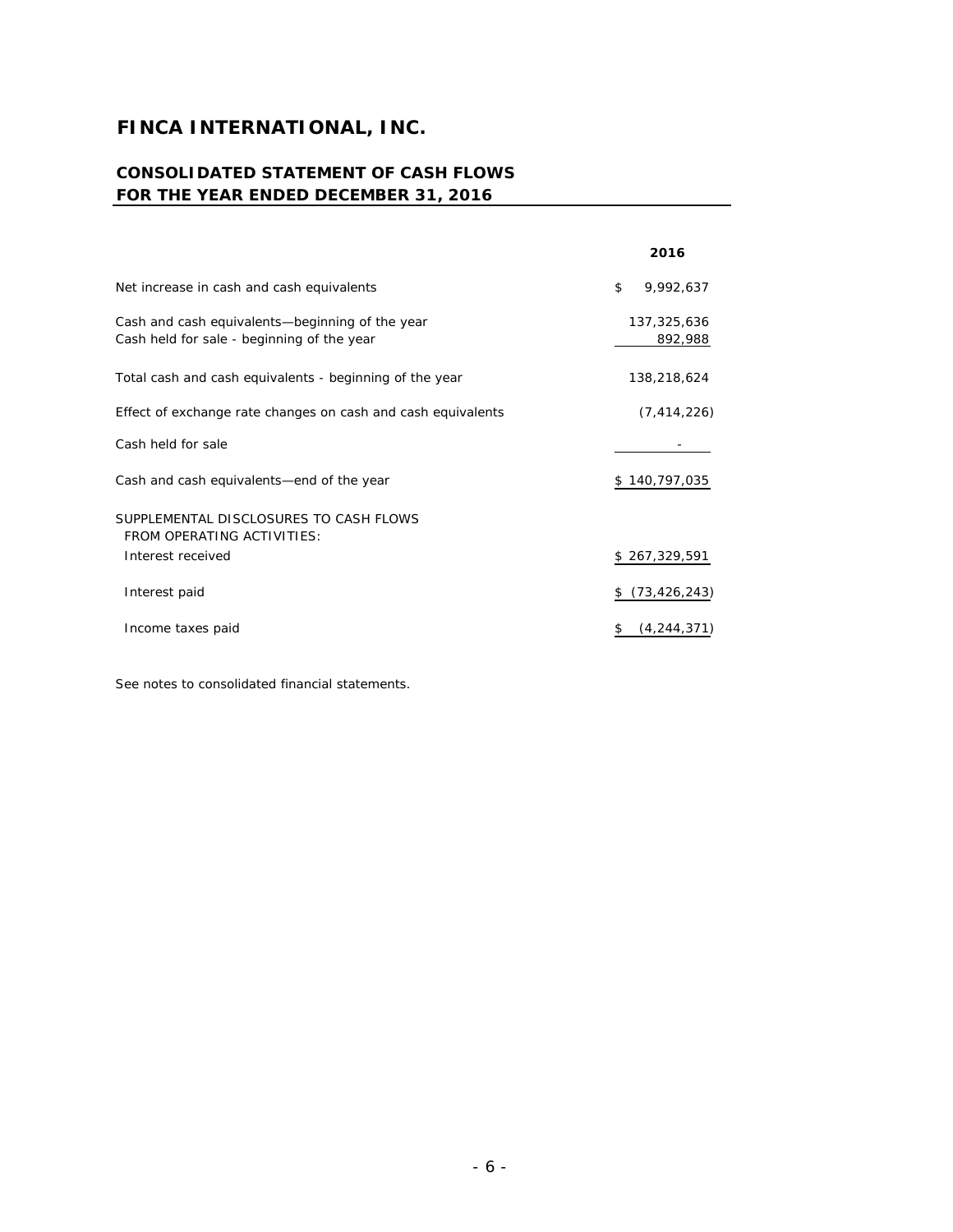#### **NOTES TO CONSOLIDATED FINANCIAL STATEMENTS AS OF AND FOR THE YEAR ENDED DECEMBER 31, 2016**

#### **1. NATURE OF ACTIVITIES**

FINCA International, Inc. ("FINCA" or "FINCA International" or the "Company") is a notfor-profit corporation, incorporated in the state of New York, United States of America (USA), that has received a determination letter from the United States Internal Revenue Service classifying it as a tax-exempt public charity described in Section 501(c)(3) of the United States Internal Revenue Code of 1986, as amended. Founded in 1984, FINCA's mission is to alleviate poverty through lasting solutions that help people build assets, create jobs and raise their standard of living. FINCA's headquarters is located in Washington, D.C., USA.

In October 2010, FINCA formed a 100% owned limited liability company subsidiary, FINCA Microfinance Holding Company, LLC (FMH), incorporated in the state of Delaware, USA. In December 2011, FINCA reorganized its structure by placing all of its microfinance institutions under FMH, the holding company through which it could obtain additional capital for expansion of FINCA's mission. Upon completion of this group reorganization, FMH obtained equity funding of approximately \$70.3 million from external parties. FINCA International is the substantial majority shareholder, with minority positions held by social and development institutions. In exchange for its majority ownership in FMH, FINCA contributed the ownership of all of its microfinance operating subsidiaries to FMH, in which all operating subsidiaries became wholly owned subsidiaries of FMH. In 2013, FMH completed its second capital raise and received \$50.0 million in additional equity primarily from its existing shareholders. In 2014, one of the existing members contributed an additional \$1.7 million in equity to FMH. The proceeds are used by FINCA to expand outreach, enter additional countries, and provide a greater range of needed products, including savings accounts.

Since 2011, FMH and its subsidiaries were operated and managed by FINCA, its ultimate parent company, through terms set out in a management services agreement (MSA). Under the MSA, FINCA managed and protected FMH's capital investments in the microfinance operating subsidiaries. FINCA maintained FMH's compliance with regulatory, tax, and other legal requirements applicable to FMH. FINCA operated FMH with existing FINCA employees and provided stewardship services that included management, finance and accounting, administrative, personnel, and legal functions. Additionally, oversight of FMH's shareholder, policy enforcement, system, personnel, and coordination functions were provided by FINCA as set out in the terms of the MSA. Provision of these services, intangibles, and other activities with regard to facilitation of financing to its subsidiaries generated related-party transactions between FMH and its subsidiaries.

The MSA between FMH and FINCA expired on December 31, 2016. FMH follows FINCA's mission of poverty alleviation, and no changes may be made to the corporate purpose without the consent of FINCA. In order to ensure complete alignment of interests with the microentrepreneur clients that it serves, no FINCA employee, board member, or officer may hold any equity interest in FMH or any of the subsidiaries. FINCA, as the controlling entity, remains a not-for-profit corporation and maintains its designation as a Section 501(c)(3) charitable entity.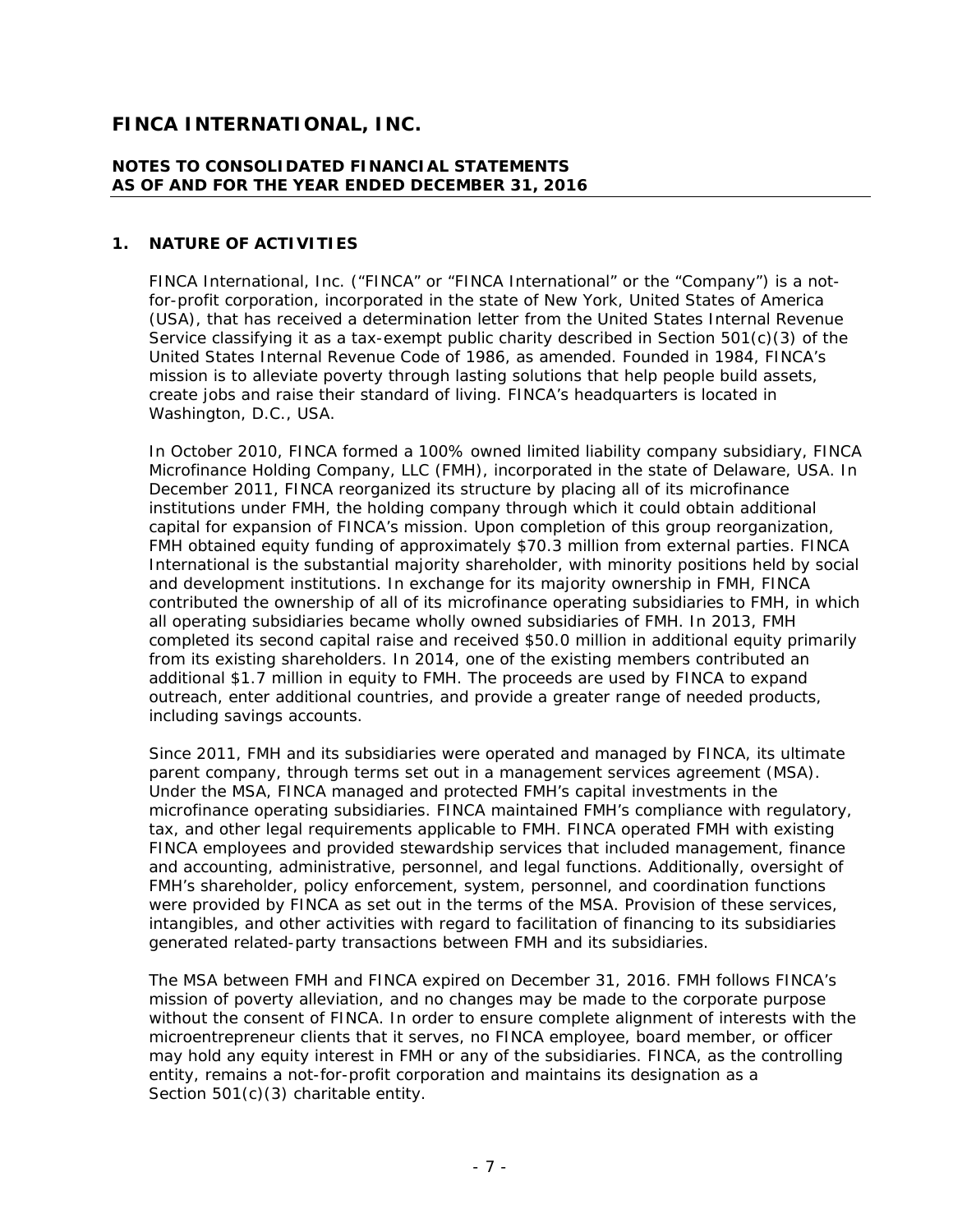As of December 31, 2016, FINCA through FMH operates in 21 developing countries in Latin America (Ecuador, Guatemala, Haiti, Honduras, and Nicaragua), Africa (Democratic Republic of the Congo, Malawi, Nigeria, Tanzania, Uganda, and Zambia), Eurasia (Armenia, Azerbaijan, Georgia, Kosovo, Kyrgyzstan, Russia, and Tajikistan), and the Middle East (Afghanistan, Jordan, and Pakistan). FINCA operates through local entities ("subsidiaries") that are owned and/or controlled by FINCA through FMH. Subsidiaries are organized primarily as corporations but also, in some cases, as nongovernmental organizations, or as branches of FINCA International.

Subsidiaries principally provide loans to parties that lack access to traditional financial institutions. In most cases, these loans are made to either groups of individuals, individuals, or small and medium-sized enterprises ("SME"). Group and village loans consist of individuals that know each other, guarantee each other's loans and provide a network of support for the group members. Individual loans, typically larger in size, are made where individual small businesses demonstrate adequate need and creditworthiness. Other loans consist of agricultural loans, education loans and other micro-finance loans. Through a growing number of its subsidiaries, FINCA provides other financial services needed by the working poor, including savings deposits, remittances, and micro insurance.

Approximately half of FINCA's lending clients worldwide are women who often lack the ability to secure adequate formal employment and who, in many cultures, are the primary providers for a family. FINCA's loans are a renewable resource that can improve the economy of an entire community. FINCA operates on a twin bottom line approach of financial sustainability and social impact.

#### **2. BASIS OF PREPARATION**

The accompanying consolidated financial statements have been prepared in accordance with accounting principles generally accepted in the United States of America ("US GAAP") and are presented in U.S. dollars, which is FINCA's functional currency.

The consolidated financial statements have been prepared on an accrual basis and under the historical cost convention, unless stated otherwise.

Net assets, revenues, gains, and losses are classified based on the existence or absence of donor-imposed restrictions. Accordingly, the net assets of FINCA and changes therein are classified and reported as follows:

*Unrestricted Net Assets*—Net assets that are not subject to any donor-imposed stipulations.

*Temporary Restricted Net Assets*—Net assets subject to donor-imposed restrictions on their use that may be met either by actions of FINCA or the passage of time.

#### **3. SUMMARY OF SIGNIFICANT ACCOUNTING POLICIES**

Management discussed with FINCA's audit committee the development, selection and disclosure of FINCA's critical accounting estimates and judgments, and the application of these policies and estimates.

All intragroup transactions and balances are eliminated in full upon consolidation.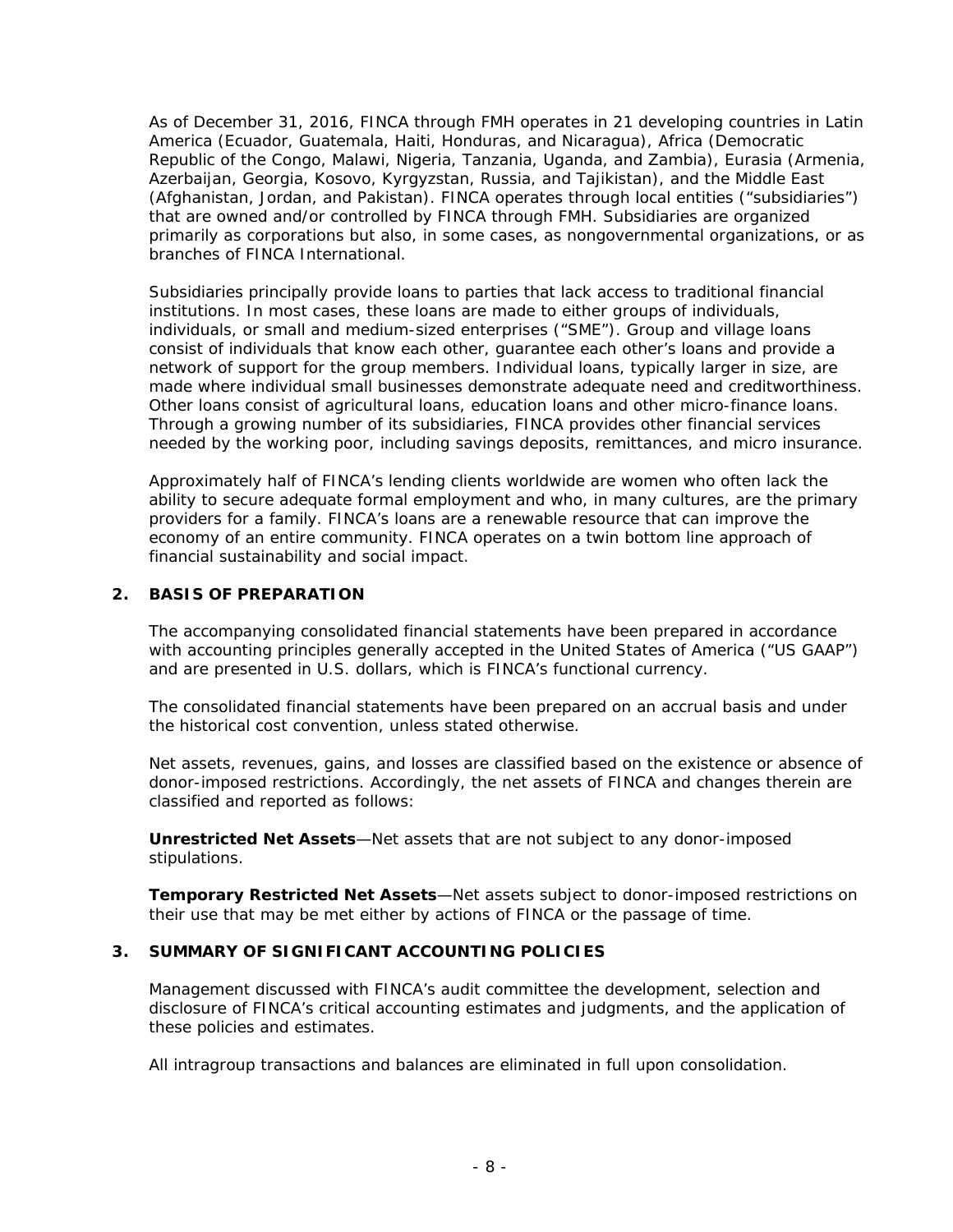#### **Revenue Recognition**

*Contributions*—Contributions, which include unconditional promises to give or pledges are recognized as revenues in the period received or promised. Conditional contributions are recorded when conditions have been substantially met. Contributions are considered to be unrestricted, unless specifically restricted by the donor.

FINCA reports contributions in the temporary or permanently restricted net assets class if they are received with donor stipulations as to their use. When a donor restriction expires, that is, when a stipulated time restriction ends or purpose restriction is accomplished, temporary restricted net assets are released and reclassified to unrestricted net assets in the consolidated statement of activities. Donor restricted contributions are initially reported in the temporary restricted net assets, even if it is anticipated such restrictions will be met within the current reporting period.

Gains and losses on investments and other assets and liabilities are reported as increases or decreases in unrestricted net assets unless their use is restricted by explicit donor stipulation or by law.

*Contributed Services and Gifts*—Contributed services and gifts are reported at fair value in the consolidated statement of activities when these (1) create or enhance non-financial assets or (2) require specialized skills provided by individuals possessing these skills and would be typically purchased if not provided by donation. FINCA recorded contributed services and gifts revenue and related expense for the year ended December 31, 2016 of approximately \$3.0 million.

**Interest Income**—The revenue on interest-earning assets is recognized in the consolidated statement of activities using the effective interest method. The calculation of the effective interest rate includes using all fees received or paid on the basis of contractual future cash flows through the life of the loan. Therefore, loan origination fees, direct loan origination costs, premiums, and discounts are deferred. The net fee or cost is amortized and recognized as an adjustment to the interest income using the effective interest rate over the contractual term of the loan.

*Fees and Other Program Income*—Fees and commission income are recognized on an accrual basis when the service has been provided.

**Expenses**—The cost of providing the program services and supporting services is summarized on a functional basis in the consolidated schedule of functional expenses. Certain costs are allocated among program and supporting services benefited.

#### **Foreign Currency**

*Foreign Currency Transactions and Balances*—Transactions in foreign currencies are translated to the respective functional currencies of FINCA foreign operations at exchange rates at the dates of the transactions. Assets and liabilities of these foreign operations are translated into U.S. dollars using the exchange rates at the date of the consolidated statement of financial position.

Changes in net assets are translated using the weighted average exchange rate for the fiscal year. Foreign currency differences arising on foreign currency transactions and translation at year-end are recognized in the consolidated statement of activities. Translation adjustments of foreign operations are reported under the non-operating section of the consolidated statement of activities.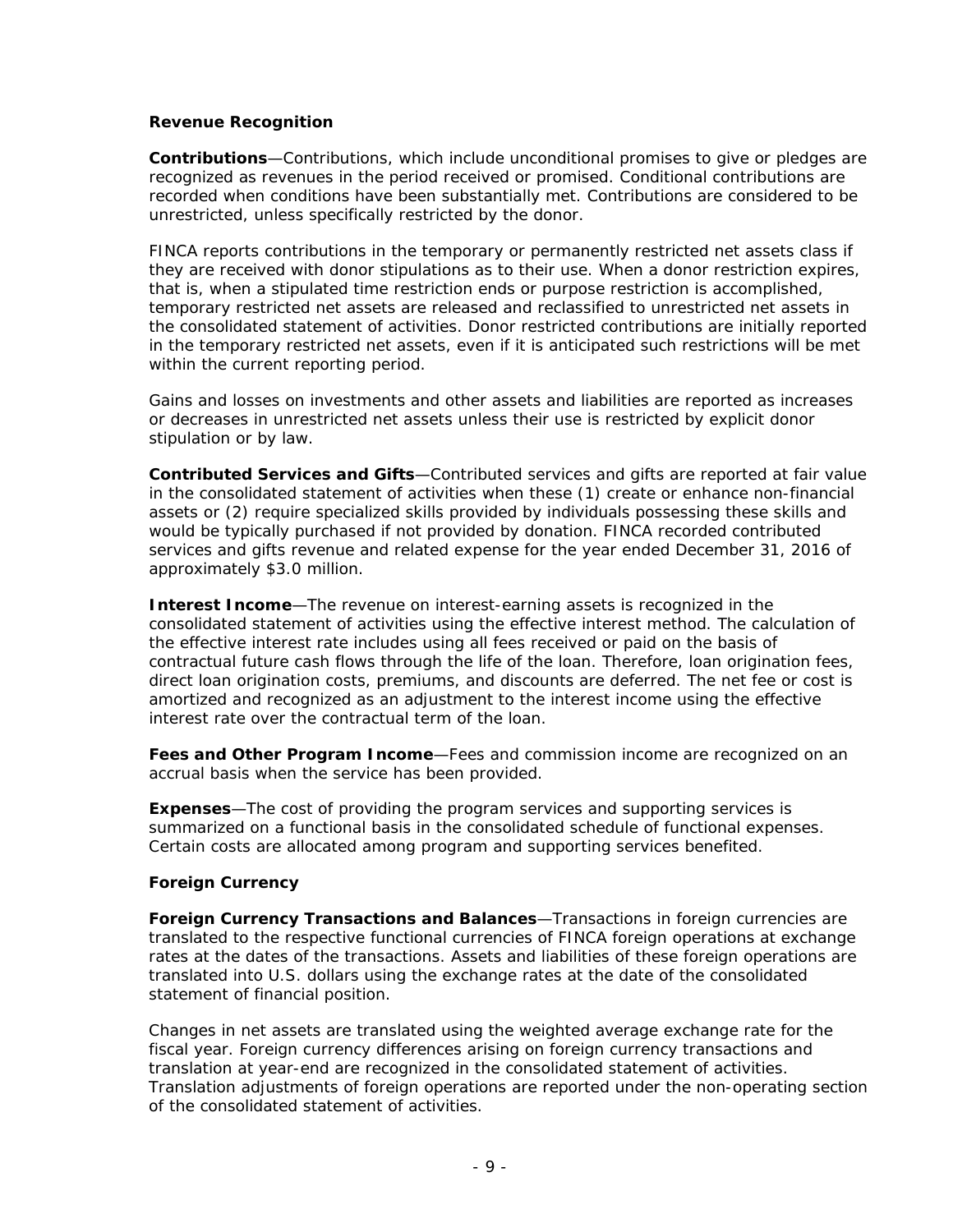With the exception of certain material transactions, the cash flows from FINCA's operations in foreign countries are translated at the weighted average rate for the applicable period in the consolidated statement of cash flows. The impact of material transactions generally are recorded at the applicable spot rates in the consolidated statement of activities and cash flows. The effects of exchange rates on cash balances held in foreign currencies are separately reported in the consolidated statement of cash flows.

**Acquisitions and Business Combinations**—FINCA's financial statements include the results of the business it has acquired in its consolidated results as of the respective date of acquisition. FINCA allocates the fair value of the purchase consideration of its acquisition to the tangible assets acquired, liabilities assumed, and identifiable intangible assets acquired based on their estimated fair values. The excess of the fair value of purchase consideration over the fair values of these identifiable assets and liabilities is recorded as goodwill. Identifiable intangible assets other than goodwill are capitalized at fair value on the date of acquisition and are amortized over their respective estimated useful life in the consolidated statement of activities. Noncontrolling interest is measured at fair value on the date of acquisition. FINCA does not expect to predominantly support the operations of the acquired company by contributions and returns on its investments. In accordance with Accounting Standards Codification (ASC) 958 (subtopic 805), *Business Combinations*, FINCA records the goodwill as an asset on the acquisition date.

Acquisition-related expenses and restructuring costs are recognized separately from the business combination and are expensed as incurred. There were no acquisitions in 2016.

As of December 31, 2016, FINCA holds 62.9% interest of FMH. Subsequent changes of the ownership percentage in the controlled entity that do not result in the loss of control are accounted for as equity transactions with no gain or loss in the consolidated statement of activities.

**Goodwill and Purchased Intangible Assets**—Goodwill is not amortized but is tested for impairment at least annually. FINCA reviews goodwill for impairment in the fourth quarter and whenever events or changes in circumstances indicate that the carrying value of an asset may not be recoverable. For goodwill, FINCA performs a two-step impairment test once events and changes in circumstances indicate that carrying value of an asset may not be recoverable. In the first step, FINCA compares the fair value of the reporting unit to its carrying value. FINCA uses the income approach to determine the fair value of its reporting units, based on the present value of the estimated cash flows for a period of three years and the present value of the terminal value at the end of the third year. Cash flows are based on FINCA's management estimates of revenue growths taking into consideration industry and market conditions. The discount rate used is based on the cost of capital adjusted for relevant risk associated with business-specific characteristics and the uncertainty related to the business's ability to execute on the projected cash flows. If the fair value of the reporting unit exceeds the carrying value of the net assets of the reporting unit, goodwill is not impaired and no further testing is required. If the carrying value of the reporting unit exceeds the fair value of the reporting unit, FINCA performs the second step to measure the amount of impairment. During this step, the reporting's unit fair value is allocated to all of the assets and liabilities of the reporting unit, including any unrecognized intangible assets, in a hypothetical analysis that calculates the implied fair value of goodwill in the same manner as if the reporting unit was being acquired in a business combination. If the implied fair value of the reporting unit's goodwill is less than its carrying value the difference is recorded as an impairment loss in the consolidated statement of activities. Impairment testing of goodwill recognized upon the 2013 acquisition of FINCA Microfinance Bank Ltd (Pakistan) did not result in any impairment loss.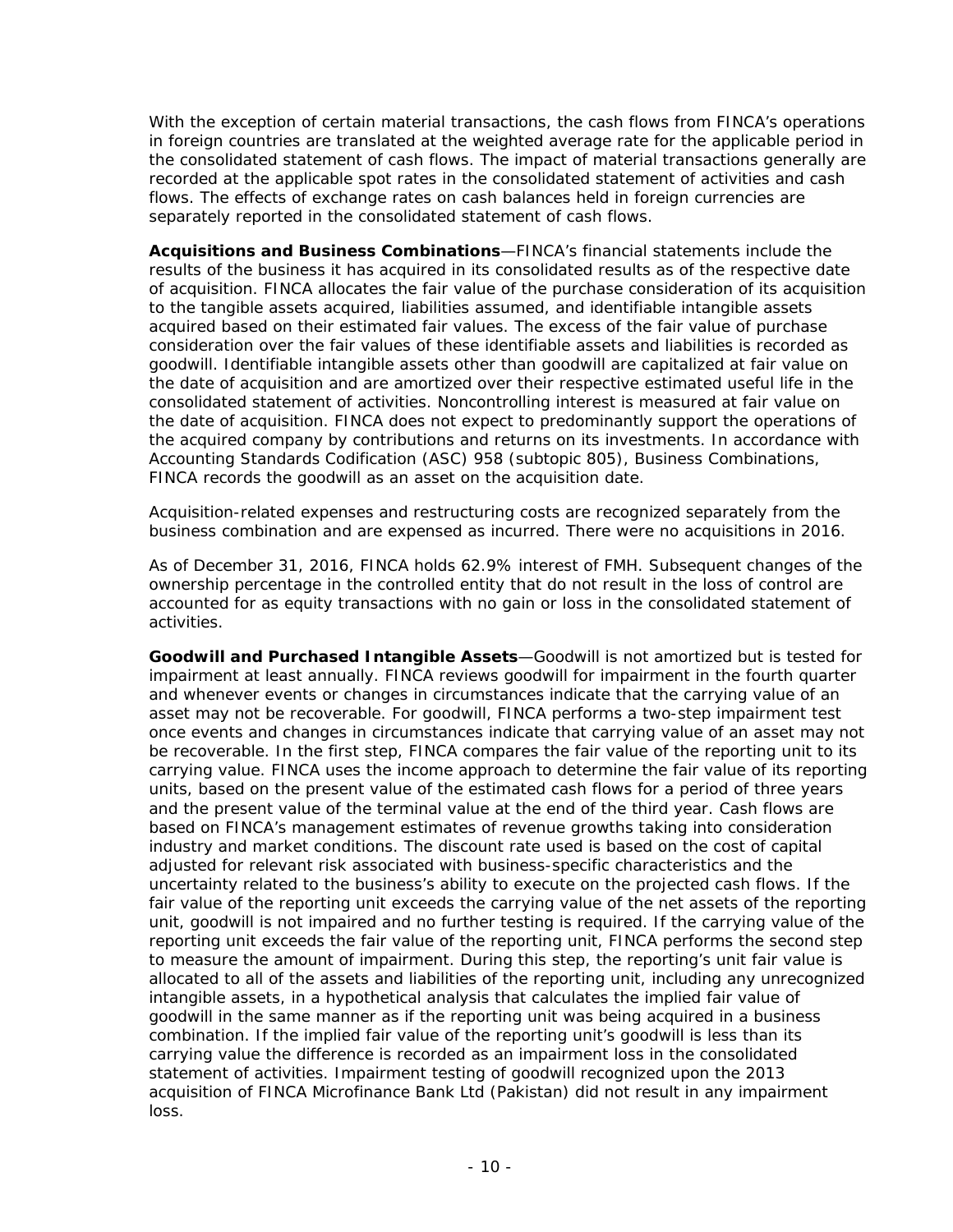**Income Tax Expense**—FINCA is a not-for-profit organization and is exempt from federal income tax, except on net income derived from unrelated business income. However, some of the foreign operations of the subsidiaries are subject to local income tax in the jurisdictions where they operate, and certain cross-border payments are subject to foreign withholding taxes.

Income tax expense consists of current and deferred tax. Income tax expense is recognized in the consolidated statement of activities.

Deferred taxes are determined based on the difference between the financial statement and tax basis of assets and liabilities using enacted tax rates. According to ASC 740, *Income Taxes*, all deferred tax assets are generally given full recognition for deductible temporary differences, operating loss carryforwards, and tax credit carryforwards. A valuation allowance is recognized when management believes that it is more likely than not that all or a portion of the deferred tax assets will not be realized. Deferred tax liabilities are generally recognized for taxable temporary differences.

FINCA records uncertain tax positions in accordance with ASC 740 on the basis of a twostep process whereby (1) it determines whether it is more likely than not that the tax positions will be sustained on the basis of the technical merits of the positions and (2) for those tax positions that satisfy the more likely than not recognition threshold, it recognizes the largest amount of tax benefit that is more than 50% likely to be realized upon settlement with the relevant tax authority. Positions are evaluated independently of each other without offset or aggregation. FINCA recognizes interest and penalties related to unrecognized tax benefits within the program services expense line in the accompanying consolidated statement of activities. Accrued interest and penalties are included within the related liability in the consolidated statement of financial position.

**Cash and Cash Equivalents**—FINCA considers all cash on hand, unrestricted balances held with banks, and highly liquid financial assets with original maturities of less than three months to be cash and cash equivalents. Amounts restricted by donors and designated for long-term purposes are excluded from cash and cash equivalents category.

**Restricted Cash and Cash Equivalents**—The restricted cash balances include cash balances held with banks which are restricted for country-specific regulatory requirements or for private sector grants, and pledged collateral related to local borrowings and deposits. Changes in restricted cash and cash equivalents are classified under net cash used in/provided by operating activities in the consolidated statement of cash flows due to the nature of the operations funded by restricted cash and cash equivalents.

**Investments**—FINCA classifies its investments as short term when management intends to sell them in the near future. Short-term investments include current investments that are available for operations in the next fiscal year. Long-term investments include available for sale (AFS) investments that are not available in the next fiscal year, or that management has no intention to trade in the next fiscal year. AFS investments include certificates of deposit, government treasury notes, and equity investments in unconsolidated subsidiaries. HTM investments include investments in debt securities, for which management has the intention and the ability to hold to maturity.

Investments are reported at fair value in FINCA's consolidated financial statements, with the exception of held to maturity (HTM) investments. HTM investments are reported at amortized cost in the consolidated statement of financial position.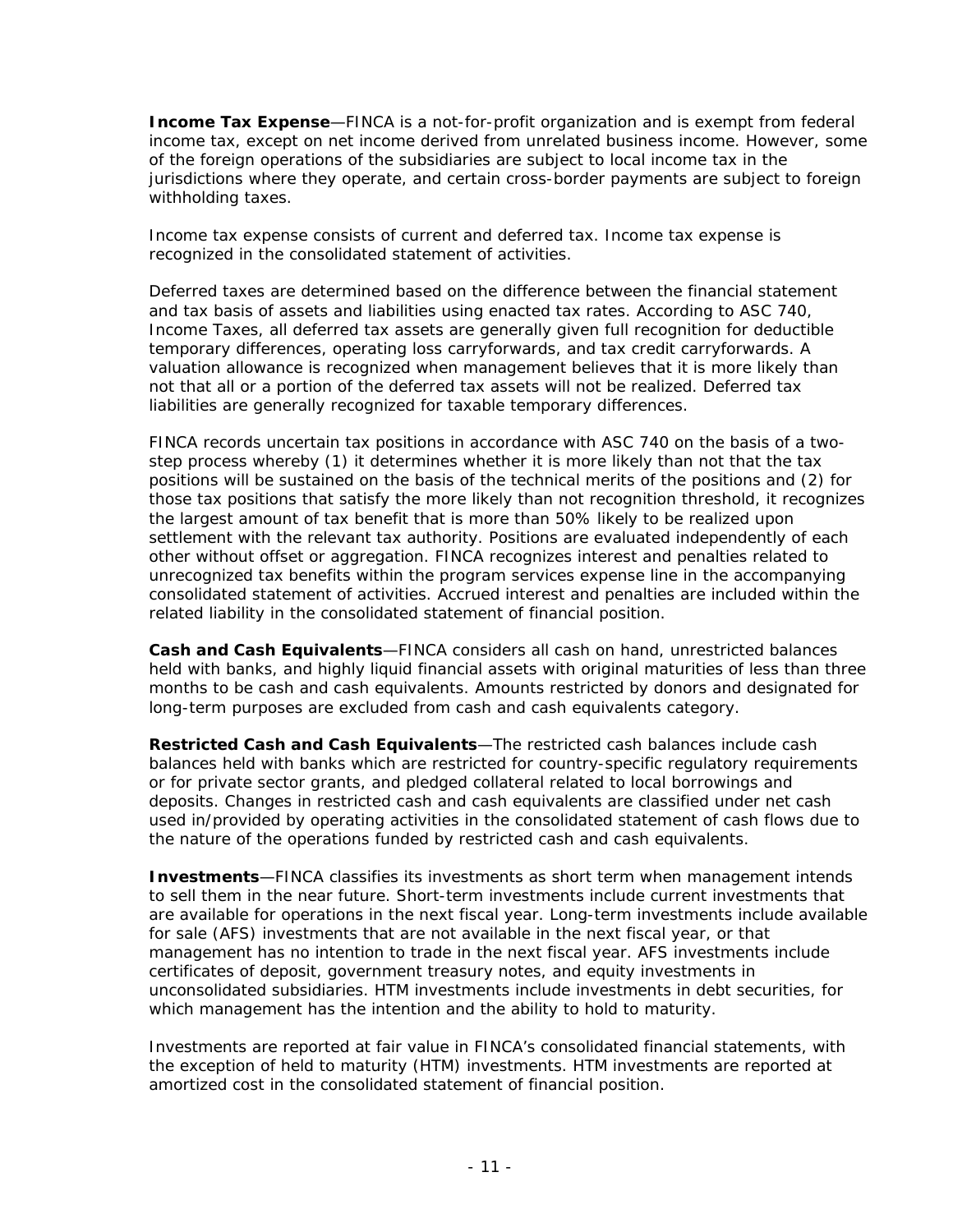The fair values of marketable securities are based on readily determinable quoted market prices and exchange rates. The fair values of non-marketable equity investments are based on valuations of external investment managers. These investments are generally less liquid than other investments and the values reported may differ from the values that would have been reported, had a ready market for these securities existed. Other equity investments are accounted for either using the equity method or at cost, depending on FINCA's ownership interest in the investee and are reported in HTM investments on the consolidated statement of financial position.

Investment income classified as operating revenue on the consolidated statement of activities consists of interest and dividend income. Any changes in the fair value of investments are reported as investment and foreign exchange gain (loss) in the consolidated statement of activities.

At each reporting date, FINCA assesses the appropriate classification of its investment in the categories above, and in accordance with management intent, the investment may be reclassified from one category to the other. The transfer of the investment from one category to the other is accounted for at fair value.

**Impairment of Available for Sale Investments**—In accordance with ASC 320, *Investments*—*Debt and Equity Securities*, FINCA determines whether a decline in fair value below the cost basis of an investment has occurred and if it is other than temporary. FINCA considers all relevant evidence when determining if an investment has been other than temporarily impaired, such as:

- The length of time and the extent to which the fair value has been less than the cost basis
- Adverse conditions specifically related to the security, an industry, or geographic area
- The historical and implied volatility of the fair value of the debt security
- The payment structure of the debt security and the likelihood of the issuer being able to make payments that increase in the future
- Failure of the issuer of the security to make scheduled interest or principal payments
- Any changes to the rating of the security by a rating agency
- Recoveries or additional declines in fair value after the balance sheet date

ASC 320 outlines a three-step approach for identifying and accounting for an other than temporary impairment of an individual investment asset classified as available for sale that consists of (1) determining when an investment is considered impaired, (2) evaluating whether an impairment is other than temporary, and (3) measuring and recognizing an other than temporary impairment.

An investment is impaired when its fair value is less than its carrying cost. Under ASC 320, an impaired debt security will be considered other than temporarily impaired if (a) the entity has the intent to sell the impaired debt security, (b) it is more likely than not that the entity will be required to sell the impaired debt security before recovery, or (c) the entity does not expect to recover the entire cost basis of the security even if it does not intend to sell the security.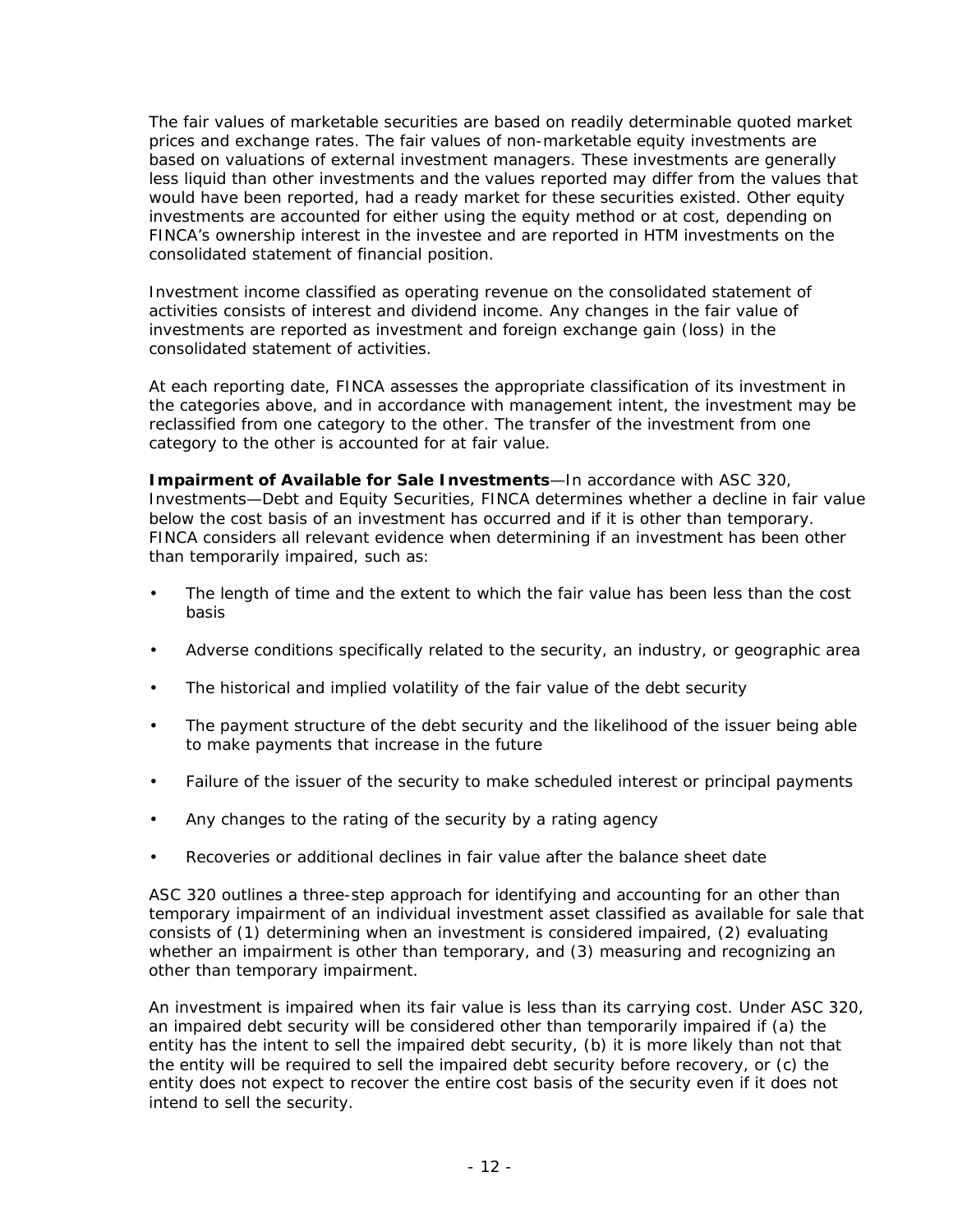Impairment is measured as the difference between the present value of expected future cash flows discounted at the effective interest rate implicit in the debt security at the date of acquisition and the cost basis of the debt security. If an other than temporary impairment has occurred, the amount of the other than temporary impairment is recognized in the consolidated statement of activities under the non-operating change in net assets.

Reversal of impairment losses attributed to credit losses is not permitted. Reversals attributed to losses other than credit losses are recorded under the non-operating change in net assets. In consideration of all the relevant evidence mentioned above, FINCA's management concluded that its investments available for sale were not impaired at December 31, 2016.

**Derivative Financial Instruments**—FINCA makes use of currency swap agreements to mitigate certain currency risk exposures. These currency swap agreements, which are used to hedge transactions, do not qualify for hedge accounting.

Derivative financial instruments are recorded at fair value. Derivatives in an asset and liability position, which have the right of offset against each other, are reported in either derivative assets or derivative liabilities in the consolidated statement of financial position. The change in derivative assets and liabilities are recorded in investment and foreign (loss) gain on the consolidated statement of activities.

Derivatives involve counterparty credit exposure. To minimize this exposure, FINCA carefully monitors counterparty credit risk and requires only those counterparties with strong credit ratings for these derivatives.

**Fair Value Measurement**—FINCA applies the provisions of ASC 820, *Fair Value Measurement and Disclosures*, for fair value measurements of investments that are recognized and disclosed at fair value in the financial statement on a recurring basis. ASC 820 defines fair value as the exchange price that would be received for an asset or paid to transfer a liability (an exit price) in the principal or most advantageous market for the asset or the liability in an orderly transaction between market participants on the measurement date. ASC 820 also establishes a fair value hierarchy that requires FINCA to maximize the use of observable inputs when measuring fair value. Observable inputs reflect market data obtained from independent sources, while unobservable inputs reflect the organizations' market assumptions. The three levels of fair value hierarchy are as follows:

*Level 1*—Quoted prices (unadjusted) for identical assets or liabilities in active markets

*Level 2*—Quoted prices for similar assets or liabilities in active markets, quoted prices for identical or similar assets or liabilities in markets that are not active, inputs other than quoted prices that are observable for the assets or liability, or market—corroborated inputs

*Level 3*—Unobservable inputs for the asset or liability that are supported by little or no market activity and that are significant to the fair value of the assets or liabilities

In certain cases, the inputs to measure fair value may result in an asset or liability falling into more than one level of fair value hierarchy. In such cases, the determination of the classification of an asset or liability within the fair value hierarchy is based on the least determinate input that is significant to the fair value measurement. FINCA's assessment of the significance of a particular input to the fair value measurement in its entirety requires judgment and considers factors specific to the asset or liability.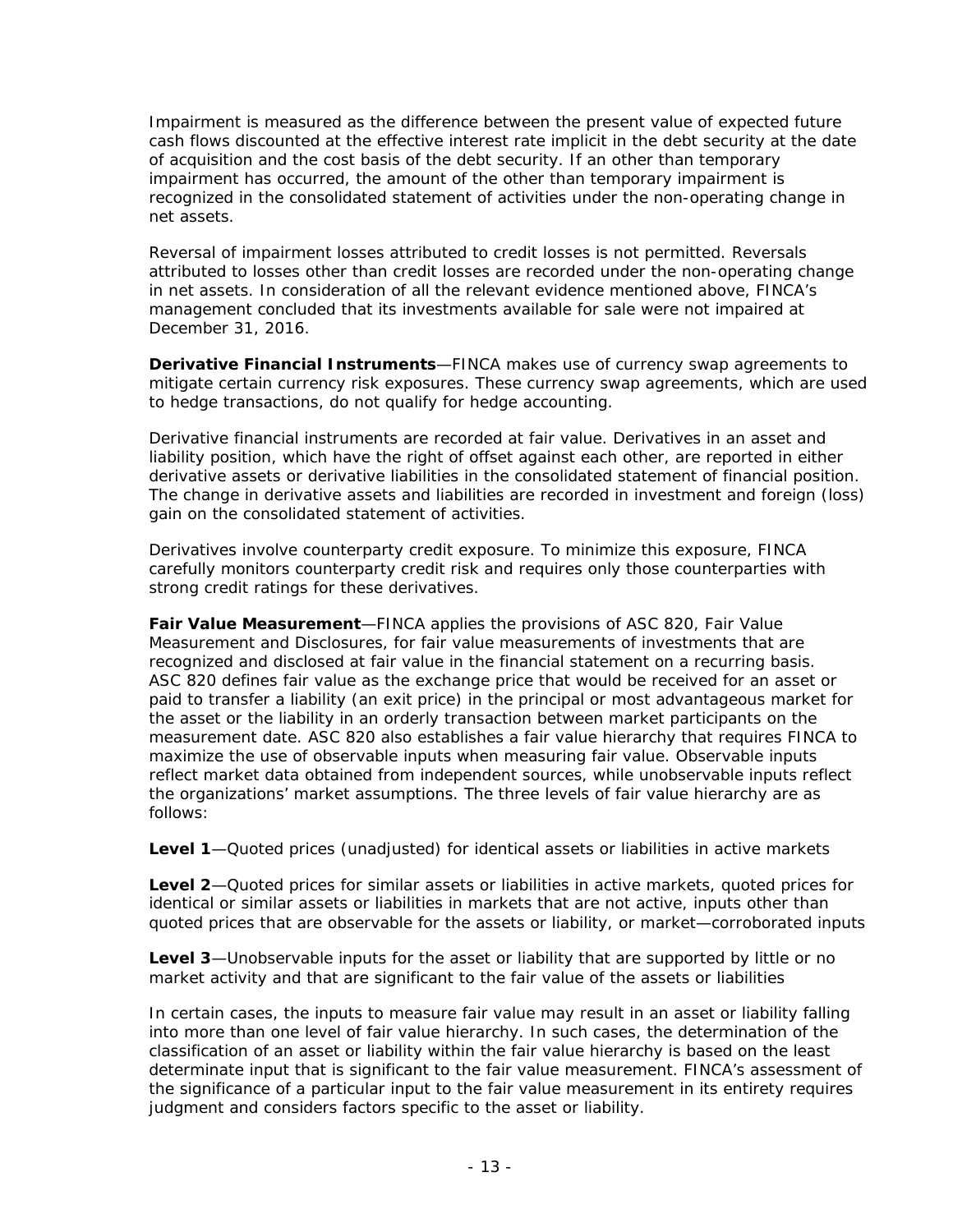**Loans Receivable**—Loans receivable are financial instruments with fixed or determinable payments that FINCA intends to hold for the foreseeable future or until maturity or payoff. Loans receivable are measured at the outstanding principal balance adjusted for any charge-offs, the allowance for loan losses, plus accrued interest and any net deferred origination fees, premiums, and discounts. These fees are recognized over the life of the loan as an adjustment to the interest income.

#### **Allowance for Loan Losses**

*Impaired Loans*—At each balance sheet date, FINCA assesses whether there is objective evidence of loan impairment. A loan is considered impaired when, based on current information and events it is probable that the principal and interest on the loan will not be paid in accordance with the contractual terms of the agreement. If there is objective evidence of impairment, a provision for loan losses is immediately recognized in the consolidated statement of activities. To assess whether objective evidence exists for a possible credit loss, i.e., any factors which might influence the client's ability to fulfill his contractual payment obligations, FINCA considers:

- Delinquencies in contractual payments of interest or principal,
- Breach of covenants or conditions.
- Initiation of bankruptcy proceedings,
- Any specific information on the client's business (e.g., reflected by cash flow difficulties experienced by the client),
- Changes in the client's market environment
- The general economic situation.

Depending on the size of the credit exposure, such losses are either calculated on an individual credit exposure basis or are collectively assessed for a portfolio of credit exposures with similar risk characteristics. The carrying amount of the loan is reduced through the use of the allowance for loan losses and the amount of the loss is recognized in the consolidated statement of activities under program services expenses.

*Individually Assessed Loans*—Credit exposures are considered individually significant if they have a certain size, partly depending on the individual subsidiary. As a FINCA-wide rule, all credit exposures over a country specific threshold are individually assessed for a credit loss.

Additionally, the aggregate exposure to the client and the realizable value of collateral held are taken into account when deciding on the allowance for loan losses. If there is objective evidence that an impairment has occurred, the amount of the loss is measured as the difference between the asset's carrying amount and the present value of its expected future cash flows discounted at the loan's effective interest rate. If a credit exposure has a variable interest rate, the discount rate for measuring the present value of expected future cash flows is the current effective interest rate determined under the contract. This policy is applied consistently for all loans whose contractual interest varies based on subsequent changes in an independent factor. The calculation of the present value of the contractual future cash flow of a collateralized loan reflects the cash flow that may result from foreclosure less costs for obtaining and selling the collateral. While not all products require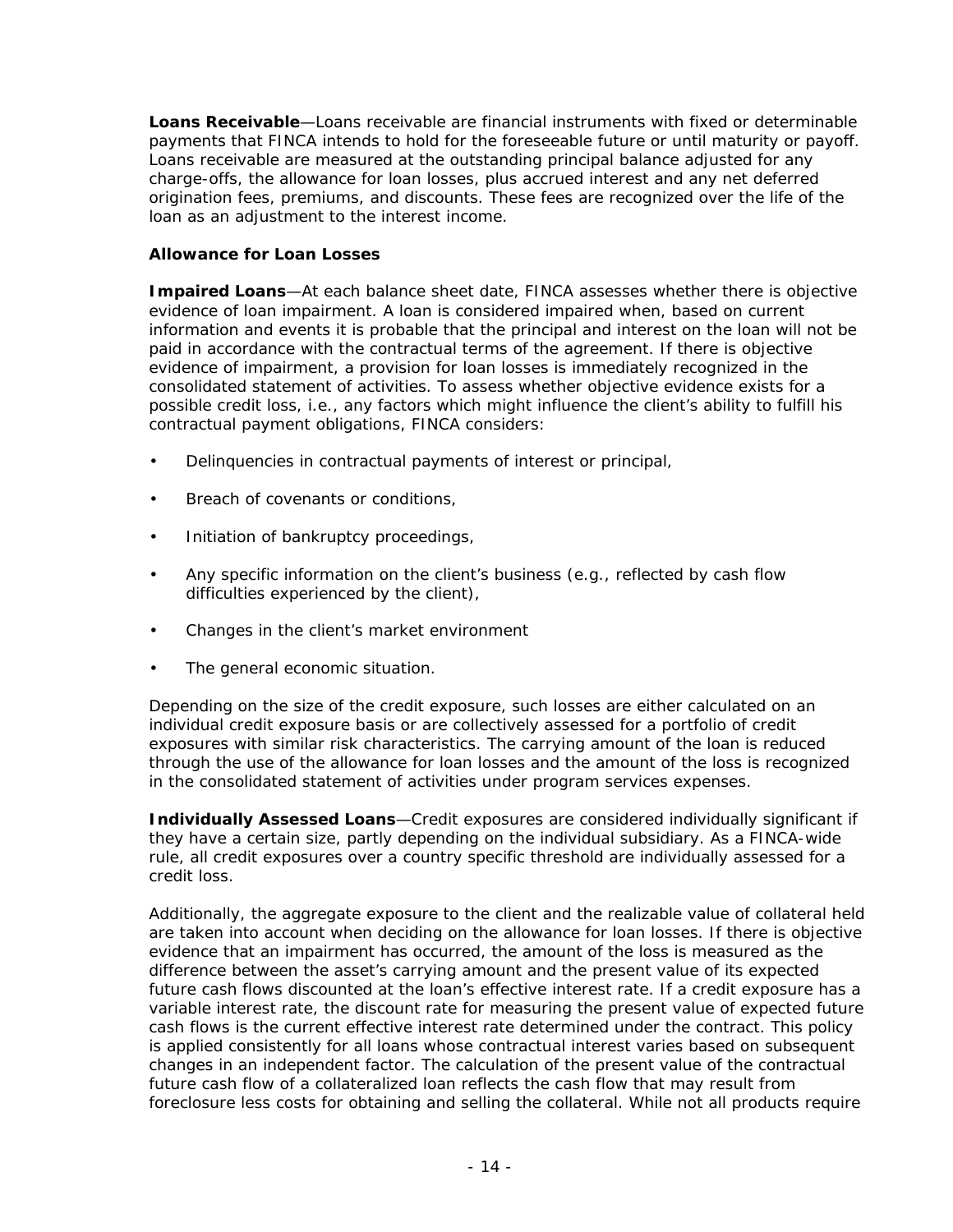collateral, and collateral requirements vary by country, FINCA utilizes several methods for clients to collateralize their loans, including mandatory savings, real estate, fixed assets or an additional guarantor.

*Collectively Assessed Loans*—The collective assessment for credit exposure losses is performed for large homogeneous group loans that have similar risk characteristics. In addition, individually assessed loans are included for collective assessment when specific characteristics of the individually assessed loan indicate that it is probable that there would be an incurred loss in a group of loans with those characteristics. The allowance for collectively assessed loan portfolio is determined under ASC 450, *Contingencies* using a statistical methodology, supplemented by FINCA's management judgment. Such determination is based on a quantitative analysis of historical default rates for loan portfolios with similar risk characteristics in the individual subsidiary (migration analysis), grouped into geographical segments with a comparable risk profile. After a qualitative analysis of this statistical data, FINCA management approves appropriate rates as the basis for their collectively assessed loans. Deviations from this guideline were allowed, if necessitated by the specific situation of the subsidiary.

Future cash flows in a group of loans that are collectively evaluated for loan losses are estimated based on the contractual cash flows of the assets in the group and historical loss experience for assets with credit risk characteristics similar to those in the group. Historical loss experience is adjusted based on current observable data to reflect the effects of current conditions that did not affect the period on which the historical loss experience is based and to remove the effects of conditions in the historical period that do not exist currently. The methodology and assumptions used for estimating future cash flows are reviewed regularly by FINCA to reduce any differences between loss estimates and actual loss experience.

*Charging Off Loans*—When a loan is determined uncollectible, it is charged against the related allowance for loan losses. Such loans are charged after all the necessary procedures have been completed and the amount of the loss has been determined. Subsequent recoveries of amounts previously charged decrease the amount of the program services expenses in the consolidated statement of activities and are recorded when cash is received.

**Client Deposits**—FINCA accepts and maintains savings deposits from clients in subsidiary operations. FINCA has been pursuing a strategy to increase client savings in subsidiary operations eligible to accept voluntary deposits, offering clients access to banking services while receiving lower-cost funding in return. These voluntary deposits represent the majority of FINCA's savings deposits. Additionally, certain loan products are structured to require a deposit at the time the loan is made, representing an additional source of client deposits maintained by FINCA.

Client deposits are initially recognized at the amount of proceeds received. Subsequently to initial recognition, client deposits are measured at amortized cost. Any difference between proceeds net of transaction costs and the redemption value is recognized in the consolidated statement of activities over the period of the deposit term using the effective interest rate method.

**Notes Payable**—Notes payable are financial instruments, initially recorded at the amount of cash proceeds received. Subsequent to initial recognition, notes payable are measured at amortized cost. Fees paid on the establishment of loan facilities are recognized as transaction costs of the facility, to the extent it has been determined that the note or the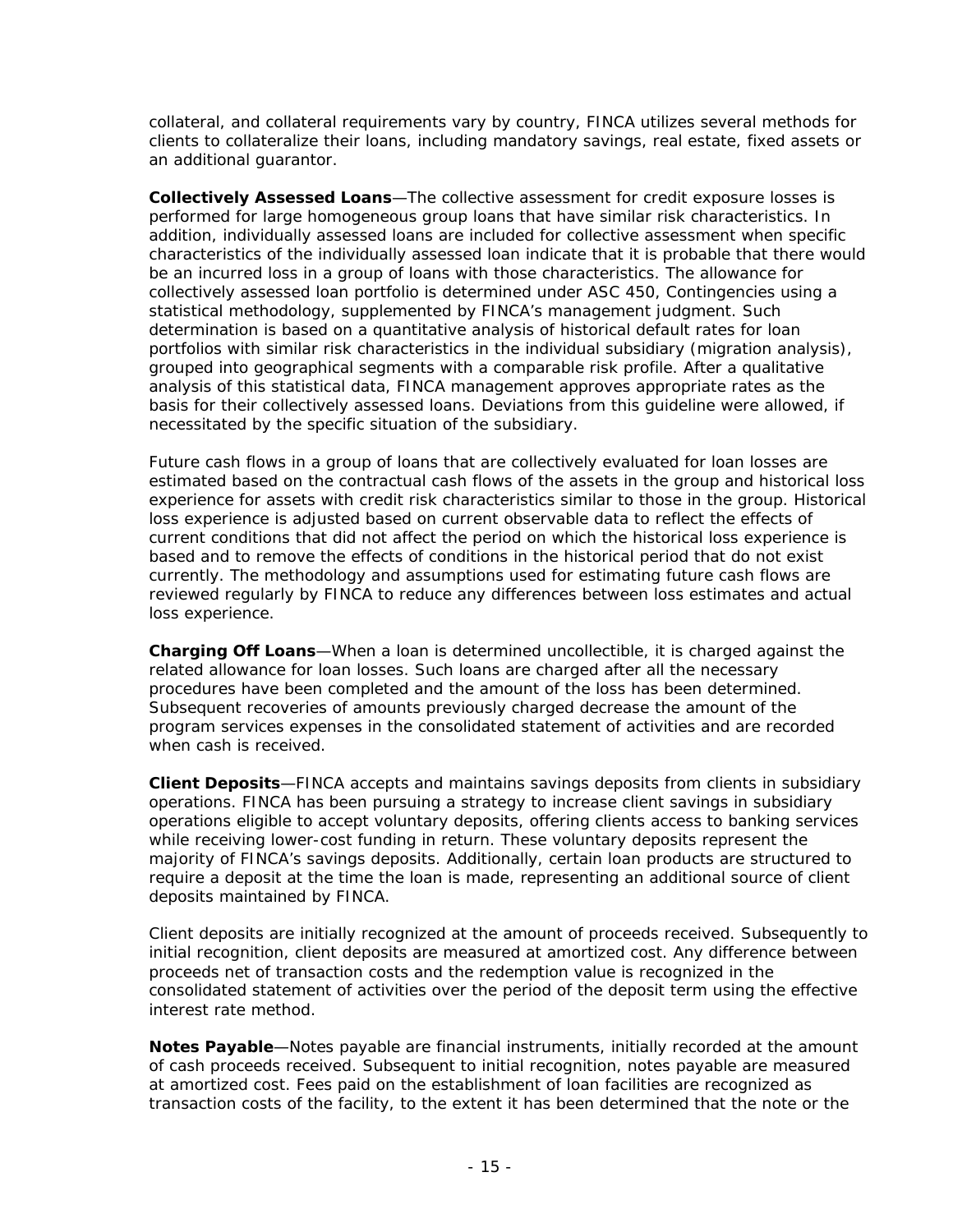facility will be drawn down. In this case, the fee is deferred until the draw down occurs. To the extent there is no evidence that some or all of the facility will be drawn down, the fee is capitalized as a prepayment for liquidity services and amortized over the period of the facility to which it relates.

**Subordinated Debt**—Subordinated debt consists of liabilities to other international financial institutions, which in the event of insolvency or liquidation are not repaid until all non-subordinated creditors have been satisfied. There is no obligation to repay early. Subsequent to initial recognition for the amount of cash proceeds, the subordinated debt is measured at amortized cost. Premiums and discounts are accounted for over the respective terms of the debt in the consolidated statement of activities using the effective interest method.

**Property and Equipment**—Items of property and equipment assets (long-lived assets) are measured at cost, less accumulated depreciation and recognized impairment losses.

Cost includes expenditures that are directly attributable to the acquisition, delivery to the intended location, and preparation for its productive use. The cost of self-constructed assets includes the cost of materials and direct labor, any other costs directly attributable to bringing the asset to a working condition for its intended use, and the costs of dismantling and removing the items and restoring the site on which they are located. Purchased software that is integral to the functionality of the related equipment is capitalized as part of that equipment.

The cost of replacing part of an item of property or equipment is recognized in the carrying amount of the item, to the extent that improvements increase the economic life of the asset and the costs of improvements can be reasonably measured. The costs of the dayto-day servicing of property and equipment are recognized in the consolidated statement of activities as incurred.

Depreciation is recognized in the consolidated statement of activities on a straight-line basis over the estimated useful lives of each item of property and equipment:

| Buildings and offices          | $20 - 50$ years |
|--------------------------------|-----------------|
| Computer equipment             | 2-5 years       |
| Furniture and office equipment | 5-7 years       |
| <b>Vehicles</b>                | 3–5 years       |
| Other                          | 2-5 years       |

Leasehold improvements are depreciated over the shorter of the lease term or their useful lives. When necessary, assets are componentized to address different useful lives of the component.

Depreciation methods, useful lives and residual values are reassessed at each reporting date. Changes in depreciation methods are accounted for as changes in accounting estimates.

**Borrowing Costs**—FINCA does not incur any interest costs that qualify for capitalization under ASC 835-20, *Capitalization of Interest*.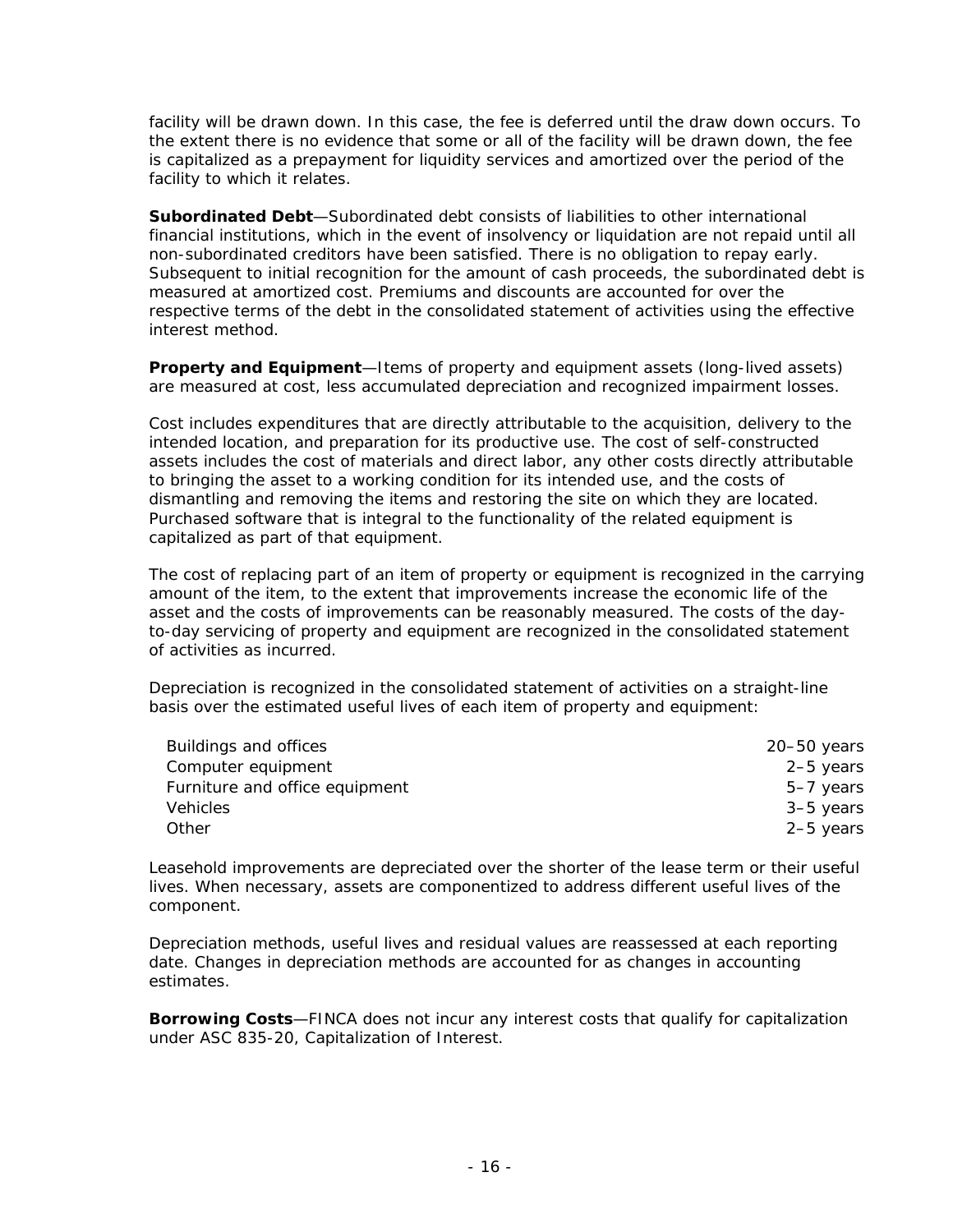**Intangible Assets**—Costs associated with maintaining computer software programs are recognized as an expense as incurred. Development costs that are directly attributable to the design and testing and after the completion of the preliminary stage of assessing alternatives of identifiable and unique software products controlled by FINCA are recognized as intangible assets when the following criteria are met:

- It is technically feasible and probable to complete the software product so that it will be available for use.
- The software will be used as intended.

Costs that are capitalized as part of the software product include the external costs related to software development, direct employee costs, and an appropriate portion of directly attributable overhead costs.

Other development expenditures that do not meet these criteria are recognized as an expense as incurred. Development costs previously recognized as an expense are not recognized as an asset in a subsequent period.

Computer software development costs recognized as assets are amortized over their useful lives, which is three to five years depending on facts and circumstances. Capital work-inprogress is represented by capitalized costs of information systems implementation in process. Capital work-in-progress is not amortized.

**Impairment of Long-Lived Assets**—The carrying amounts of FINCA's long-lived assets, such as property and equipment, are reviewed for impairment whenever events or changes in circumstances indicate that the carrying amount of an asset may not be recoverable. If any such indication exists, the asset's recoverable amount is estimated to determine the extent of the impairment loss (if any) and accounted for in accordance with ASC 360, *Property, Plant and Equipment*.

If circumstances require a long-lived asset be tested for possible impairment, FINCA first compares undiscounted cash flows expected to be generated by an asset to the carrying value of the asset. If the carrying value of the long-lived asset is not recoverable on an undiscounted cash flow basis, an impairment is recognized to the extent that the carrying value exceeds its fair value. Fair value is determined through various valuation techniques, including discounted cash flow models, quoted market values, and third-party independent appraisals, as considered necessary. The assessment is based on the carrying amount of the asset (asset group) at the date it is tested for recoverability, whether in use or under development. If an asset is part of a group that includes other assets and liabilities not covered by ASC 360, the impairment testing applies to the entire group of assets. Impairment losses are recognized in operating expenses in the consolidated statement of activities.

Impairment losses recognized in prior periods are not reversed regardless of changes in facts and circumstances surrounding the asset or group of assets.

**Leased Assets**—Where at least one of the following criteria has been met, FINCA accounts for the asset acquired through the lease as an outright purchase or capitalized lease:

The lease transfers ownership over asset by the end of the lease term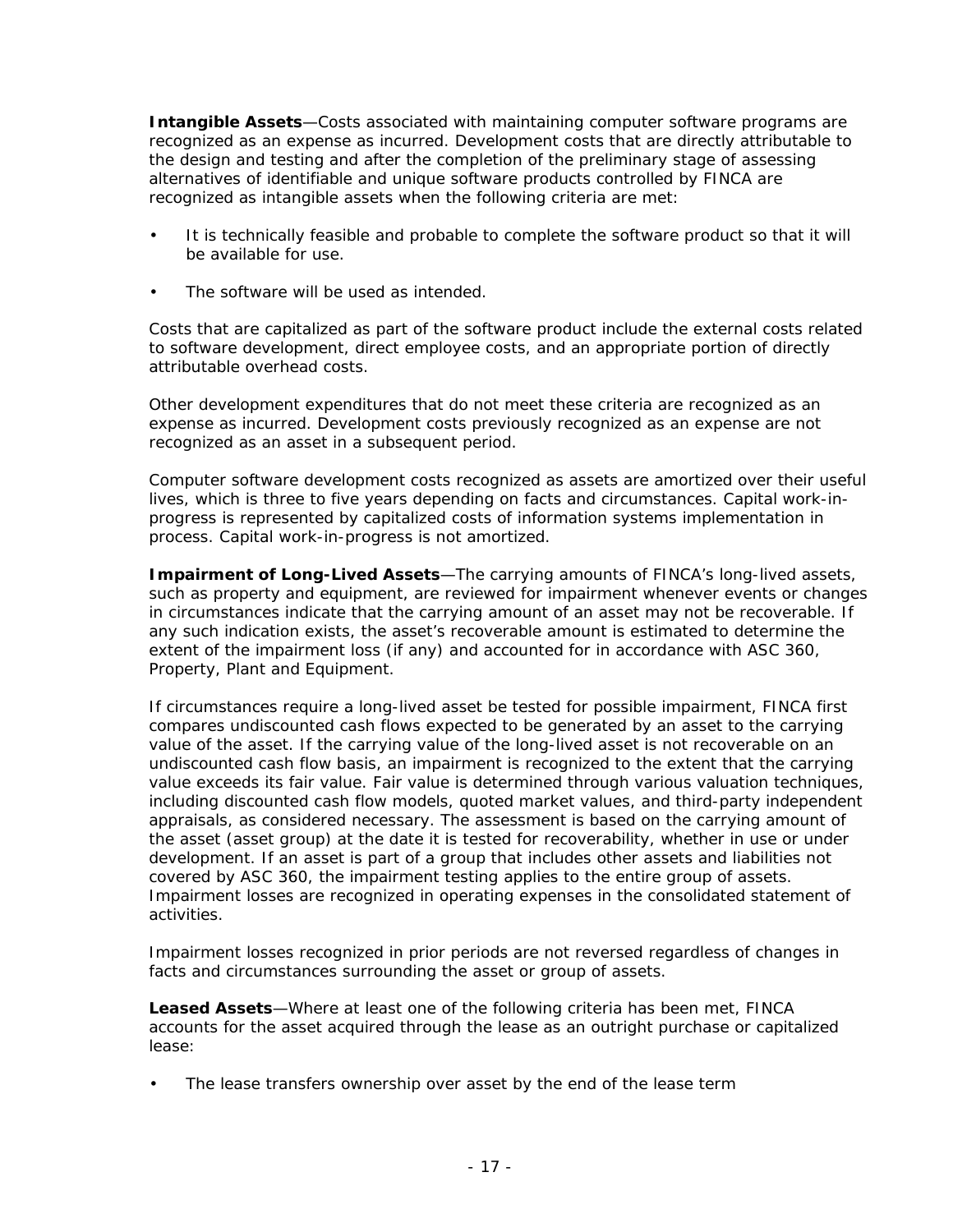- The lease contains an option to purchase the leased property at a bargain price
- The lease term is equal or greater than 75% of the estimated economic life of the asset economic life
- The present value of the minimum lease payments equals or exceeds 90% of the fair value of the leased property

The amount initially recognized as an asset is the lower of the fair value of the leased property and the present value of the minimum lease payments payable over the term of the lease. The corresponding lease commitment is shown as a liability. Lease payments are analyzed between capital and interest. As of December 31, 2016, FINCA had no capital leases.

Leases that fail to meet the criteria above are classified as operating leases and the total rentals payable under the lease are charged to the consolidated statement of activities on a straight-line basis over the lease term. The aggregate benefit of lease incentives is recognized as a reduction of the rental expense over the lease term on a straight-line basis.

#### **Benefit Plans**

FINCA follows statutory and regulatory requirements with regard to establishing employee benefit plans in both the international jurisdictions it operates and the USA.

*Defined Contribution Plan*—FINCA has established an employee contribution plan that allows US based employees to defer compensation up to a maximum amount as permitted by the Internal Revenue Code. FINCA makes contributions to the plan as a discretionary employer match.

**Defined Benefit Plan**—In addition, FINCA has established a nonqualified defined senior executive retirement plan for certain officers and directors, which provides benefits payable upon retirement. FINCA's net obligation in respect to this benefit plan is calculated by estimating the amount of future benefit that plan participants have earned in return for their service in the current and prior periods. That benefit is discounted to determine its present value. The discount rate is the yield at the reporting date approximating the terms of FINCA's obligations. The calculation is performed by a qualified actuary using the projected unit credit method.

When the benefits of a plan are improved, the portion of the increased benefit relating to past service by employees is recognized in the consolidated statement of activities on a straight-line basis over the average period until the benefits become vested. To the extent that the benefits vest immediately, the expense is recognized immediately in the consolidated statement of activities.

With respect to actuarial gains and losses that arise in calculating FINCA's obligation in respect of a plan, to the extent that any cumulative unrecognized actuarial gain or loss exceeds 10% of the greater of the present value of the benefit obligation at the beginning of the year, that portion is recognized in the consolidated statement of activities over the expected average remaining working lives of the employees participating in the plan.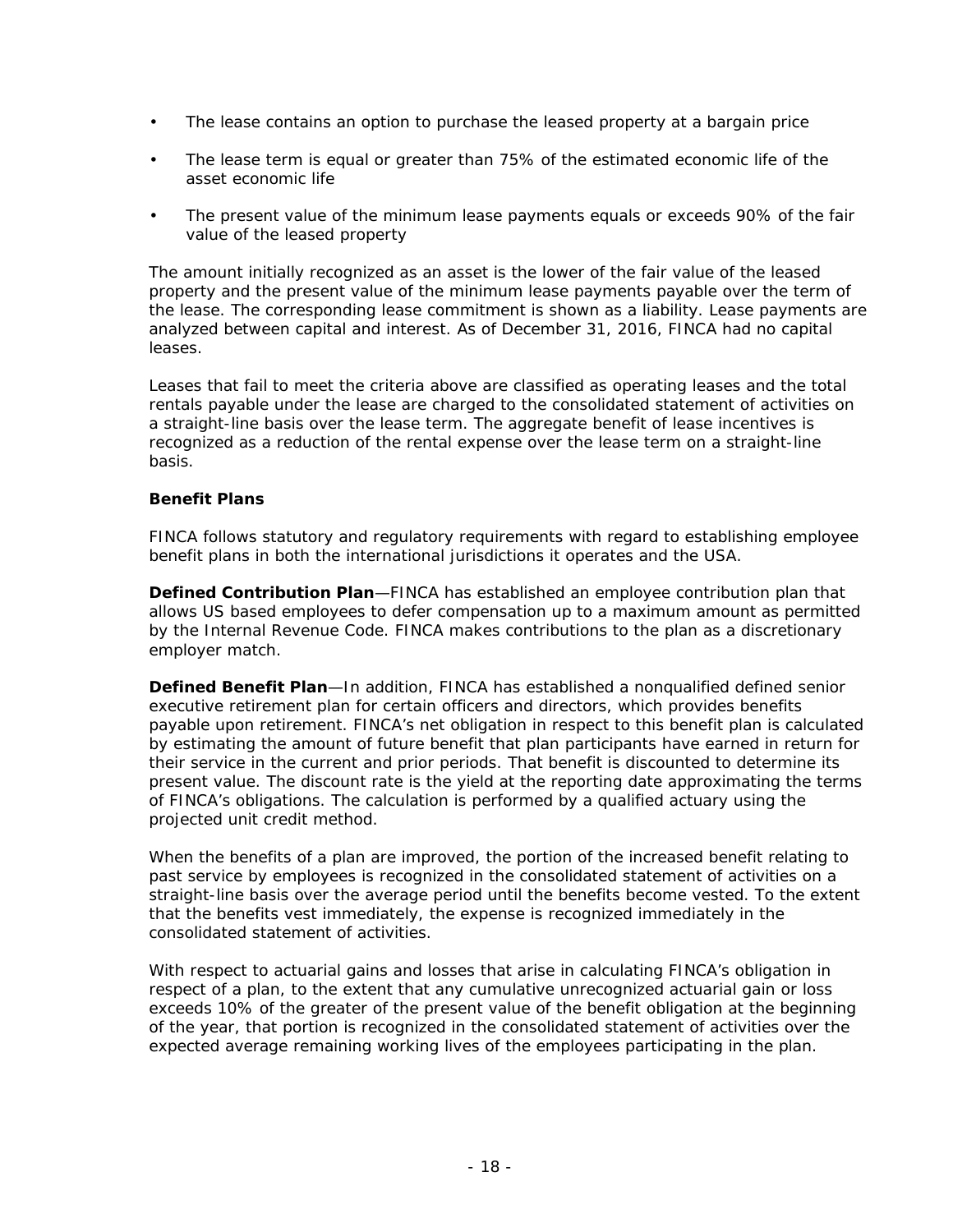When the calculation results in a benefit to FINCA, the recognized asset is limited to the net total of any unrecognized actuarial losses and past service costs and the present value of any future refunds from the plan or reductions in future contributions to the plan.

Settlements are recorded for irrevocable transactions that relieve FINCA of the primary responsibility for the benefit obligation and significant risks related to the obligation and assets used to affect the settlement. Curtailments are recorded for events that significantly reduce the expected years of future service of present participants or eliminate for a significant number of participants the accrual of defined benefits for some or all of their future services.

**Other Benefits**—FINCA provides other benefits to its employees, which are measured on an undiscounted basis and are expensed as the related service is provided.

An expense is recognized for the amount expected to be paid under short-term cash bonus, or if FINCA has a present legal or constructive obligation to pay this amount as a result of past service provided by the employee and the obligation can be reasonably estimated.

**Deferred Revenue**—FINCA defers award revenues from federal agencies and other donors to the extent they exceed expenses incurred for the purposes specified under the award and contract restrictions. All proceeds from monetization of commodities inventory are reported as deferred revenue. Revenue is recognized in the consolidated statement of activities as program income to the extent corresponding program service expenses are incurred. When donor contributions are used to purchase assets, the assets are recognized as property and equipment or intangible assets in the consolidated statement of financial position. Another liability is recognized to reflect the obligation to use the funds for restricted purposes.

**Contingency Provisions**—Contingency provisions, including claims and legal actions arising in the course of business, are recorded as liabilities when the likelihood of loss is probable and an amount or range of loss can be reasonably estimated. Provisions are not recognized for future operating losses.

Provisions are measured at the present value of the expenditures expected to be required to settle the obligation using a pretax rate that reflects current market assessments of the time value of money and the risks specific to the obligation.

**Assets Held for sale and Discontinued Operations**—Assets and disposal groups are classified as held for sale if their carrying amount will be recovered principally through a sale transaction rather than through continuing use. In accordance with ASC 360-10, *Impairment or Disposal of Long-Lived Assets*, assets held for sale are reported at the lower of the carrying amount or estimated fair value. The operations of assets held for sale which also qualify as discontinued operations, are reported separately as discontinued operations on the consolidated statement of activities in accordance with ASC 205-20, *Discontinued Operations*.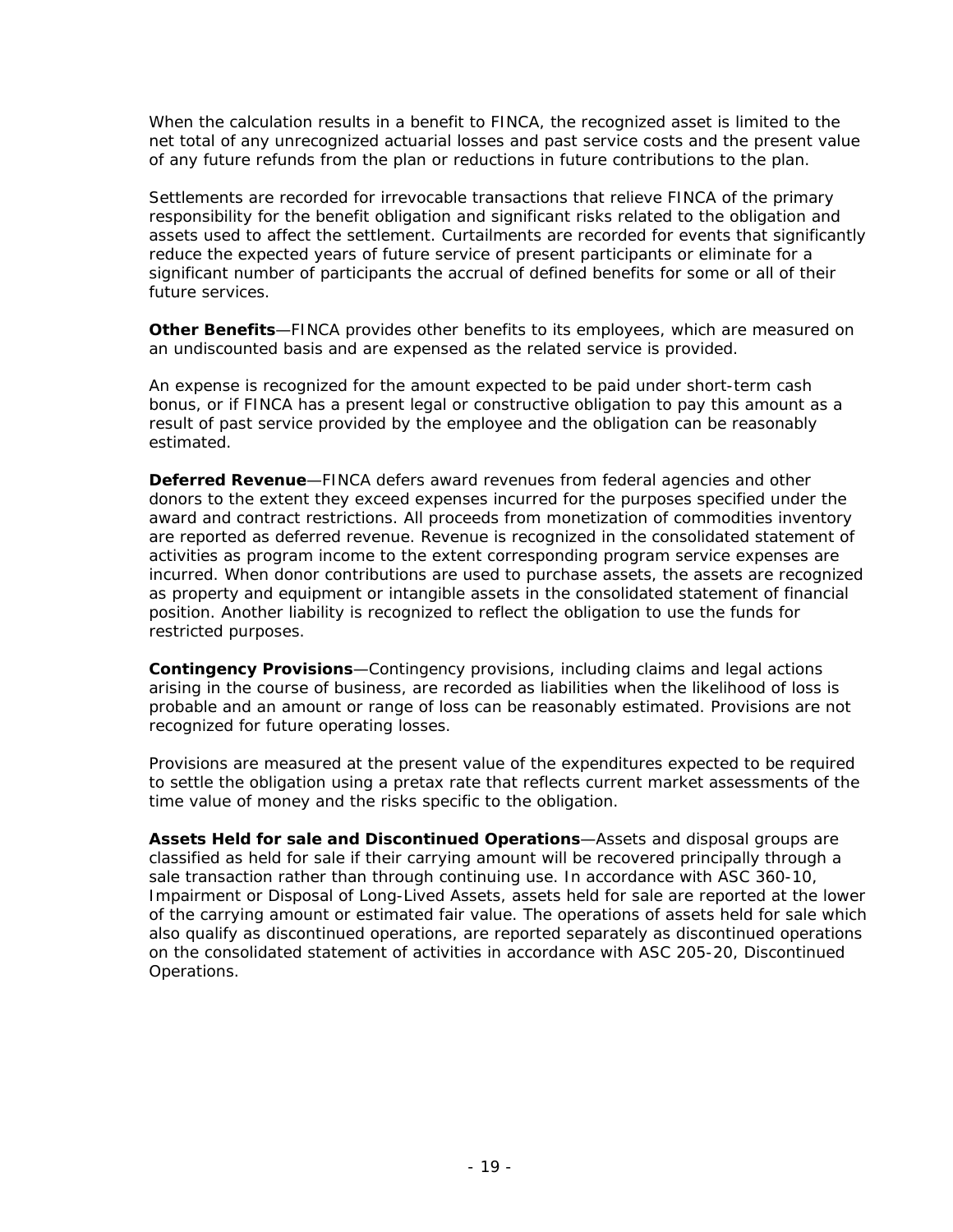#### **New Standards and Interpretations**

Standards, amendments, and interpretations to existing standards that are not yet effective and have not been early adopted by FINCA are as follows:

Accounting Standards Update (ASU) No. 2014-09—*Revenue from Contracts with Customers (Topic 606).* The core principle of the update is that an entity should recognize revenue to depict the transfer of promised goods or services to customers in an amount that reflects the consideration to which the entity expects to be entitled in exchange for those goods or services. The update is effective for the annual reporting period ending after December 15, 2017. The update must be applied retrospectively to each prior reporting period presented or retrospectively with cumulative effect of initially applying this update recognized at the date of the initial application. FINCA is evaluating the impact of the update on its consolidated financial statements.

ASU No. 2016-14—*Presentation of Financial Statements for Not-for-Profit Entities*. On August 18, 2016, the Financial Accounting Standards Board (FASB) issued ASU No. 2016- 14, which significantly changes the presentation requirements for financial statements of not-for-profit entities (NFPs). The amendments are intended to improve the guidance on net asset classification as well as the information presented in the financial statements and financial statement notes regarding liquidity, financial performance, and cash flows for NFPs. The ASU's amendments are effective for fiscal years beginning after December 15, 2017. Early adoption is permitted. FINCA is evaluating the impact of the update on its consolidated financial statements.

ASU No. 2016-01—*Financial Instruments—Overall: Recognition and Measurement of Financial Assets and Financial Liabilities (issued January 5, 2016).* On January 5, 2016, the FASB issued ASU 2016-01, which prescribes changes to the current US GAAP model that primarily affects the accounting for equity investments, financial liabilities under the fair value option, and the presentation and disclosure requirements for financial instruments. In addition, the FASB clarified guidance related to the valuation allowance assessment when recognizing deferred tax assets resulting from unrealized losses on available-for-sale debt securities. For not-for-profit entities, the amendments in the ASU are effective for fiscal years beginning after December 15, 2018. FINCA is evaluating the impact of the update on its consolidated financial statements.

ASU No. 2016-18—*Statement of Cash Flows: Restricted Cash*. On November 17, 2016, the FASB issued ASU No. 2016-18, which adds and clarifies guidance on the classification and presentation of restricted cash in the statement of cash flows. The update requires an entity to include in its cash and cash equivalent balances in the statement of cash flows those amounts that are deemed to be restricted cash and cash equivalents and to reconcile those balances to the statement of financial position. The ASU is effective for fiscal years beginning after December 15, 2018. Early adoption is permitted. FINCA is evaluating the impact of the update on its consolidated financial statements.

ASU No. 2016-02—*Leases*. On February 25, 2016, the FASB issued ASU No. 2016-14, which establishes the principles to report transparent and economically neutral information about the assets and liabilities that arise from leases. The new standard introduces a lessee model that requires most leases to be reflected on the balance sheet and a lessor model that aligns with the new revenue recognition standard. The ASU is effective for fiscal years beginning after December 15, 2019. Early adoption is permitted. FINCA is evaluating the impact of the update on its consolidated financial statements.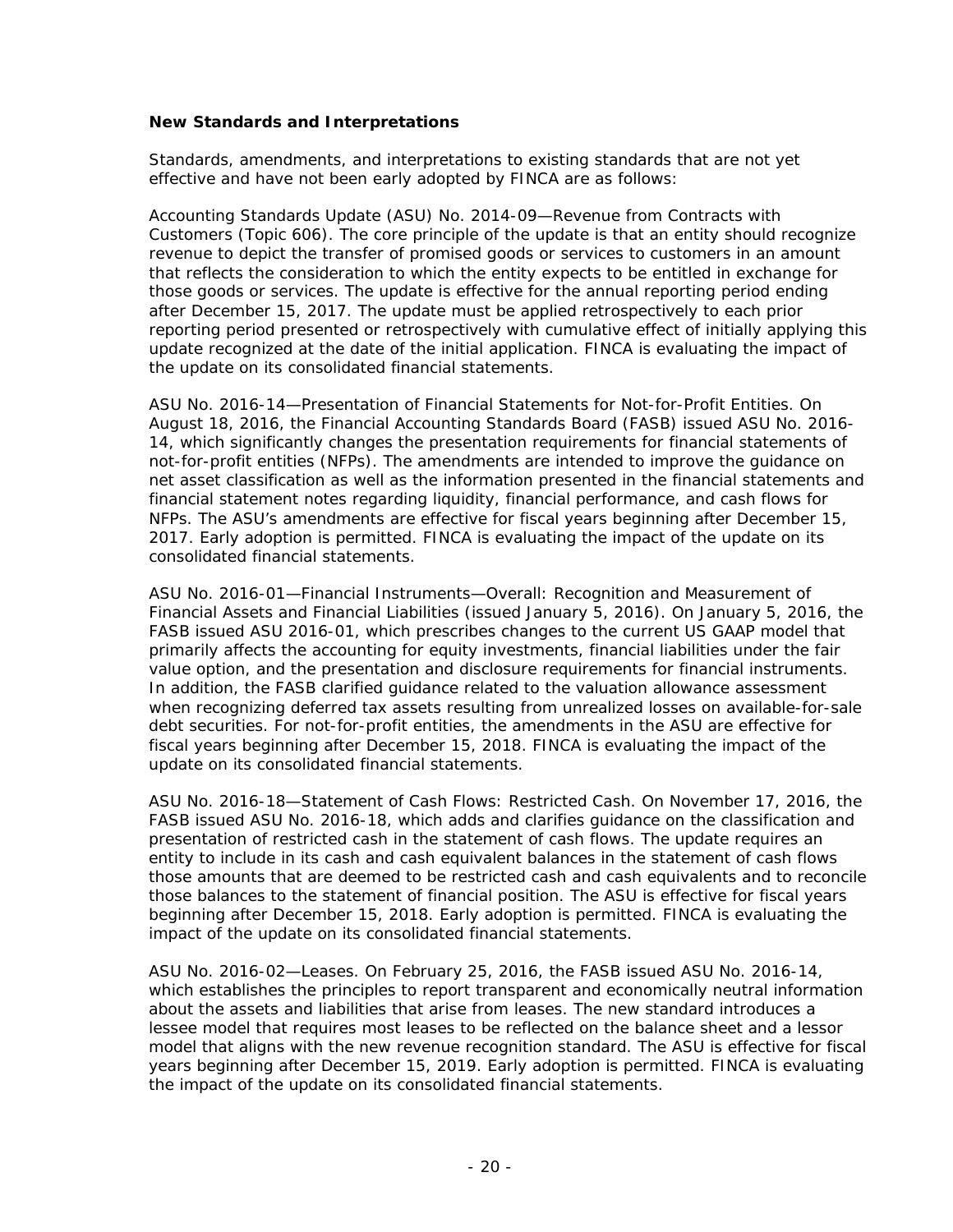ASU No. 2016-13—*Credit Losses (Topic 326): Measurement of Credit Losses on Financial Instruments (issued June 16, 2016).* In June 2016, the FASB issued ASU No. 2016-13, which (1) significantly changes the impairment model for most financial assets that are measured at amortized cost and certain other instruments from an incurred loss model to an expected loss model and (2) provides for recording credit losses on AFS debt securities through an allowance account. The update requires credit losses on most financial assets measured at amortized cost and certain other instruments to be measured using an expected credit loss model (referred to as the current expected credit loss (CECL) model). For not-for-profit entities, the amendments in the ASU are effective for fiscal years beginning after December 15, 2020. FINCA is evaluating the impact of the update on its consolidated financial statements.

#### **4. USE OF ESTIMATES**

The preparation of the consolidated financial statements in conformity with accounting principles generally accepted in the United States of America requires management to make estimates and assumptions that affect the reported amounts of assets and liabilities in the consolidated financial statements. Estimates and assumptions may also affect disclosures of contingent assets and liabilities at the date of the consolidated financial statements, and the reported amount of revenues and expenses. Actual expenses could differ from management estimates.

#### **5. CAPITAL REQUIREMENTS**

Capital requirements are individually addressed at each subsidiary in accordance with respective countries' laws that prescribe certain regulatory capital requirements. FINCA has maintained a minimum capital policy that requires subsidiaries to maintain common tangible equity equal to at least 20% of total assets. Certain subsidiaries were granted approval from FMH's audit committee to lower their minimum tangible equity level to 15%. This lowering was coordinated with relevant lenders. FINCA's capital ratios exceeded this minimum policy level in 2016.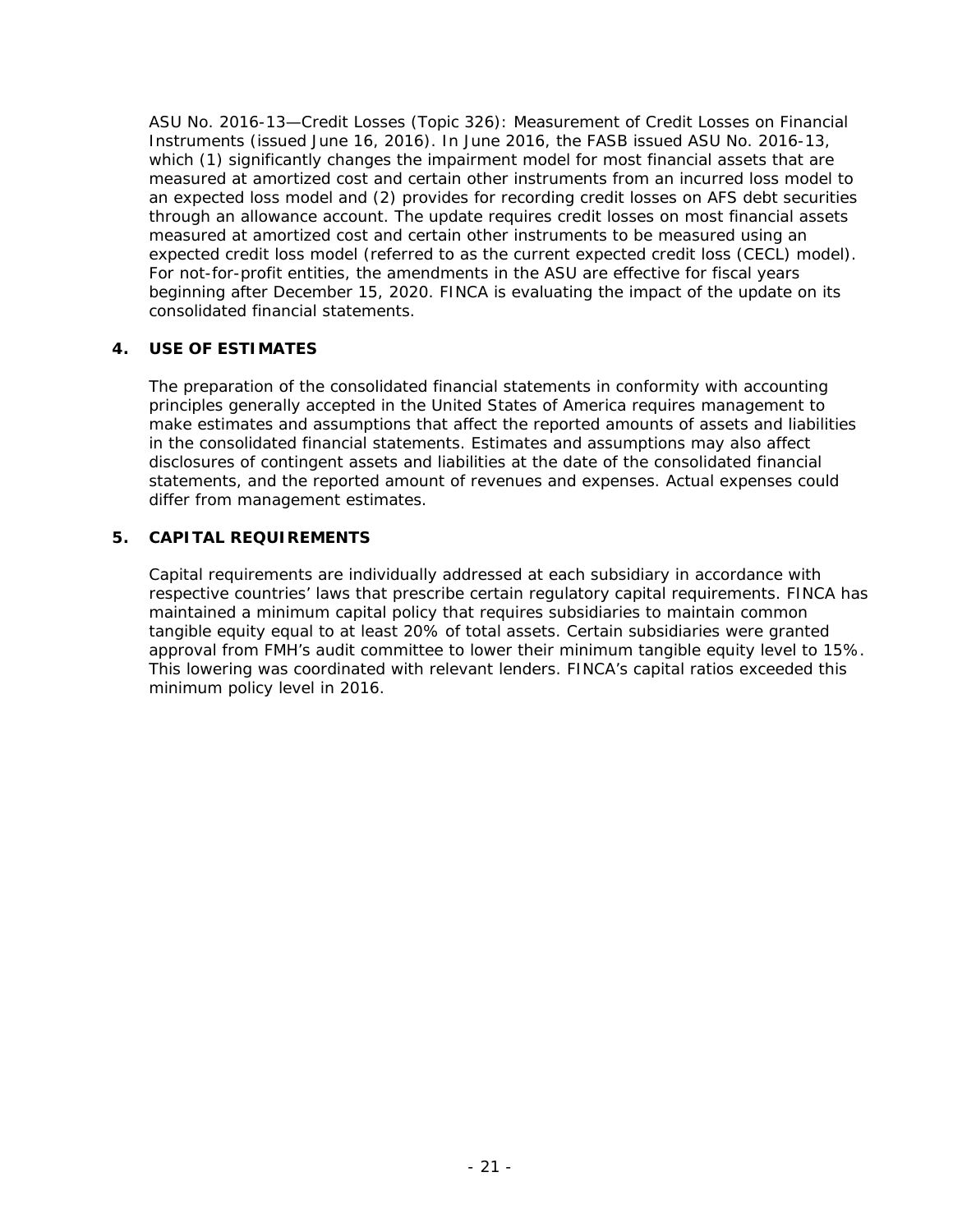#### **6. FAIR VALUE OF FINANCIAL INSTRUMENTS**

Financial instruments that are measured at fair value on a recurring basis at December 31, 2016 are as follows:

| 2016                           |               |                       |
|--------------------------------|---------------|-----------------------|
| Level 3                        | Total         | <b>Carrying Value</b> |
| $s -$                          | \$763,784,531 | \$741,756,202         |
| 553,639                        | 7,670,352     | 7,670,352             |
|                                | 25,360,625    | 25,360,625            |
| $\overline{\phantom{a}}$       | 19,491,195    |                       |
| $\overline{\phantom{a}}$       | 7,610,297     | 7,610,297             |
|                                |               |                       |
|                                | 17,378,948    | 17,378,948            |
|                                |               |                       |
| \$<br>$\overline{\phantom{a}}$ | 8,259,574     |                       |
|                                | 260,875,587   | \$262,340,157         |
| $\overline{\phantom{a}}$       | 38,240,203    | 38, 341, 223          |
| $\overline{\phantom{a}}$       | 456,177,202   | 455,536,704           |
|                                | 5,621,172     | 5,598,931             |
|                                | 30,258,133    | 30,258,133            |
|                                |               |                       |

Cash and cash equivalents and restricted cash and cash equivalents are categorized as Level 1

As of December 31, 2016, AFS investments are categorized as Level 1, 2, and 3. The fair values categorized as Level 1 have been determined by the market quoted prices of those instruments on the measurement date. The fair values categorized as Level 2 have been determined in accordance with generally accepted pricing models based on a discounted cash flow analysis, using discount rates and quoted prices derived from similar instruments. Management has concluded that the Company's AFS investments are not impaired at December 31, 2016.

The fair values of loans receivable, client deposits, bank deposits, notes payable and subordinated debt categorized as Level 2 have been determined in accordance with generally accepted pricing models based on a discounted cash flow analysis. The most significant inputs are discount rates which were derived from a blend of quoted prices for the instruments and quoted prices for similar instruments on the measurement date.

Management considers that the amortized cost of the HTM investments, due to banks, other financial assets and other financial liabilities recognized in the consolidated financial statements approximates its fair value at December 31, 2016.

There were no transfers between Levels 1 and 2 or Levels 2 and 3 during the year.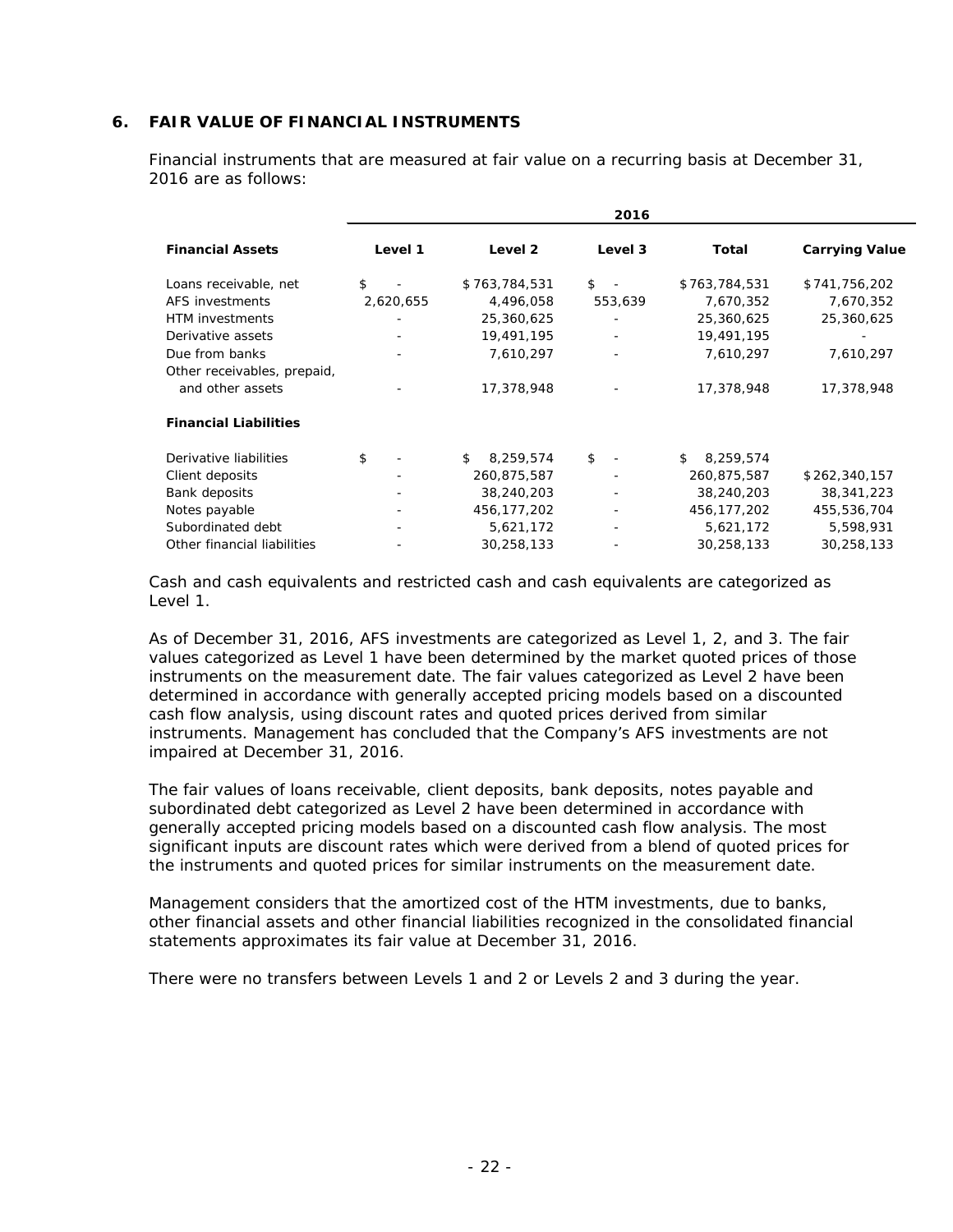#### **7. INCOME TAX**

Income tax expense for the year ended December 31, 2016, was as follows:

|                                             | 2016                      |
|---------------------------------------------|---------------------------|
| Current tax expense<br>Deferred tax expense | \$13.743.746<br>3,818,394 |
| Total income tax expense                    | \$17,562,140              |

In calculating both the current tax and the deferred tax, the respective country-specific tax rates are applied. The total income tax expense includes local country income taxes for the subsidiaries and foreign withholding taxes on certain cross-border payments. The average actual income tax rate for the subsidiaries in 2016 was 26.1%. FINCA is exempt from taxes on income, except for unrelated business income, under the provision of Section 501(c)(3) of the United States Internal Revenue Code and the applicable income tax regulations of the District of Columbia. In 2016, FINCA recorded no federal and state income tax expense on the unrelated business income.

**2016**

| Tax rate using domestic tax rate of FINCA (exempt on taxes on income) | S |               |
|-----------------------------------------------------------------------|---|---------------|
| Foreign income tax (taxable subsidiaries) at local statutory rates    |   | (1, 150, 701) |
| Expenses not deductible for tax purposes                              |   | 3,902,926     |
| Tax-exempt income                                                     |   | (155, 478)    |
| Recognition of previously unrecognized tax losses                     |   | (90, 055)     |
| Adjustments for under provision in previous periods                   |   | 871,840       |
| Foreign withholding taxes                                             |   | 3,412,049     |
| Valuation allowance for unrecognized deferred tax assets              |   | 7,399,341     |
| Other                                                                 |   | 3,372,218     |
|                                                                       |   |               |

Total income tax expense  $$17,562,140$ 

**Deferred Income Taxes**—Deferred income taxes are calculated on temporary differences arising between the tax base of assets and liabilities and their carrying amounts, using the enacted tax rate as stipulated by the tax legislation of the respective countries. The details of deferred tax assets and liabilities (the balances are offset within the same jurisdiction as permitted by ASC 740 *Income Taxes* and shown on a net basis by subsidiaries) are shown below.

In 2016, FINCA recorded \$2.1 million of income tax expense on \$18.5 million of temporary differences related to the excess of the amount for financial reporting over the tax basis of the investments in subsidiaries expected to reverse in the foreseeable future. The temporary differences of \$18.5 million include \$14.3 million of expected distributions of the subsidiaries' retained earnings from 2016 and \$4.2 million for an increase of expected distributions of the subsidiaries' retained earnings from prior years. At December 31, 2016, FINCA recorded a deferred tax liability of \$1.8 million on temporary differences related to the investments in subsidiaries expected to reverse in the foreseeable future.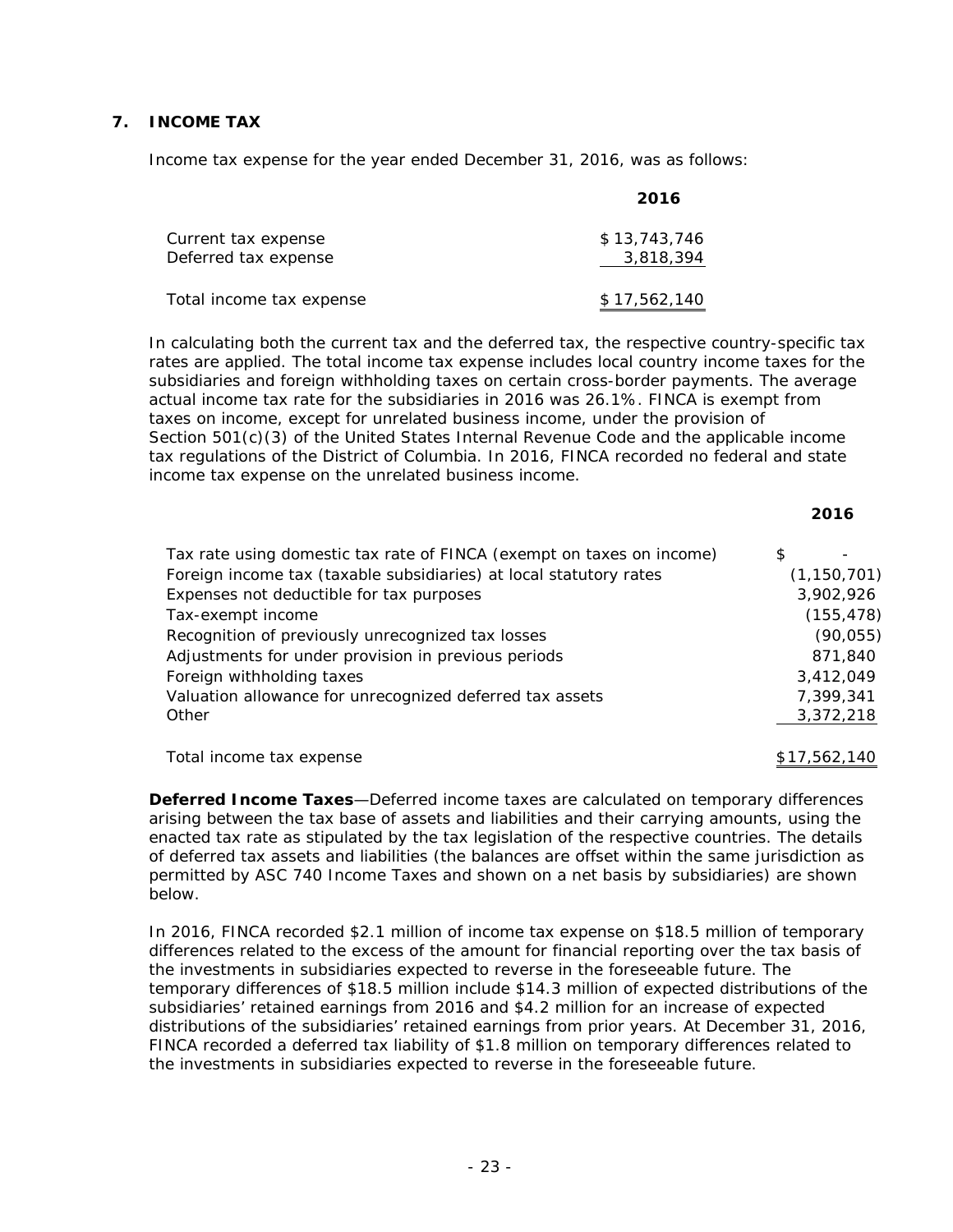Foreign withholding taxes have not been recognized on the temporary differences related to the excess of the amount for financial reporting over the tax basis of investments in subsidiaries that are essentially permanent in duration. This amount becomes taxable upon a repatriation of assets from a subsidiary or a sale or liquidation of a subsidiary. At December 31, 2016, the amount of such temporary differences totaled \$43.9 million. The amount of the unrecognized deferred income tax liability on these temporary differences was approximately \$3.6 million.

ASC 740 generally requires that deferred tax assets be given full recognition, subject to the possible provision of an allowance when it is determined that this asset is unlikely to be realized. The valuation allowance is provided for the portion of the deferred tax assets for which it has been determined that it is more likely than not that the reported asset will not be realized. At December 31, 2016, FINCA has a valuation allowance of \$13.2 million against its deferred tax assets as it believes that it is more likely than not that this portion of its deferred tax assets will not be realized. The principal components of the deferred tax assets for which a valuation allowance has been established include certain foreign country operating loss carryforwards and foreign provisions for credit losses on loans that cannot be realized in the foreseeable future.

**Net Deferred Tax Assets**—At December 31, 2016, net deferred tax assets were recognized by the subsidiaries in the following jurisdictions: Armenia, Georgia, Tajikistan, Honduras, Democratic Republic of Congo (DRC), Tanzania, Pakistan, Afghanistan, Azerbaijan, Haiti, Mexico, Nigeria, Russia, and the Netherlands as follows:

|                                                                                                                                                                               | <b>Assets (Liability)</b>                                                       |
|-------------------------------------------------------------------------------------------------------------------------------------------------------------------------------|---------------------------------------------------------------------------------|
|                                                                                                                                                                               | 2016                                                                            |
| Property and equipment and intangible assets<br>Provision for loan loss impairment<br>Cash flow hedges<br>Deferred income/accrued interest<br>Tax loss carryforwards<br>Other | (47, 748)<br>\$<br>8,286,588<br>(980, 957)<br>777.855<br>4,773,890<br>1,439,579 |
| Total deferred tax assets                                                                                                                                                     | 14,249,207                                                                      |
| Valuation allowance                                                                                                                                                           | (11,779,438)                                                                    |
| Net deferred tax assets                                                                                                                                                       | 2,469,769                                                                       |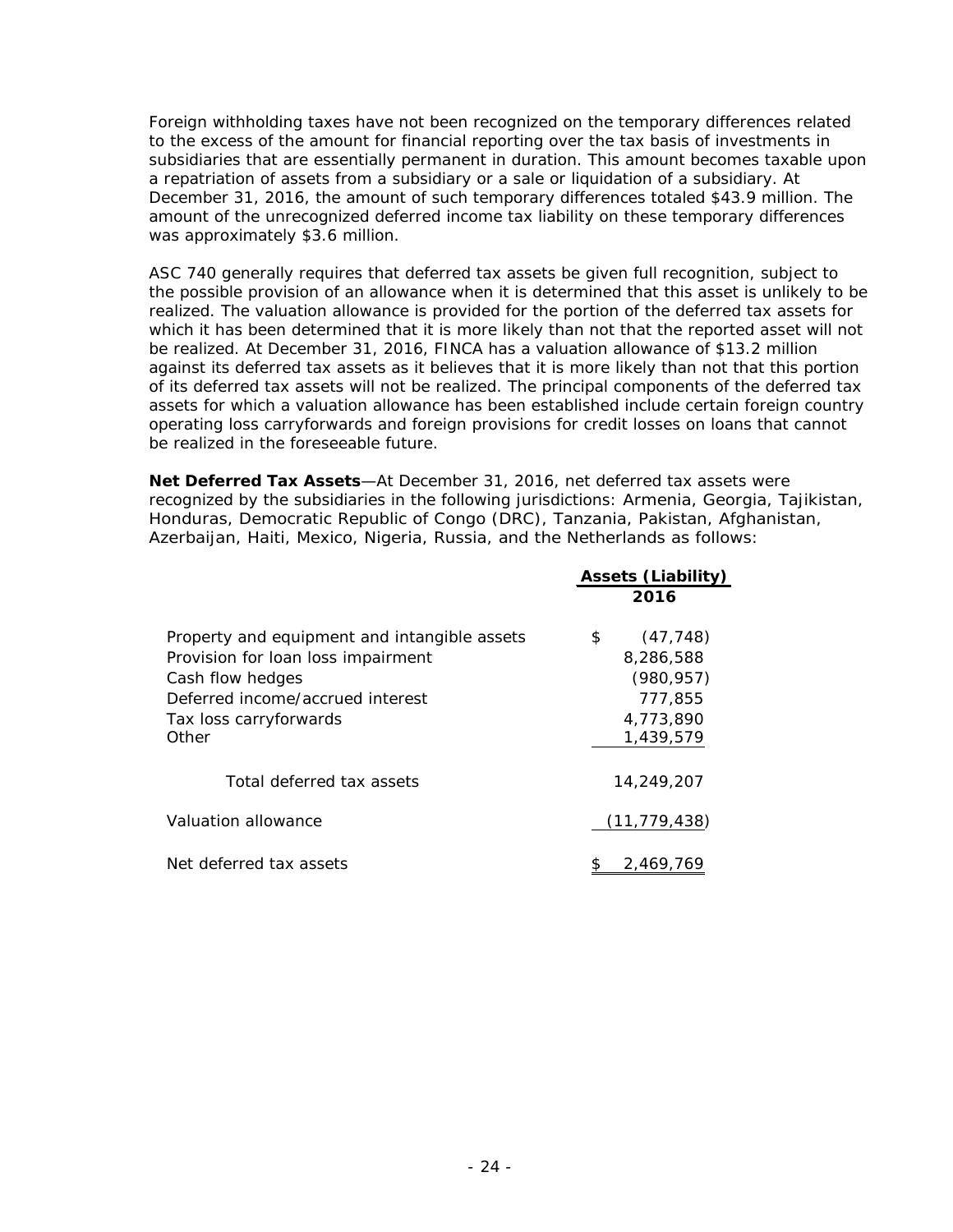**Net Deferred Tax Liabilities**—At December 31, 2016, net deferred tax liabilities are recorded by FMH and subsidiaries in the Netherlands, USA, Kyrgyzstan, Ecuador, Nicaragua, Malawi, and Uganda as follows:

|                                                                                                                                                                                                       | (Liability) Assets |                                                                            |
|-------------------------------------------------------------------------------------------------------------------------------------------------------------------------------------------------------|--------------------|----------------------------------------------------------------------------|
|                                                                                                                                                                                                       |                    | 2016                                                                       |
| Property and equipment and intangible assets<br>Provision for loan loss impairment<br>Deferred income/accrued interest<br>Tax loss carryforwards<br>Future distribution of retained earnings<br>Other | \$                 | (258, 623)<br>(260, 474)<br>11,440<br>1,480,018<br>(1, 760, 873)<br>91.461 |
| Total deferred tax liabilities                                                                                                                                                                        |                    | (697, 051)                                                                 |
| Valuation allowance                                                                                                                                                                                   |                    | (1, 422, 238)                                                              |
| Net deferred tax liabilities                                                                                                                                                                          | \$                 | (2, 119, 289)                                                              |

**Unrecognized Tax Benefits**—FINCA records unrecognized tax benefits as liabilities in accordance with ASC 740 and adjusts these liabilities when its judgment changes as a result of the evaluation of new information not previously available. Because of the complexity of some of these uncertainties, the ultimate resolution may result in a payment that is materially different from our current estimate of the unrecognized tax benefit liabilities. These differences will be reflected as increases or decreases to income tax expense in the period in which new information is available. At December 31, 2016, FINCA did not record any additional unrecognized tax benefits. FINCA believes that it is not reasonably possible that any unrecognized tax benefits will significantly increase or decrease within 12 months of the reporting date.

At December 31, 2016, no estimated interest and penalties related to unrecognized tax benefits were accrued. Accrued interest and penalties are generally included within the related accrued liabilities line in the consolidated statement of financial position.

FINCA is subject to taxation by the U.S. federal government, various U.S. states and localities, and foreign jurisdictions. As of December 31, 2016, FINCA's tax years 2007– 2016 are subject to examination by the tax authorities.

#### **8. RESTRICTED CASH**

Restricted cash balances of \$26.4 million as of December 31, 2016, comprise of undisbursed grant funds, cash balances for country specific regulatory requirements, and pledged collateral related to local borrowings and deposits.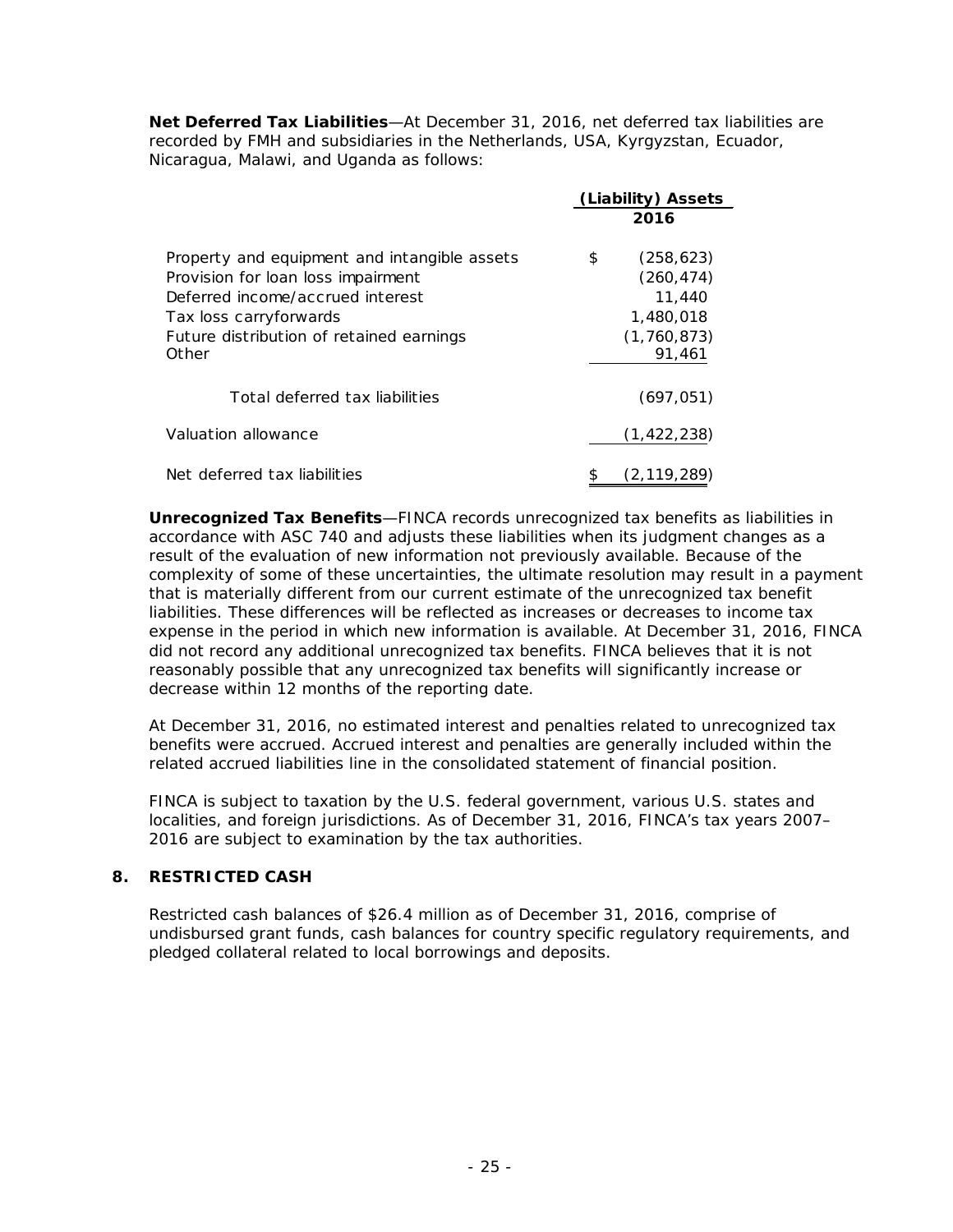#### **9. FINANCIAL ASSETS**

FINCA's financial assets at December 31, 2016, consist of the following:

|                                              | 2016              |
|----------------------------------------------|-------------------|
| Current:                                     |                   |
| Cash and cash equivalents                    | \$<br>140,797,035 |
| Restricted cash and cash equivalents         | 26,026,969        |
| AFS Investments                              | 7,116,713         |
| <b>HTM</b> investments                       | 24,634,088        |
| Derivative assets                            | 18,662,953        |
| Loans receivable, net                        | 512,464,962       |
| Due from banks                               | 7,610,297         |
| Other receivables, prepaid, and other assets | 17,350,161        |
| Non-current:                                 |                   |
| Restricted cash and cash equivalents         | 401,980           |
| <b>AFS Investments</b>                       | 553,639           |
| <b>HTM</b> investments                       | 726,537           |
| Derivative assets                            | 828,242           |
| Loans receivable, net                        | 229,291,240       |
| Other receivables, prepaid, and other assets | 28,787            |
|                                              | \$<br>986,493,603 |

#### **10. DERIVATIVE ASSETS AND LIABILITIES**

The derivative assets and liabilities are represented by the following balances:

| 2016                                                                                                   | <b>Notional</b><br>Amount  | <b>Fair Value</b><br><b>Assets</b> | <b>Fair Value</b><br>Liabilities |
|--------------------------------------------------------------------------------------------------------|----------------------------|------------------------------------|----------------------------------|
| Fair value from derivatives with third parties:<br>Foreign exchange swaps<br>Foreign exchange forwards | \$60,581,978<br>20,094,840 | \$13,757,515<br>5,733,680          | \$8,245,776<br>13,798            |
| Total derivatives with third parties                                                                   | 80,676,818                 | \$19,491,195                       | \$8,259,574                      |

Due to the volatility of foreign currencies, the estimated fair value of our derivative instruments is subject to fluctuation from period to period, which could result in significant differences between the current estimated fair value and the ultimate settlement. As of December 31, 2016, \$18.6 million and \$8.1 million of derivative assets and liabilities, respectively, will settle within 12 months.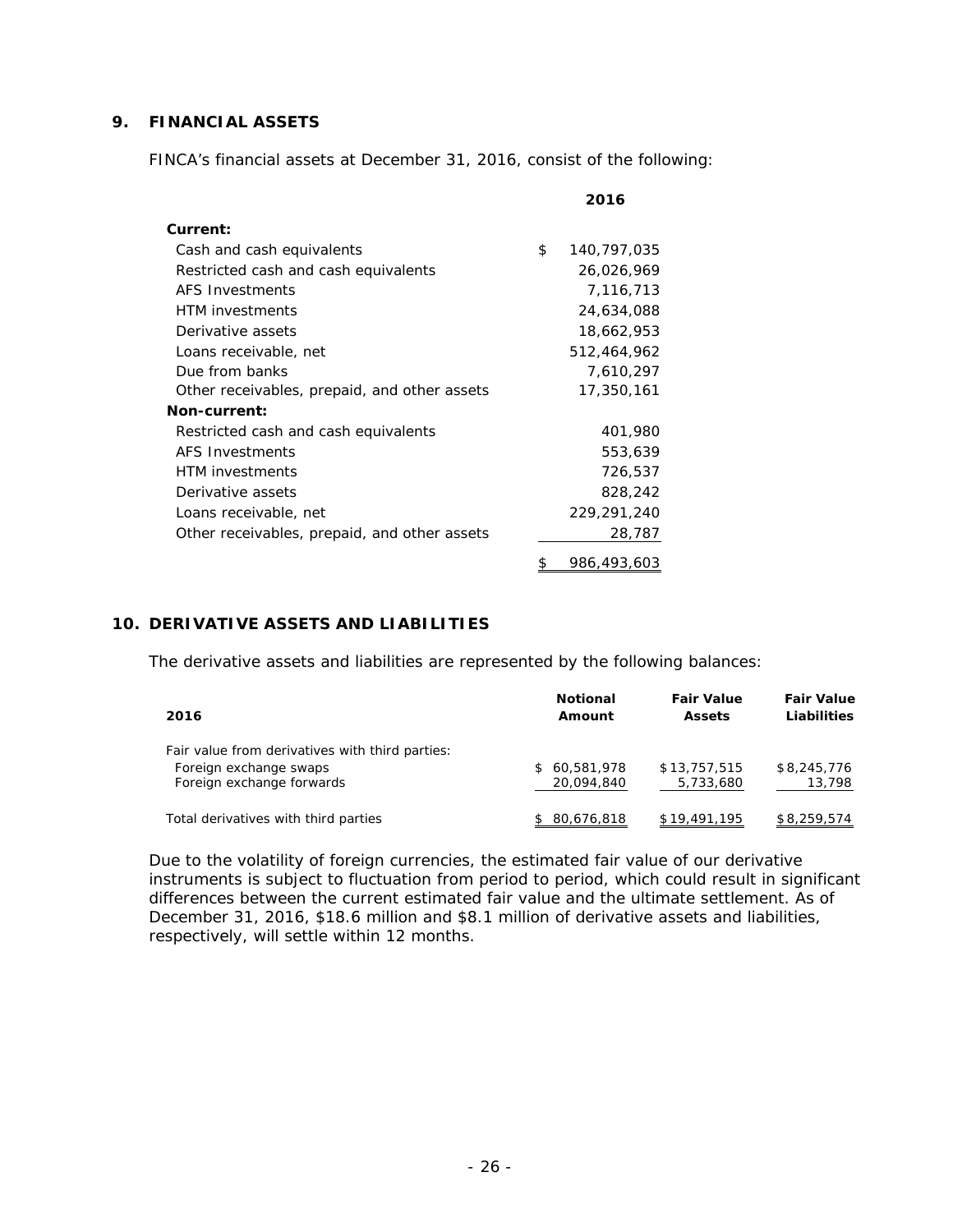#### **11. LOANS RECEIVABLE, NET**

Loans receivable at December 31, 2016 consist of the following:

|                                      | 2016           |
|--------------------------------------|----------------|
| Total gross loans receivable         | \$784,638,954  |
| Allowance for loan losses            | (42,882,752)   |
| Loans receivable, net                | \$741,756,202  |
|                                      | 2016           |
| Allowance for loan losses:           |                |
| Balance-January 1                    | \$24.923.718   |
| Discontinued operations              | (2, 421, 037)  |
| Loan loss provision for the year     | 57,333,825     |
| Amounts charged off-net of recovery  | (35, 111, 860) |
| Effect of foreign currency movements | (1, 841, 894)  |
| Balance-December 31                  | \$42,882,752   |

A summary of balances per loan portfolio segments at December 31, 2016 is summarized as follows:

| 2016                                   | Total<br>Loans<br>Principal | Interest and<br><b>Deferred Costs</b><br>Capitalized | Allowance<br>for Loan<br><b>Losses</b> | Ending<br><b>Balance</b>  |
|----------------------------------------|-----------------------------|------------------------------------------------------|----------------------------------------|---------------------------|
| Less than $$1,000$                     | \$226,747,656               | 4,997,720<br>\$                                      | \$(16, 250, 941)                       | \$215,494,435             |
| $$1,001 - $5,000$                      | 311,894,450                 | 4,783,359                                            | (16,626,358)                           | 300,051,451               |
| \$5,001-\$10,000<br>More than \$10,001 | 87,745,918<br>146,174,699   | 908,150<br>1,387,002                                 | (4, 257, 722)<br>(5, 747, 731)         | 84,396,346<br>141,813,970 |
| Total                                  | \$772,562,723               | 12,076,231                                           | \$(42,882,752)                         | \$741,756,202             |

Activity in allowance for loan losses by segment at December 31, 2016, is summarized as follows:

| 2016                                                                             | Beginning<br><b>Balance</b>                         | <b>Charge-Offs</b><br>Net of<br><b>Recoveries</b>                | Provision<br>for the<br>Year                         | Foreign<br>Currency<br><b>Movements</b>                | <b>Discontinued</b><br>Operations<br><b>Reclassifications</b> | Ending<br><b>Balance</b>                             |
|----------------------------------------------------------------------------------|-----------------------------------------------------|------------------------------------------------------------------|------------------------------------------------------|--------------------------------------------------------|---------------------------------------------------------------|------------------------------------------------------|
| Less than \$1,000<br>$$1.001 - $5.000$<br>\$5,001-\$10,000<br>More than \$10,001 | \$10.378.947<br>9.070.488<br>2.572.129<br>2,902,154 | \$(13,848,127)<br>(13, 239, 050)<br>(3,860,968)<br>(4, 163, 717) | \$22,667,869<br>22.050.748<br>5.757.948<br>6,857,260 | (703.769)<br>\$.<br>(971, 488)<br>(253, 749)<br>87,114 | (2, 243, 980)<br>\$<br>(284,339)<br>42.362<br>64,920          | \$16,250,940<br>16,626,359<br>4,257,722<br>5,747,731 |
| Total                                                                            | \$24,923,718                                        | \$(35, 111, 862)                                                 | \$57,333,825                                         | \$(1,841,892)                                          | (2,421,037)                                                   | \$42,882,752                                         |

**Credit Risk**—Credit risk is the potential for financial loss resulting from the failure of a client or counterparty to honor its financial or contractual obligations. Credit risk arises from FINCA's microfinance activities.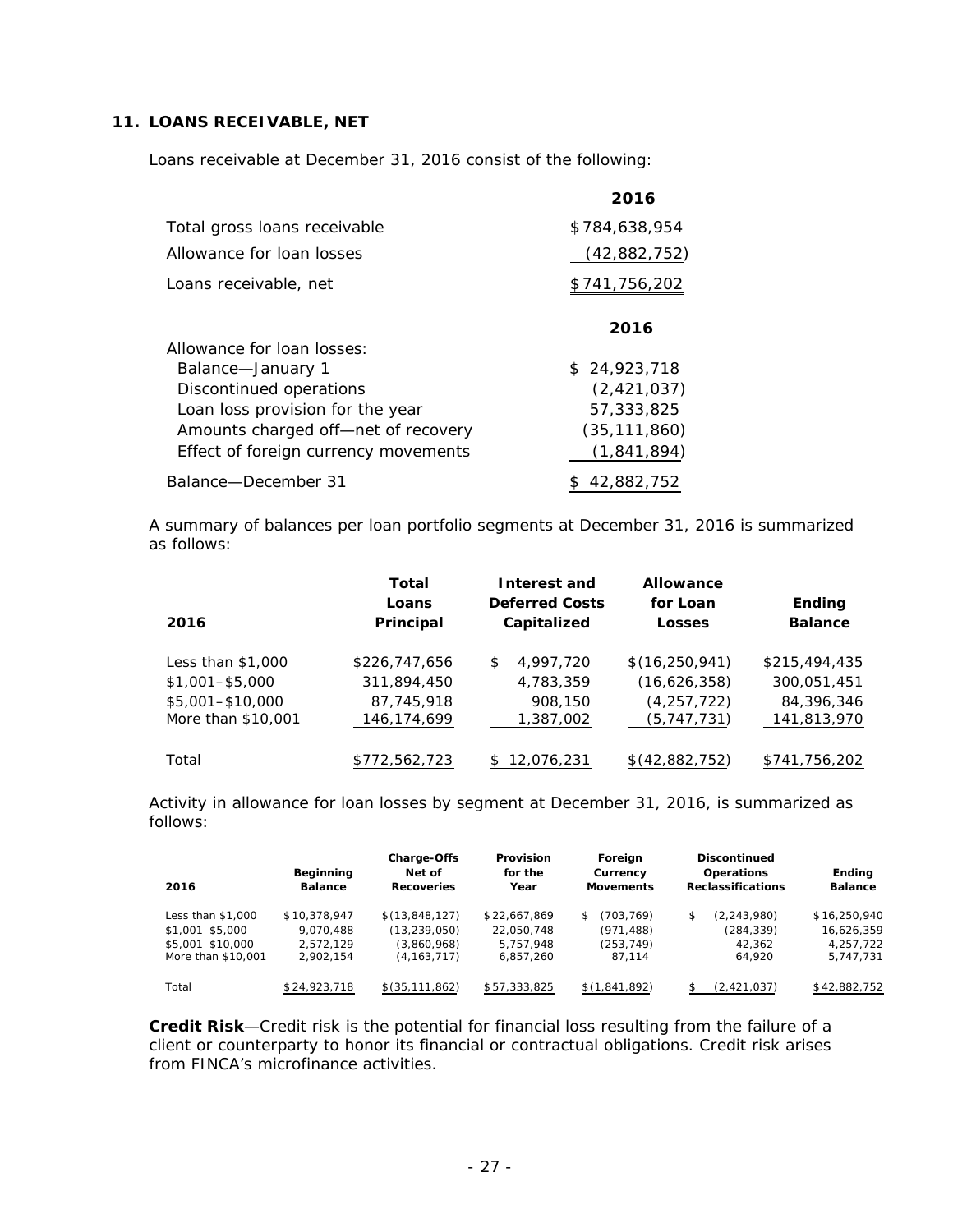FINCA's loan portfolio is made up entirely of loans made to individuals, groups of individuals, and SMEs for a specific purpose. At December 31, 2016, FINCA had 0.9 million borrowers.

At December 31, 2016, FINCA's aggregate loan portfolio was \$784.6 million and the respective total allowance for loan losses totaled \$42.9 million, providing a coverage ratio of 5.5% of total loan portfolio amount. FINCA conducts biannual historical loan-loss migration analysis across its subsidiary network in order to determine the probability of default, defined as all loans in arrears in excess of 180 days, as well as an examination of other current observable factors (e.g., macroeconomic, operational, policy and systems changes, and political risk) in order to establish subsidiary credit reserves.

Exposure to credit risk at December 31, 2016, is as follows:

*Impaired Loans*—Impaired loans are loans for which FINCA determines that it is probable that it will be unable to collect all principal and interest due according to the contractual terms of the loan agreement.

**Past Due but not Impaired Loans**—Past due but not impaired loans are loans where contractual interest or principal payments are past due, but FINCA believes that a credit loss provision is not appropriate on the basis of the level of collateral available and/or the stage of collection of amounts owed to FINCA.

*Loans with Renegotiated Terms*—Loans with renegotiated terms are loans that have been restructured due to deterioration in the client's financial position, and where FINCA has made concessions that it would not otherwise consider. Once the loan is restructured, it remains in this category independent of satisfactory performance after restructuring.

*Allowance for Loan Losses*—FINCA establishes an allowance for loan losses that represents the best estimate of probable or expected losses in its loan portfolio. The main components of this allowance are a specific loss component that relates to individually significant exposures, and a collective loan loss allowance established for groups of homogeneous assets with respect to losses that have been incurred but have not been identified on loans subject to individual assessment for credit loss provision.

The allowance for loan losses is considered by FINCA as adequate to cover probable losses in the portfolio as of the balance sheet date. However, no assurance can be given that FINCA, in any particular period, will not sustain loan losses that exceed the allowance, or that subsequent valuation of the loan portfolio, in light of then-prevailing factors, including economic conditions, credit quality of the assets comprising the portfolio, and the ongoing evaluation process, will not require significant changes to the allowance for the loan losses. Additions to the allowance are made through the provision for loan losses. Loan losses are deducted from the allowance and subsequent recoveries are added.

**Charge-Offs**—FINCA charges off a loan (and any related allowances for loan losses) when FINCA's credit committees and subsidiaries' audit committees determine that the loans are uncollectible. This determination is reached after considering information such as the occurrence of significant changes in a client's financial position, such that the client can no longer pay the obligation, or that proceeds from collateral, if any, will not be sufficient to pay back the entire exposure. For smaller balance standardized loans, charge-off decisions are generally based on a product specific past-due status.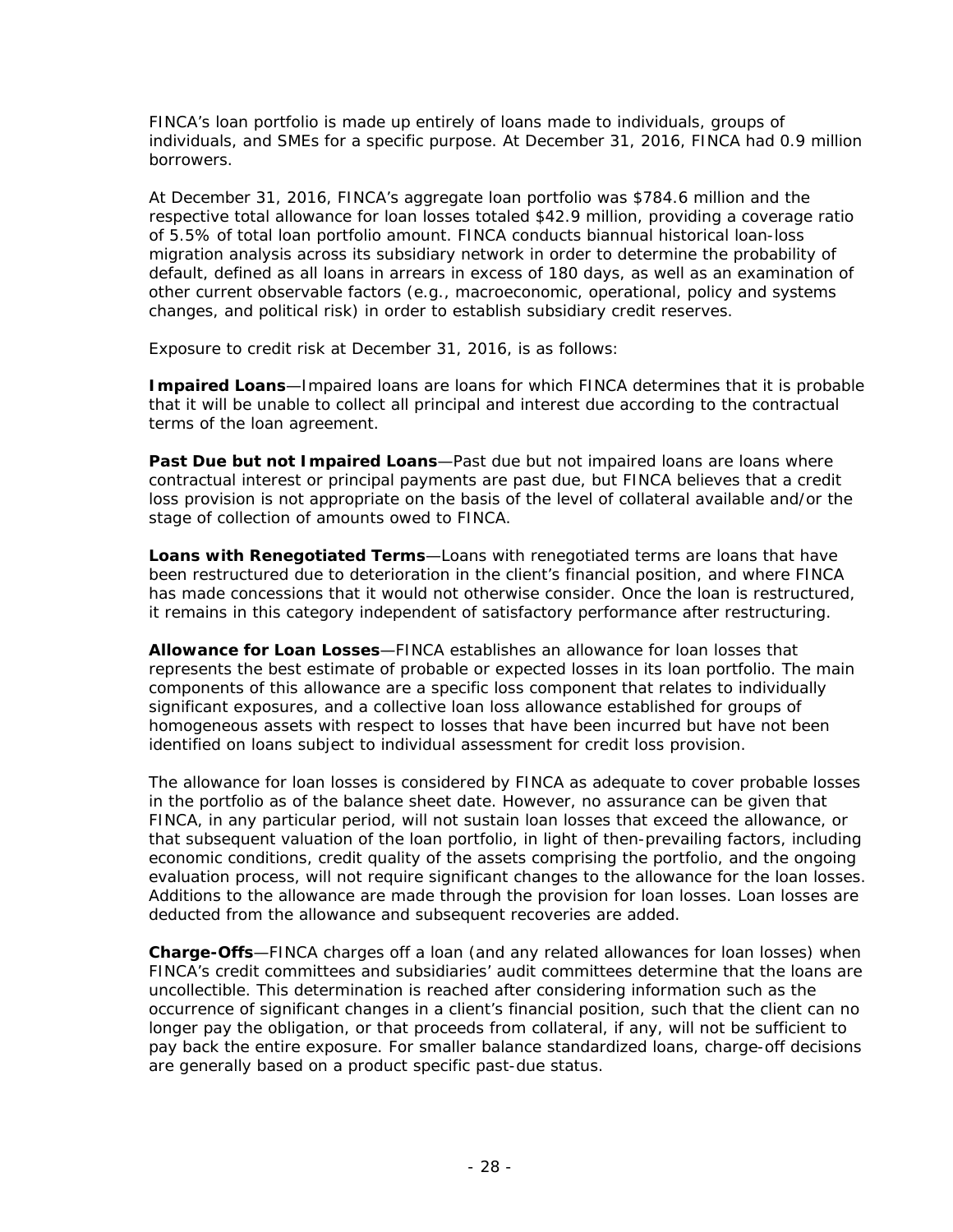FINCA monitors the credit risk for its client loan portfolio though the past-due status of portfolio. Aging of loans receivable as of December 31, 2016, is summarized as follows:

|                       |                 |             | <b>Greater than</b> |              |               | Total         |
|-----------------------|-----------------|-------------|---------------------|--------------|---------------|---------------|
|                       | $31-60$ Days    | 61-90 Days  | 90 Days             | Total        |               | Loans         |
| 2016                  | Past Due        | Past Due    | Past Due            | Past Due     | Current       | Receivable    |
| Less than             |                 |             |                     |              |               |               |
| \$1,000               | 5.356.449<br>\$ | \$4,109,870 | \$21.544.386        | \$31,010.705 | \$200.734.671 | \$231.745.376 |
| \$1,001-\$5,000       | 3.178.512       | 2.575.212   | 21.472.882          | 27,226,606   | 289.451.202   | 316,677,808   |
| \$5,001-\$10,000      | 904.168         | 742.772     | 5.062.291           | 6.709.231    | 81,944,836    | 88,654,067    |
| More than<br>\$10,000 | 1,033,982       | 807,314     | 5,181,660           | 7,022,956    | 140.538.747   | 147,561,703   |
| Total                 | \$10,473,111    | \$8,235,168 | \$53,261,219        | \$71,969,498 | \$712,669,456 | \$784,638,954 |

# **12. OTHER RECEIVABLES, PREPAID, AND OTHER ASSETS**

The balances representing other receivables, prepaid, and other assets at December 31, 2016 are summarized as follows:

**2016**

| Receivables from sales of discontinued operations   | \$<br>12,113,000 |
|-----------------------------------------------------|------------------|
| Current income tax asset                            | 3,400,776        |
| Prepaid rent                                        | 2,485,785        |
| Receivable from money remittance and other agencies | 1,863,609        |
| Prepaid office supplies                             | 1,232,698        |
| Prepaid taxes                                       | 1,148,435        |
| Investment property                                 | 1,080,792        |
| Deposit with Internal Revenue Service and other     |                  |
| fiduciary agencies                                  | 998,980          |
| Staff advances and loans                            | 564,389          |
| Receivable commission, rebates, and refunds from    |                  |
| banks and agencies                                  | 191,774          |
| Other prepayments and debtors                       | 7,225,580        |
| Total                                               | \$<br>32,305,818 |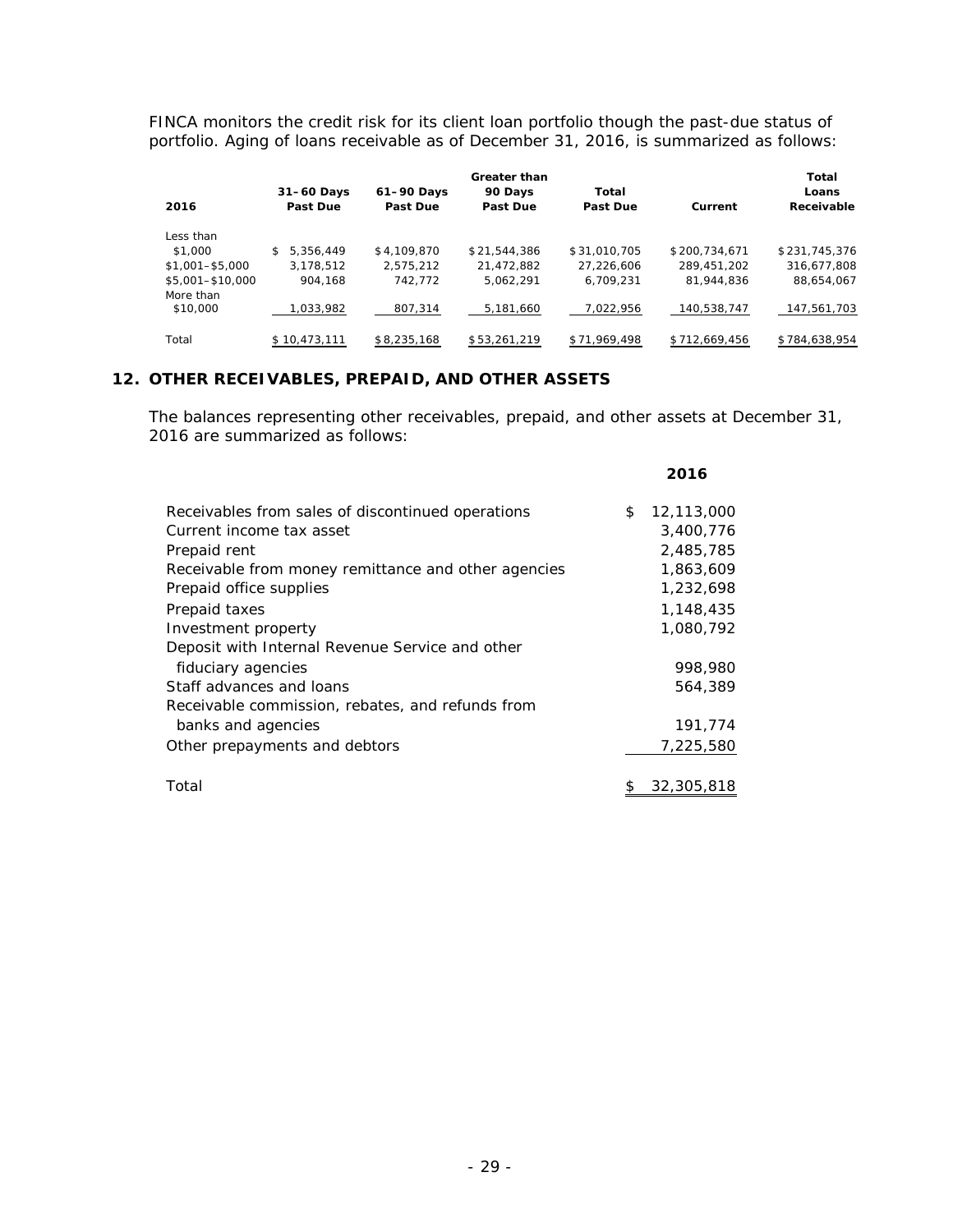#### **13. PROPERTY AND EQUIPMENT**

Property and equipment at December 31, 2016 are summarized as follows:

| Cost                                         | <b>Total</b>  | <b>Buildings</b><br>and Offices | Construction<br>in Progress | Leasehold<br><b>Improvements</b> | Computer<br>Equipment | <b>Furniture and</b><br>Office<br>Equipment | <b>Vehicles</b> | Other         |
|----------------------------------------------|---------------|---------------------------------|-----------------------------|----------------------------------|-----------------------|---------------------------------------------|-----------------|---------------|
| Balance-January 1, 2016                      | \$63,014,723  | \$6,226,121                     | \$2,881,746                 | \$13,705,258                     | \$19,433,024          | \$13,687,344                                | \$3,823,106     | \$3,258,124   |
| Acquisitions                                 | 11.255.963    | 2,756,649                       | 1.748.934                   | 1,814,201                        | 2.172.014             | 2,138,805                                   | 527,710         | 97,650        |
| Disposals                                    | (5, 417, 921) | 1.185.208                       | (1,466,592)                 | (1,835,082)                      | (1,838,118)           | (655, 432)                                  | (444, 536)      | (363, 369)    |
| Currency translation                         | (843, 750)    | (27, 580)                       | 115,522                     | (315.812)                        | (212, 832)            | (288, 766)                                  | (96, 642)       | (17,640)      |
| Disposal of held-for-sale assets             | (3, 797, 022) |                                 |                             | (804, 938)                       | (1, 117, 117)         | (781, 618)                                  | (688, 678)      | (404, 671)    |
| Balance-December 31, 2016                    | \$64,211,993  | \$10,140,398                    | \$3,279,610                 | \$12,563,627                     | \$18,436,971          | \$14,100,333                                | \$3,120,960     | \$2,570,094   |
| Depreciation and<br><b>Impairment Losses</b> |               |                                 |                             |                                  |                       |                                             |                 |               |
| Balance-January 1, 2016                      | \$31,958,220  | \$1,675,792                     | \$<br>$\overline{a}$        | \$5.347.966                      | \$11,554,566          | \$9,303,871                                 | \$2,966,954     | \$1,109,071   |
| Depreciation and amortization                | 7,777,515     | 471,656                         |                             | 1,516,537                        | 3,037,111             | 1,975,804                                   | 456,140         | 320,267       |
| <b>Disposals</b>                             | (2,642,658)   | 8,811                           |                             | (499, 055)                       | (847, 829)            | (614, 186)                                  | (423, 213)      | (267, 186)    |
| Currency translation                         | (510, 126)    | (2,912)                         |                             | (87, 770)                        | (205, 252)            | (135, 671)                                  | (62, 119)       | (16, 402)     |
| Disposal of held-for-sale assets             | (2,927,821)   |                                 |                             | (549, 641)                       | (1,039,196)           | (459, 797)                                  | (685, 689)      | (193, 498)    |
| Balance-December 31, 2016                    | \$33,655,130  | \$2,153,347                     | \$                          | \$5,728,037                      | \$12,499,400          | \$10,070,021                                | \$2,252,073     | 952,252<br>\$ |
| <b>Net Carrying Amounts</b>                  |               |                                 |                             |                                  |                       |                                             |                 |               |
| Balance-January 1, 2016                      | \$31,056,503  | \$4,550,329                     | \$2,881,746                 | \$8,357,292                      | \$7,878,458           | \$4,383,473                                 | \$856,152       | \$2,149,053   |
| Balance-December 31, 2016                    | \$30,556,863  | \$7,987,051                     | \$3,279,610                 | \$6,835,590                      | \$5,937,571           | \$4,030,312                                 | 868,887<br>\$   | \$1,617,842   |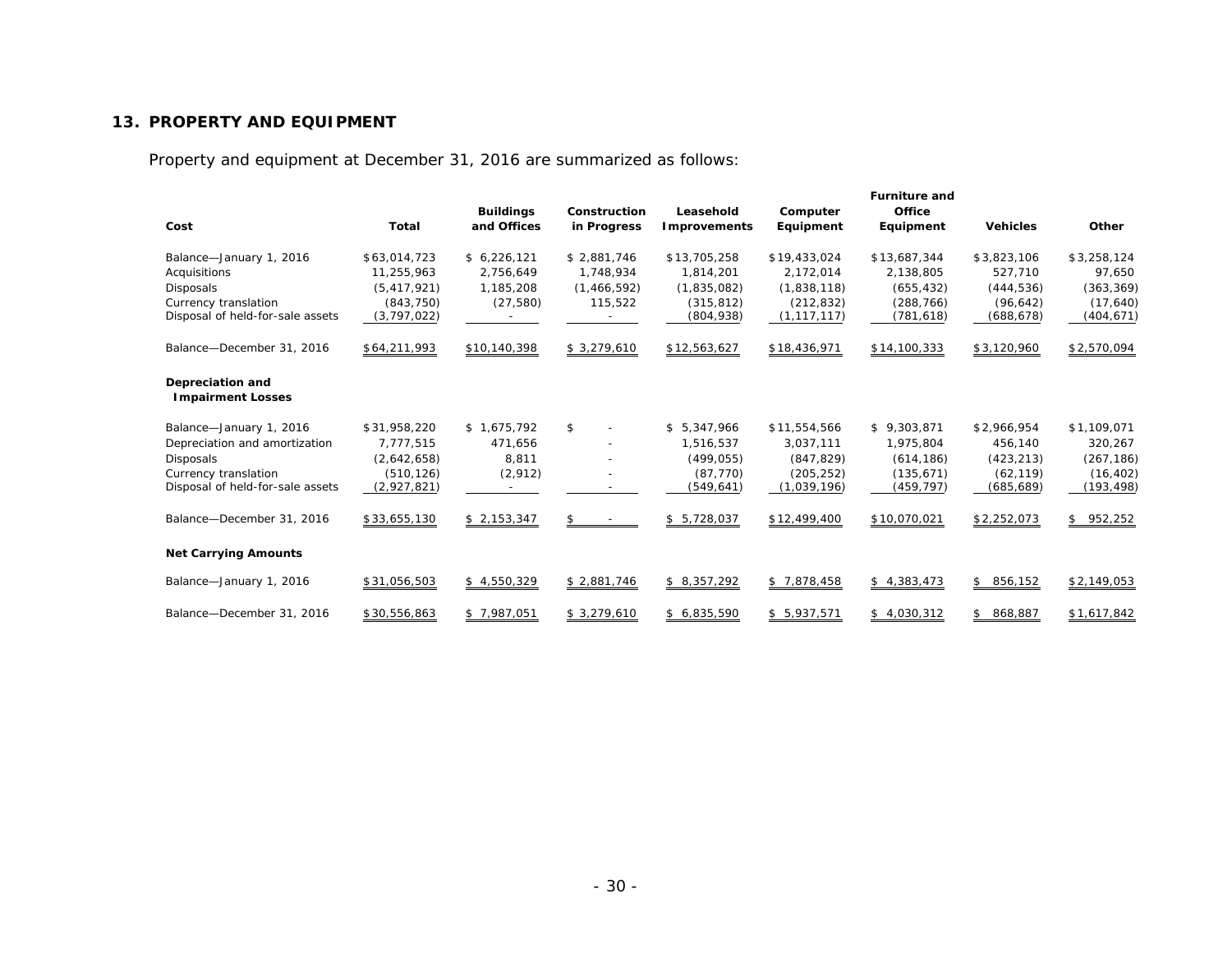Depreciation and amortization expense charged for the year ended December 31, 2016 was \$7.8 million.

#### **14. INTANGIBLE ASSETS**

Intangible assets at December 31, 2016 consist of the following:

|                                                                                                                                                                                            |                                                                                                    | Capitalized                                                                                          | <b>Capital Work-</b>                                     |                                      |
|--------------------------------------------------------------------------------------------------------------------------------------------------------------------------------------------|----------------------------------------------------------------------------------------------------|------------------------------------------------------------------------------------------------------|----------------------------------------------------------|--------------------------------------|
| Costs                                                                                                                                                                                      | <b>Total</b>                                                                                       | Software                                                                                             | <b>In-Progress</b>                                       | Other                                |
| Balance-January 1, 2016<br>Acquisition<br><b>Disposals</b><br>Currency translation<br>Disposal related to discontinued operations                                                          | 23,307,810<br>\$<br>3,332,292<br>(5,868,396)<br>(109, 505)<br>(2,627,181)                          | 20,949,340<br>\$<br>2,482,377<br>(3,920,844)<br>(74, 857)<br>(2,627,181)                             | 1,607,096<br>\$<br>849,915<br>(1, 947, 552)<br>(34, 648) | 751,374<br>\$                        |
| Balance-December 31, 2016                                                                                                                                                                  | 18,035,020                                                                                         | 16,808,835<br>\$                                                                                     | 474,811<br>\$                                            | 751,374                              |
| Amortization and Impairment                                                                                                                                                                |                                                                                                    |                                                                                                      |                                                          |                                      |
| Balance-January 1, 2016<br>Amortization for the year<br><b>Disposals</b><br>Impairment<br>Currency translation<br>Disposal related to discontinued operations<br>Balance-December 31, 2016 | 12,248,973<br>\$<br>2,999,647<br>(3,875,269)<br>(254, 693)<br>20.963<br>(1, 162, 754)<br>9,976,867 | \$11,629,235<br>2,895,953<br>(3,867,240)<br>(254, 693)<br>20.963<br>(1, 162, 754)<br>9,261,464<br>\$ | \$<br>49,223<br>(8,029)<br>41,194<br>\$                  | 619,738<br>\$<br>54,471<br>\$674,209 |
| <b>Net Carrying Amounts</b>                                                                                                                                                                |                                                                                                    |                                                                                                      |                                                          |                                      |
| Balance-January 1, 2016                                                                                                                                                                    | 11,058,837                                                                                         | 9,320,105<br>\$                                                                                      | 1,607,096<br>\$                                          | \$131,636                            |
| Balance-December 31, 2016                                                                                                                                                                  | 8,058,153<br>\$                                                                                    | 7,547,371<br>\$                                                                                      | 433,617<br>\$                                            | 77,165<br>\$                         |

Amortization expense for the year ended December 31, 2016 amounts to \$3.0 million.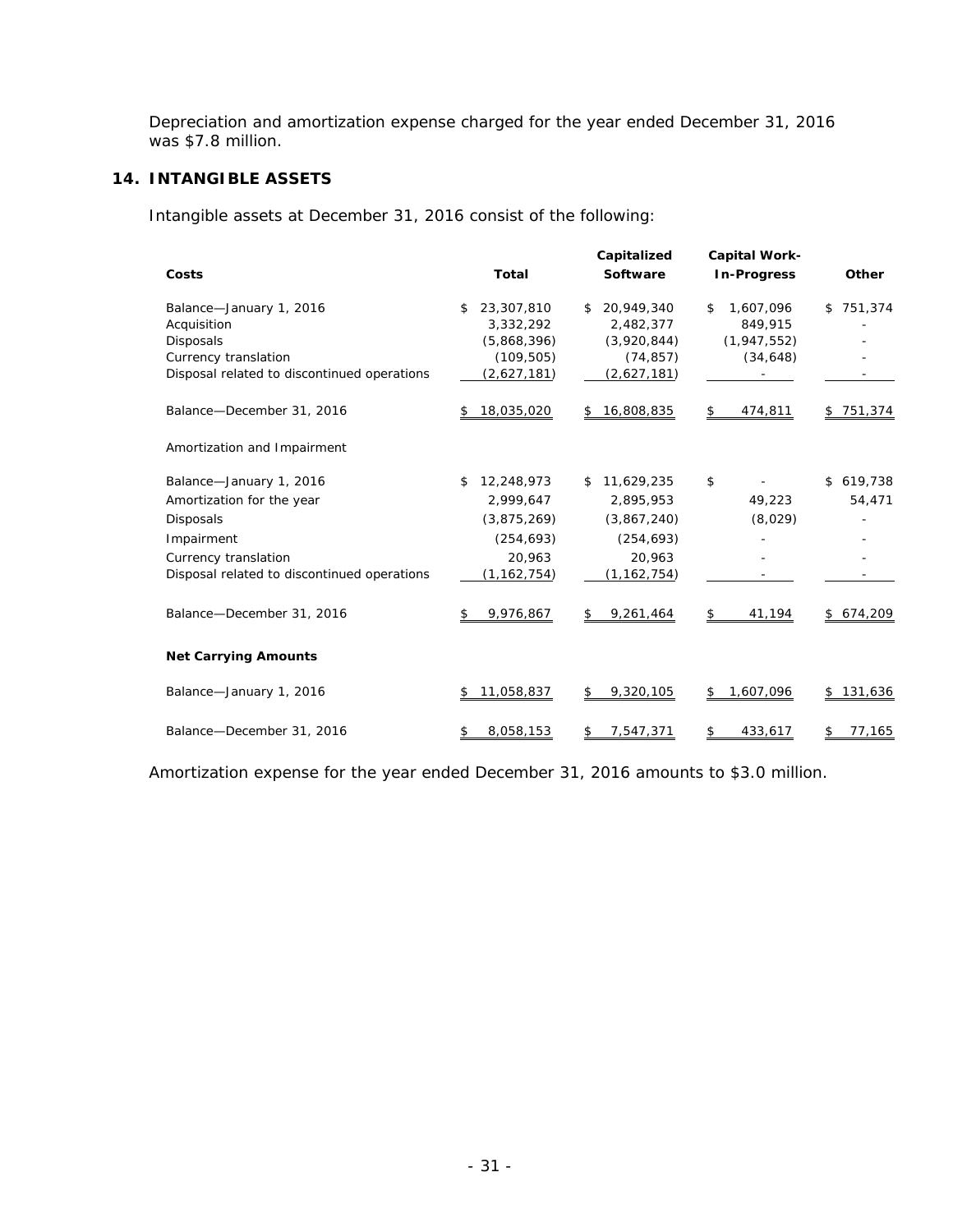#### **15. ACCOUNTS PAYABLE AND OTHER ACCRUED LIABILITIES**

Accounts payable and other accrued liabilities at December 31, 2016 are as follows:

|                                             | 2016         |
|---------------------------------------------|--------------|
| Current:                                    |              |
| Personnel                                   | \$7.927.635  |
| Non-income taxes                            | 5,346,587    |
| Professional services                       | 3.447.568    |
| Office supplies                             | 1.633.775    |
| Deferred rent                               | 210.054      |
| Other accounts payable and accrued expenses | 6,754,085    |
|                                             | 25,319,704   |
| <b>Non-current:</b>                         |              |
| Deferred Rent                               | 2,550,018    |
| Total                                       | \$27.869.722 |

#### **16. BANK DEPOSITS**

FINCA accepts and maintains deposits from other banks in subsidiary operations. At December 31, 2016, bank deposits with a maturity of no more than 12 months totaled \$38,084,892. The remaining bank deposits of \$256,331 mature in no more than 36 months.

#### **17. CLIENT DEPOSITS**

Client deposits consist of both voluntary and compulsory savings deposits. Client deposits expected to be held no more than 12 months totaled \$211,933,633. The noncurrent deposits of \$50,406,524 expect to be held from 12 months to 5 years.

The composition of client deposits at December 31, 2016 are as follows:

|                                    | 2016            |
|------------------------------------|-----------------|
| Compulsory savings/cash collateral | 8,148,912<br>\$ |
| Voluntary savings:                 |                 |
| Saving accounts                    | 84.416.693      |
| Term deposit accounts              | 147, 252, 736   |
| Other voluntary savings            | 22,521,816      |
| Total voluntary savings            | 254.191.245     |
| Total client deposits              | \$262,340,157   |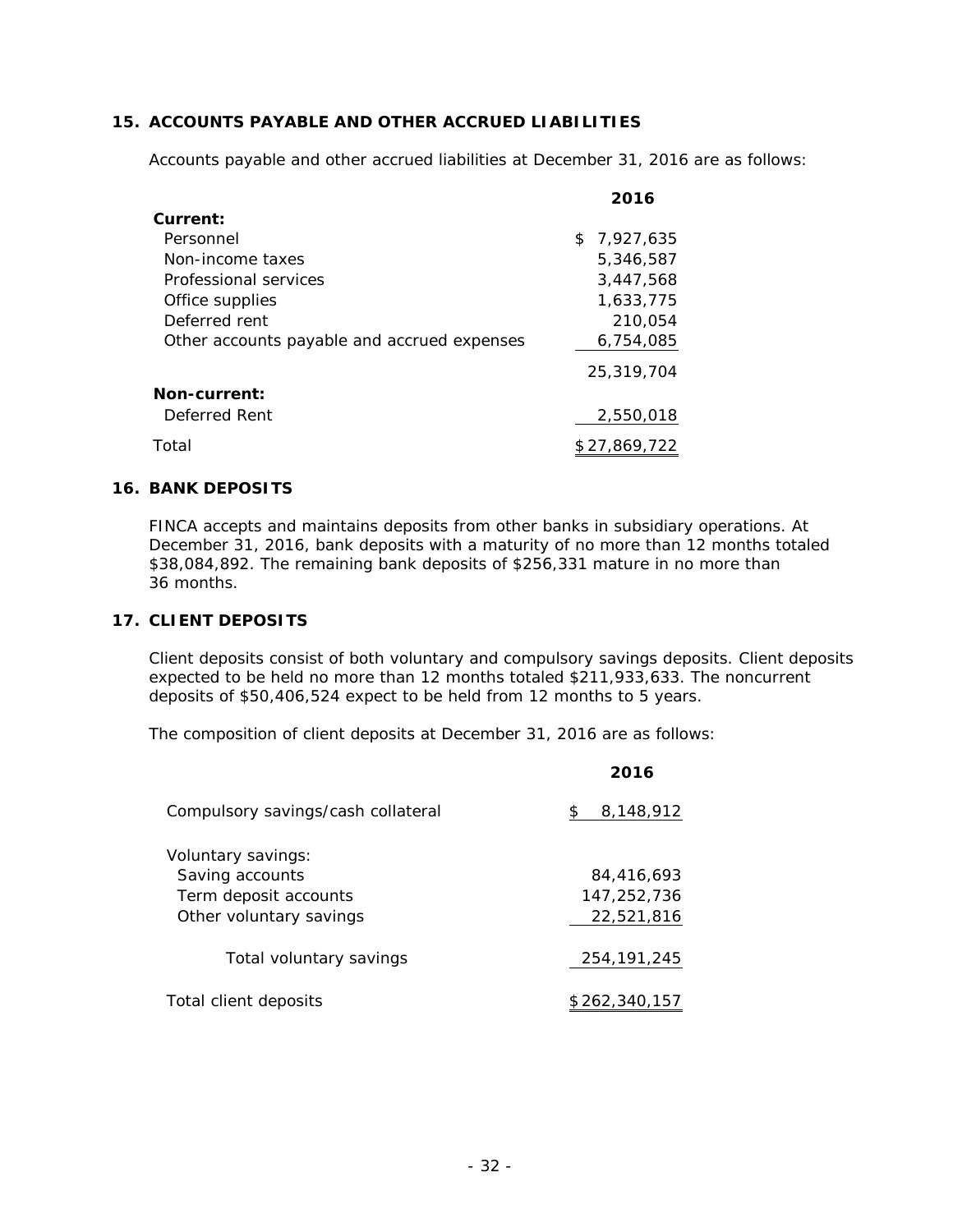#### **18. NOTES PAYABLE**

FINCA and its subsidiaries have two broad categories of debt: charitable and commercial. The majority of FINCA loans are sourced from international financial institutions supporting microfinance, but FINCA has also borrowed from private sources. Interest rates paid by subsidiaries range from six months London Interbank Offering Rate  $+375$  bps up to  $36.1\%$ floating and up to 37.5% fixed in local currencies for commercial loans in countries with high perceived risk or with depreciating currencies. In some situations, FINCA, as the parent company, may be directly liable or may offer support for loans provided to subsidiaries without adequate credit standing, which may be in the form of a direct guarantee, letter of credit, comfort letter, or another form of credit enhancement.

As of the balance sheet date, some subsidiaries have breached covenants contained in financing agreements underlying these obligations. Management believes that these breaches are primarily due to recent global economic conditions which have impacted microfinance, or in some cases due to local political and economic developments. A breach of a loan covenant could permit a lender to accelerate payment of the loan, but would not permit a cross-default beyond the particular subsidiary. As of December 31, 2016, FMH and subsidiaries in Armenia, Azerbaijan, Georgia, Russia, Tajikistan, Guatemala, DRC, Malawi, Tanzania, and Zambia were in breach of financial covenants regarding loans from international financial institutions amounting to \$141 million. FMH and its subsidiaries have obtained formal waivers for these breaches of covenants accounting for \$8.4 million and prior to the date of issuance of these consolidated financial statements a further \$64.1 million. All loans for which no formal waivers were obtained or were not obtained before December 31, 2016 are classified as current in the maturity table below. Although management has obtained formal waivers of some of these breaches or assurances from lenders that the covenants will be waived, there is no assurance that these waivers or assurances will be extended indefinitely or that performance can be brought into full compliance.

Notes payable and overdrafts at December 31, 2016 are as follows:

|                  | 2016            |
|------------------|-----------------|
| Overdrafts       | 3,401,292<br>\$ |
| Notes payable:   |                 |
| Principal amount | 448,983,858     |
| Accrued interest | 3, 151, 554     |
|                  |                 |
|                  | \$455,536,704   |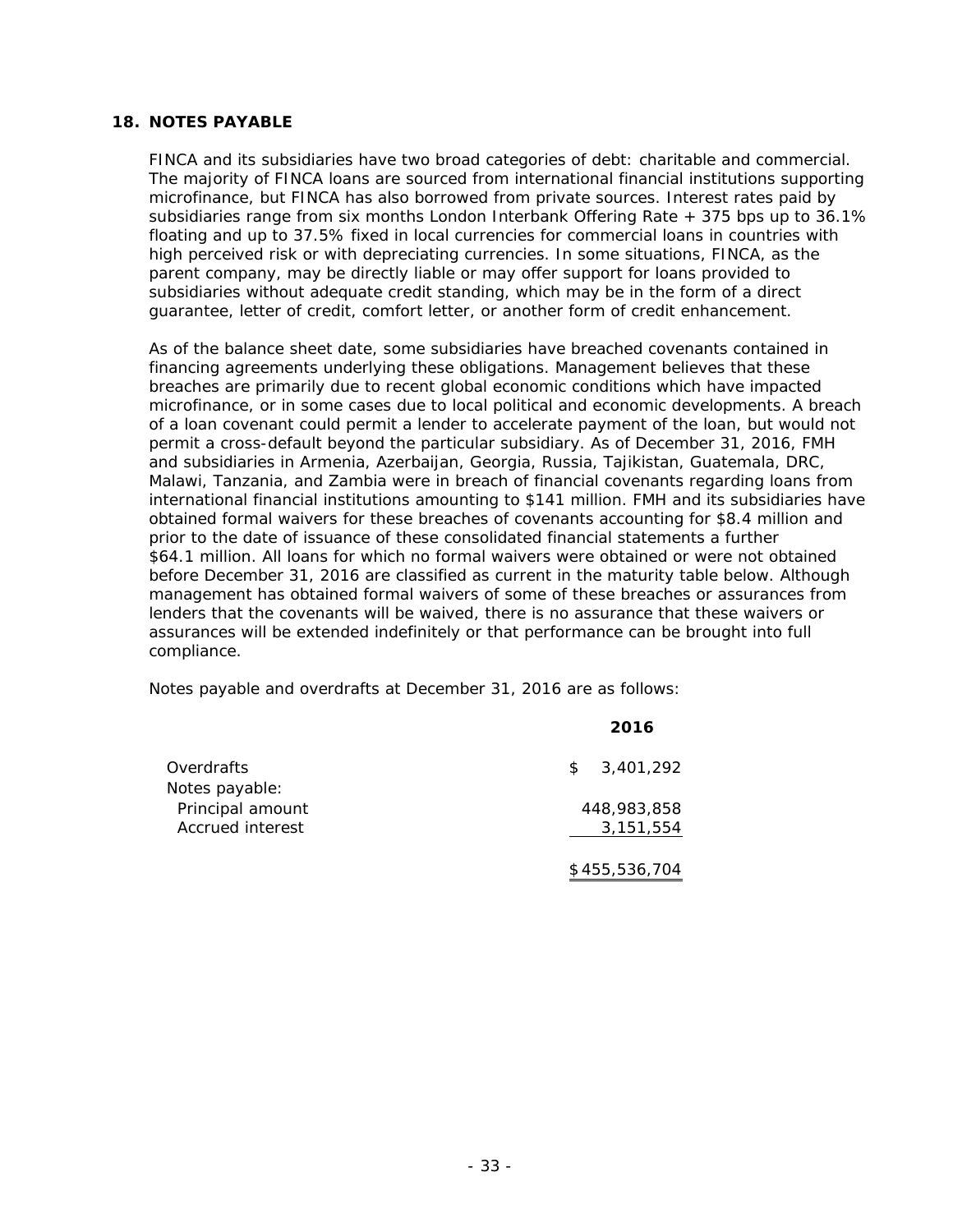Maturities of principal amounts on notes payable and overdrafts due in future fiscal years is as follows:

| \$284,939,732 |
|---------------|
| 105,871,075   |
| 41,734,184    |
| 13,979,230    |
| 5,860,929     |
|               |
|               |

#### \$452,385,150

The book value of notes payable and overdrafts at December 31, 2016 is as follows:

|                                    | 2016            |
|------------------------------------|-----------------|
| Current:                           |                 |
| Overdrafts                         | 3,401,292<br>\$ |
| Notes payable:                     |                 |
| Secured                            | 38,074,794      |
| Unsecured                          | 246,615,201     |
|                                    | 288,091,287     |
| <b>Non-current:</b>                |                 |
| Notes payable:                     |                 |
| Secured                            | 40.242.686      |
| Unsecured                          | 125,340,585     |
| Collateralized borrowings          | 1.862.146       |
|                                    | 167,445,417     |
| Total notes payable and overdrafts | \$455,536,704   |

#### **19. SUBORDINATED DEBT**

The subordinated debt balance consists of debt from external financial institutions to FINCA Georgia (\$2.5 million) and FINCA Nicaragua (\$3.1 million) as of December 31, 2016.

In 2016, subordinated debt in the amount of \$19.6 million from the FINCA Microfinance Fund matured at which time available funds were insufficient to pay in full the amounts due on the notes. Principal and interest of \$7.1 million due from FINCA Azerbaijan LLC was unpaid and forgiven by the lenders.

#### **20. DEFERRED REVENUE**

All of the balance of deferred revenue at December 31, 2016 (\$5.6 million) was attributable to grantors other than the US government.

#### **21. EMPLOYEE BENEFITS**

**Defined Contribution Pension Plan**—FINCA has implemented an employee retirement plan (the "Plan") under Internal Revenue Code Section 403(b). Under the Plan, qualified employees may defer compensation up to the maximum amount permitted by the Internal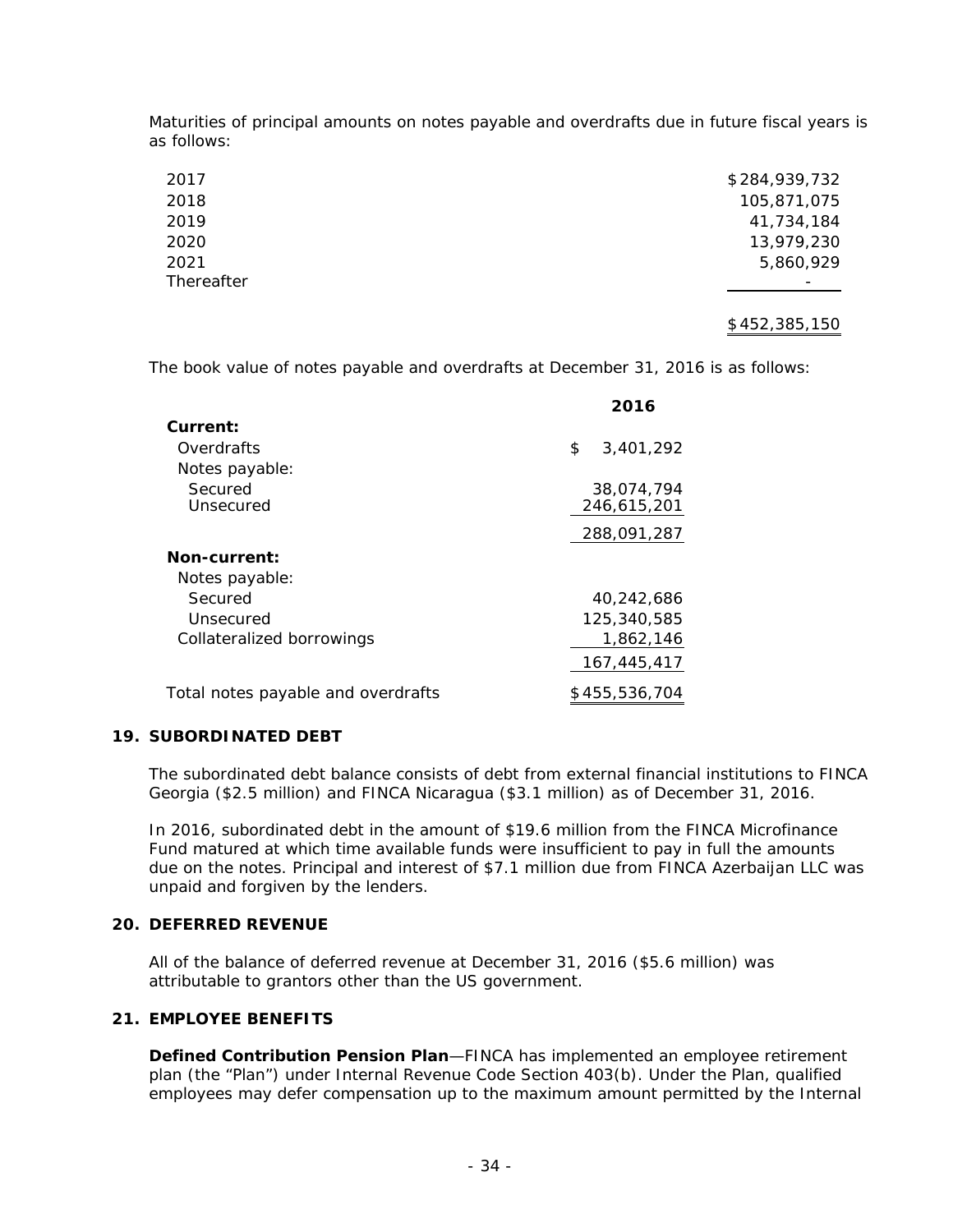Revenue Code. The elective deferral limits and catch-up limit were \$18,000 and \$6,000 for 2016, respectively. FINCA may make contributions to the Plan as a discretionary employer match. FINCA's contributions to the Plan for the year ended December 31, 2016 was \$0.4 million.

**Defined Benefit Agreement**—FINCA also maintains a nonqualified defined senior executive retirement plan agreement (the "Agreement") for certain officers and directors, which provides benefits payable upon retirement from FINCA (no sooner than at age 65). In addition, a death benefit is payable to a surviving spouse or named beneficiary in the event of the death of the eligible officer/director. The Agreement is offered at the sole discretion of FINCA's board of directors. Currently, several key employees are enrolled in the Agreement.

The net liability of FINCA's defined benefit plan recognized at December 31, 2016 is summarized as follows:

|                                      | 2016        |
|--------------------------------------|-------------|
| Benefit obligation-beginning of year | \$3.599.046 |
| Service cost                         | 99,538      |
| Interest cost                        | 135,279     |
| Actuarial loss                       | 13,792      |
| Net employer benefits paid           | (139, 757)  |
| Benefit obligation-end of year       | \$3,707,898 |

The change in plan assets at December 31, 2016 is summarized as follows:

|                                        | 2016       |
|----------------------------------------|------------|
| Fair value of assets—beginning of year | R          |
| Employee contributions                 |            |
| Employer contributions                 | 139,757    |
| Benefits paid                          | (139, 757) |
| Fair value of assets-end of year       |            |

The funded status of FINCA's defined benefit plan at December 31, 2016 is summarized as follows:

|                                                                                              | 2016                                 |
|----------------------------------------------------------------------------------------------|--------------------------------------|
| Benefit obligation-end of year                                                               | \$3,707,898                          |
| <b>Funded status</b><br>Unrecognized prior service cost<br>Unrecognized net actuarial losses | \$ (3,707,898)<br>468,272<br>846,956 |
| Accrued benefit cost                                                                         | \$(2,392,670)                        |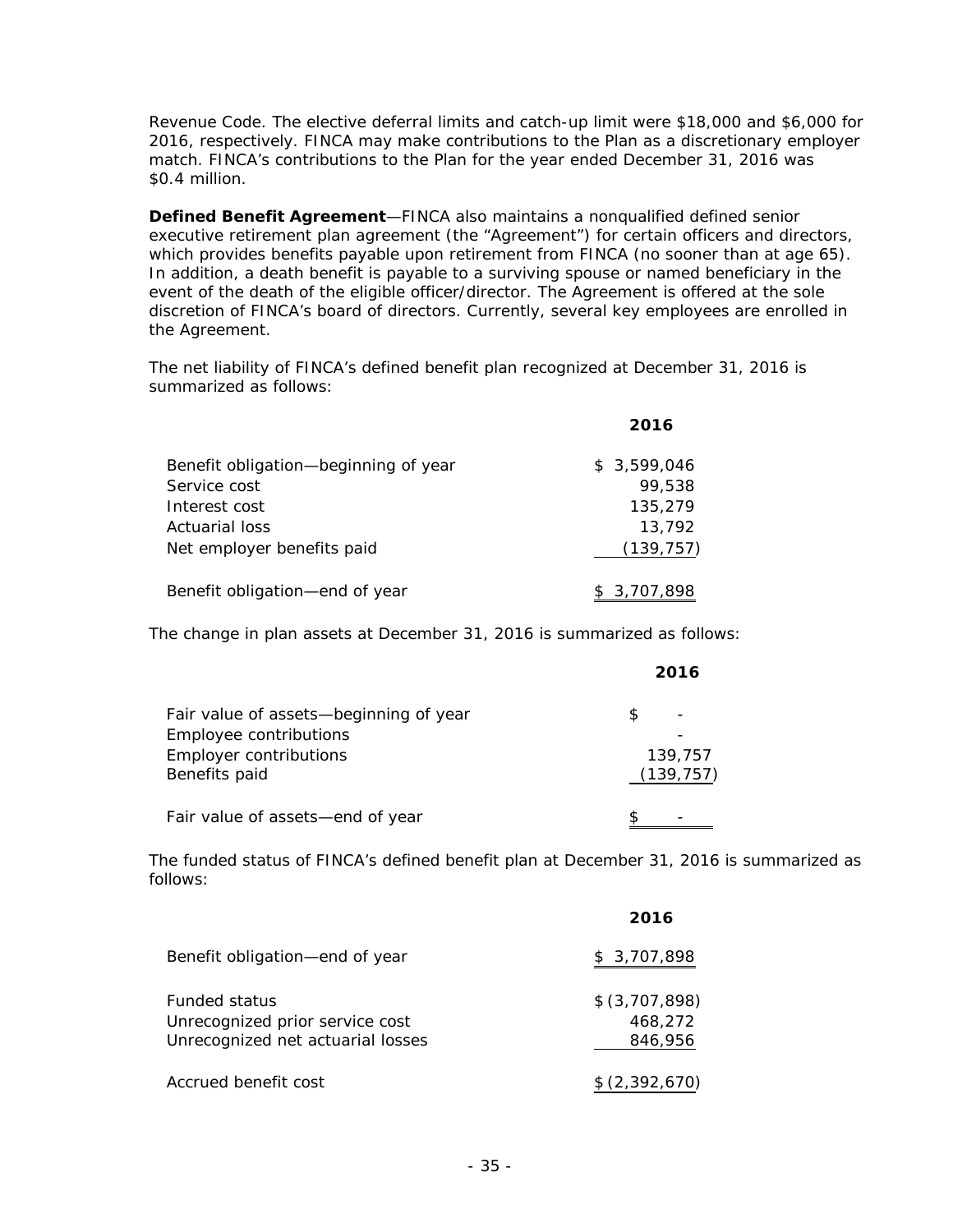The amount of net periodic cost at December 31, 2016, is summarized as follows:

|                                               | 2016      |
|-----------------------------------------------|-----------|
| Service cost                                  | \$99.538  |
| Interest cost                                 | 135,279   |
| Amortization of actuarial loss (10% corridor) | 74,765    |
| Amortization of prior service cost            | 126,206   |
| Total net periodic cost                       | \$435,788 |

Components other than net periodic cost included in the consolidated statement of activities for the year ended December 31, 2016, are summarized as follows:

|                                                    | 2016                         |
|----------------------------------------------------|------------------------------|
| Net actuarial loss<br>Prior service (cost)         | $$^{(60,973)}$<br>(126, 206) |
| Total related credits other than net periodic cost | \$(187, 179)                 |

Items not yet recognized as components of net periodic pension cost at December 31, 2016, are summarized as follows:

|                                                                      | 2016               |
|----------------------------------------------------------------------|--------------------|
| Unrecognized prior service cost<br>Unrecognized net actuarial losses | 468,272<br>846,956 |
| Total unamortized pension prior service<br>cost and losses           | \$1,315,228        |

Weighted-average assumptions used to determine benefit obligations at December 31, 2016, are as follows:

|               | 2016 |
|---------------|------|
| Discount rate | 3.7% |
| Salary scale  | N/A  |

Weighted-average assumptions used to determine net period pension cost for the year ended December 31, 2016, are as follows:

|               | 2016 |
|---------------|------|
| Discount rate | 3.8% |
| Salary scale  | N/A  |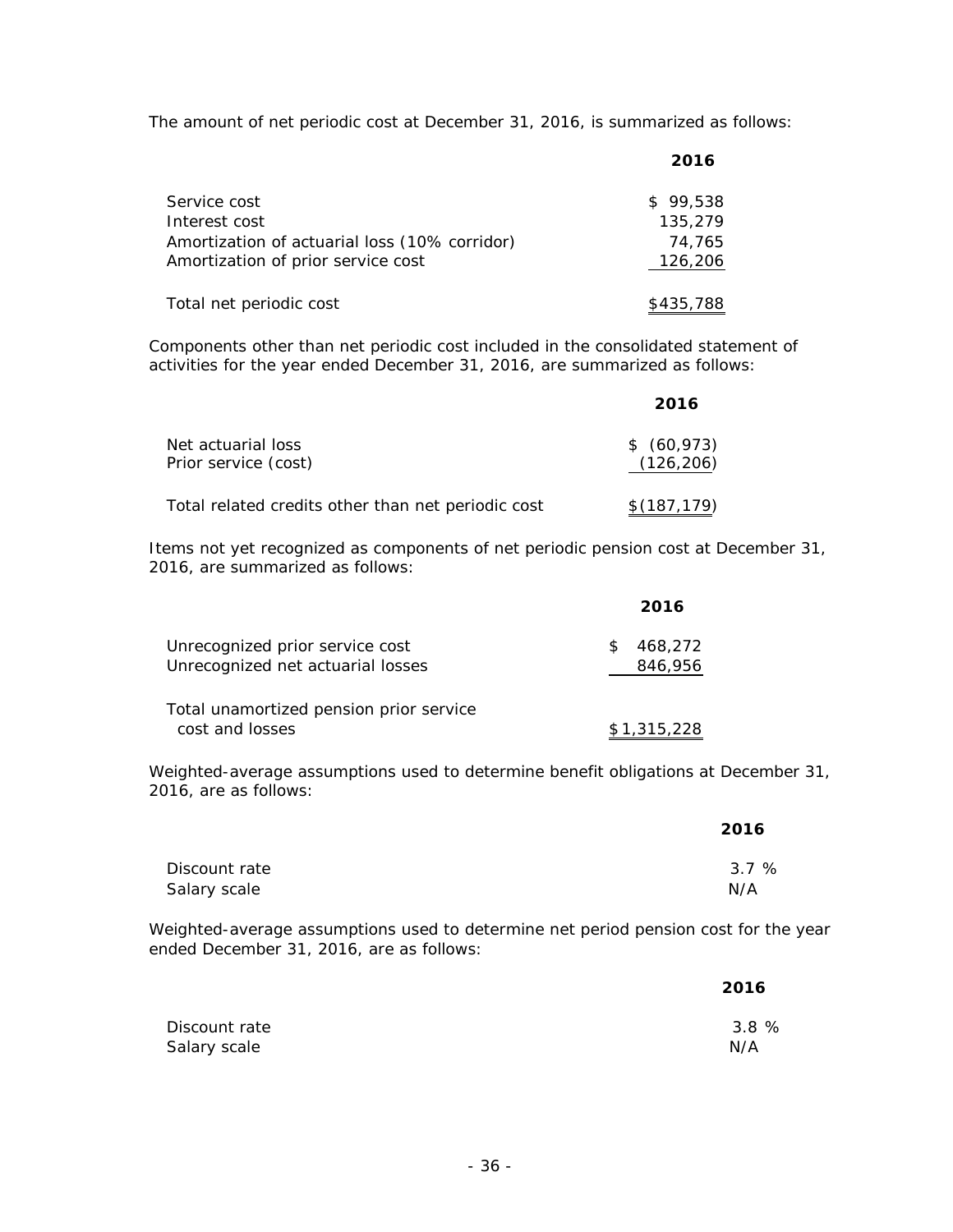Based upon the assumptions used to measure pension obligations, FINCA expects to make the following benefit payments in aggregate over the next five years:

#### **Years Ending December 31**

| 2017                                          | \$689.563 |
|-----------------------------------------------|-----------|
| 2018                                          | 167.059   |
| 2019                                          | 165,494   |
| 2020                                          | 743.157   |
| 2021                                          | 198,535   |
| In aggregate for five fiscal years thereafter | 937,606   |

FINCA's defined benefit plan is exposed to actuarial risks, such as investment, interest rate, and life expectancy risks.

*Investment Risk*—The present value of the defined benefit plan liability is calculated using the December 31, 2016 Citigroup pension discount curve and the expected benefit payments from the Plan. This curve is the published yield curve of high-grade corporate bond rates.

*Interest Risk*—A decrease in the bond interest rate will increase the Plan liability.

*Life Expectancy Risk*—The present value of the defined benefit plan liability is calculated using the published mortality tables for plan participants during and after employment with FINCA. An increase in the life expectancy of the plan participants will increase the plan's liability.

Significant actuarial assumptions for the determination of the defined obligation are discount rate and the life-expectancy of plan participants. The sensitivity analysis below has been determined based on reasonably possible changes of the discount rate assumption occurring at the end of the reporting period, while holding all other assumptions constant.

If the discount rate is a 500 basis points higher (lower), the defined benefit obligation would decrease (increase) by \$0.2 million.

#### **22. COMMITMENTS AND CONTINGENCIES**

At December 31, 2016, FINCA was obligated under several operating leases for premises used primarily for branch operations and office purposes. In a significant portion of the business locations where FINCA operates, the operating lease agreements are negotiated on a month-to-month or year-by-year basis and are in line with general rental market conditions.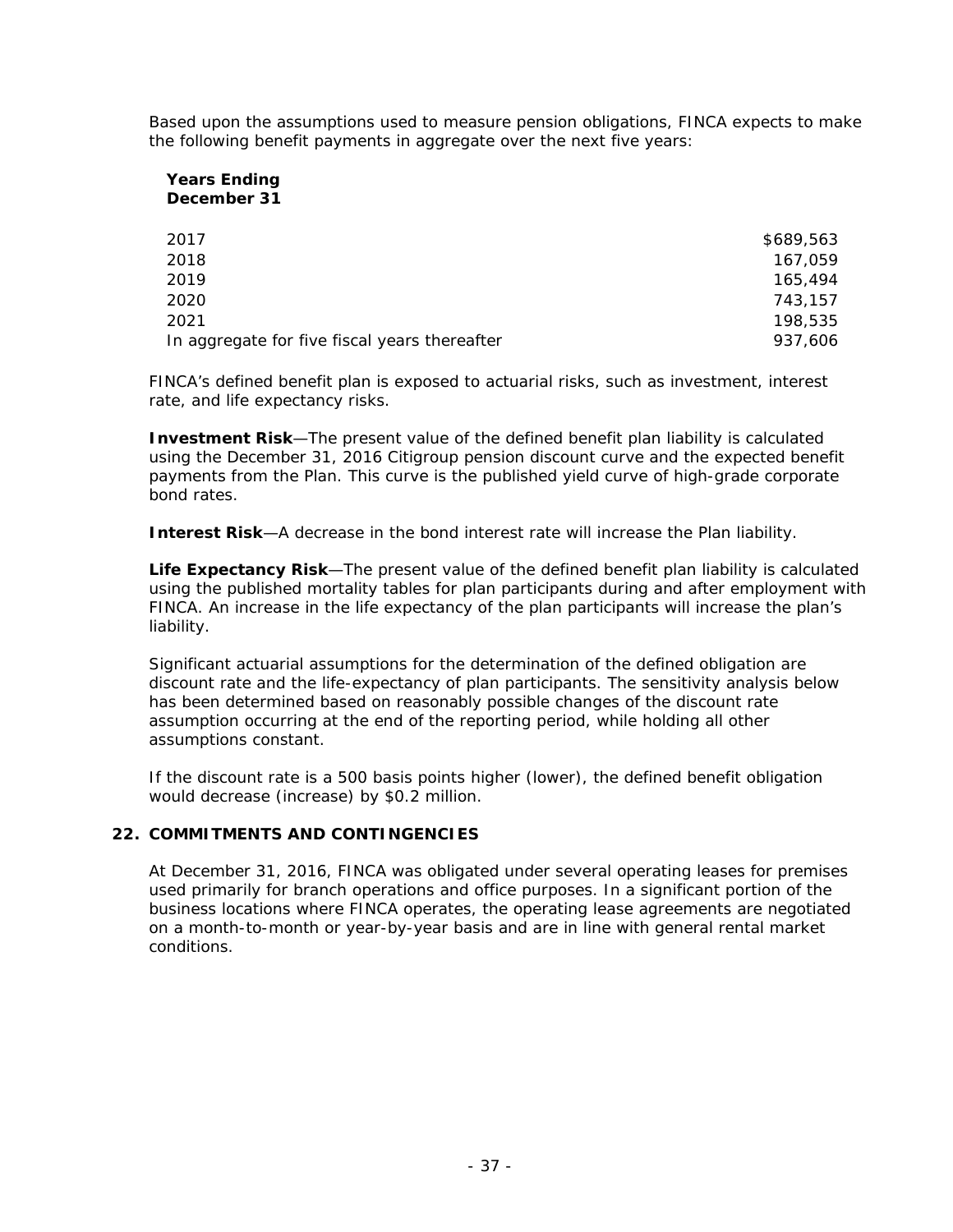Future minimum lease payments under existing lease contracts are due, in dollars, as follows:

|                            | 2016         |
|----------------------------|--------------|
| Less than one year         | \$6.444.307  |
| Between one and five years | 19,270,300   |
| More than five years       | 7,912,269    |
|                            | \$33,626,876 |

Rent expense was \$12.5 million for the year ended December 31, 2016.

INCA International, jointly and severally with FMH, provided a guarantee directly on a line of credit with a total commitment of \$4.9 million (\$3.3 million outstanding) as of December 31, 2016. In March 2017, this agreement was amended to remove FINCA International as a party and guarantor. FMH became the sole guarantor on this line of credit.

There are no contingent assets, contingent liabilities, and capital commitments at December 31, 2016.

#### **23. DISCONTINUED OPERATIONS**

In 2016, FINCA sold its interests in two subsidiaries—FINCA S.A de CV ("FINCA El Salvador") was sold in June 2016 and Financiera Finca S.A de C.V SOFOM ENR Mexico ("SOFOM") was sold in November 2016.

FINCA El Salvador and SOFOM represent discontinued operations in accordance with ASU No. 2014-08, *Reporting Discontinued Operations and Disclosures of Disposals of Components of an Entity*.

Under ASU No. 2014-08, the assets and liabilities of a disposal group should be presented as separate line items within current assets and current liabilities on the face of the balance sheet and should not be offset.

Results of the discontinued operations in 2016 includes the net income or loss for both FINCA El Salvador and SOFOM for the period up to disposition in 2016.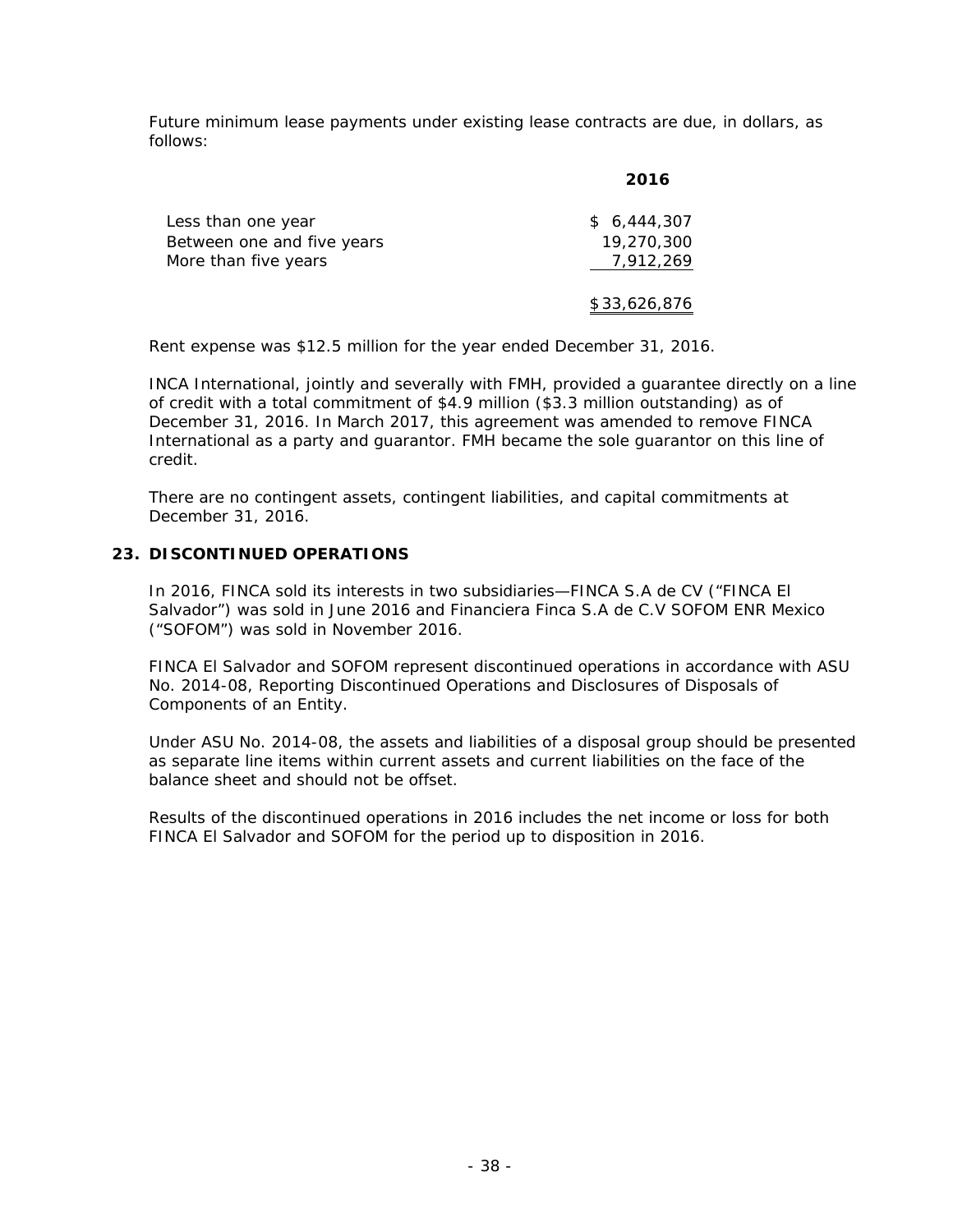Analysis of the result of the discontinued operations, and the result recognized on the remeasurement of assets of disposal group is as follows:

|                                                                                                       | 2016                                                 |
|-------------------------------------------------------------------------------------------------------|------------------------------------------------------|
| Net operating income<br>Expenses<br>Intercompany expenses eliminated on consolidation<br>Other income | \$19,913,700<br>(18,629,377)<br>1,629,490<br>727,823 |
| Profit before income tax of discontinued operations                                                   | 3,641,636                                            |
| Tax benefit                                                                                           | (841, 225)                                           |
| Profit after income tax of discontinued operations                                                    | 2,800,411                                            |
| Loss recognized on the remeasurement of assets of<br>disposal group                                   |                                                      |
| Profit after remeasurement of assets of disposal group                                                | 2,800,411                                            |
| Loss on sale after income tax                                                                         | (3,314,400)                                          |
| Loss for the year from discontinued operations                                                        | (513,989)<br>\$                                      |

The gain on sale from assets of the disposal group in the years ending December 31, 2016 is as follows:

|                                                                                                | 2016                           |
|------------------------------------------------------------------------------------------------|--------------------------------|
| Consideration received<br>Net assets disposed of                                               | \$29,049,635<br>(20, 017, 146) |
| Gain on sale before income tax and reclassification of<br>foreign currency translation reserve | 9.032.489                      |
| Reclassification of foreign currency translation reserve<br>Income tax expense on gain         | (11,065,884)<br>(1, 281, 005)  |
| Loss on sale after income tax                                                                  | \$ (3,314,400)                 |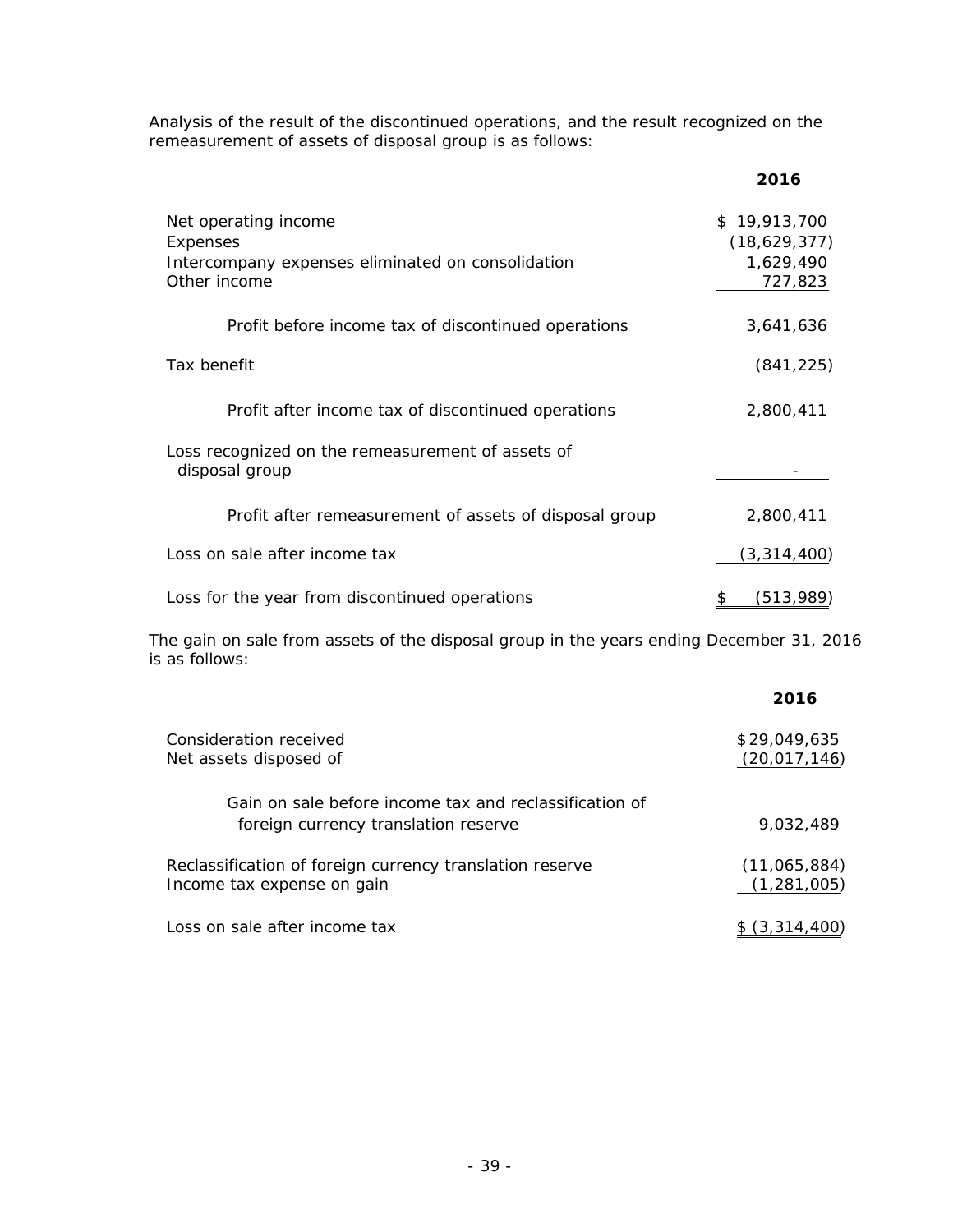Net cash inflow on sale of assets of the disposal group in the years ending December 31, 2016 is as follows:

|                                                                                                           | 2016                        |
|-----------------------------------------------------------------------------------------------------------|-----------------------------|
| Consideration received in cash and cash equivalents<br>Less cash and cash equivalent balances disposed of | \$16,623,734<br>(1,678,959) |
| Net cash consideration received                                                                           | \$14,944,775                |

Cash flows from the activities of assets of the disposal group for the years ending December 31, 2016 are as follows:

|                                                                               | 2016                                    |
|-------------------------------------------------------------------------------|-----------------------------------------|
| From operating activity<br>From investing activity<br>From financing activity | \$4,395,077<br>1,015,445<br>(9,603,998) |
| Total cash flows                                                              | \$(4, 193, 476)                         |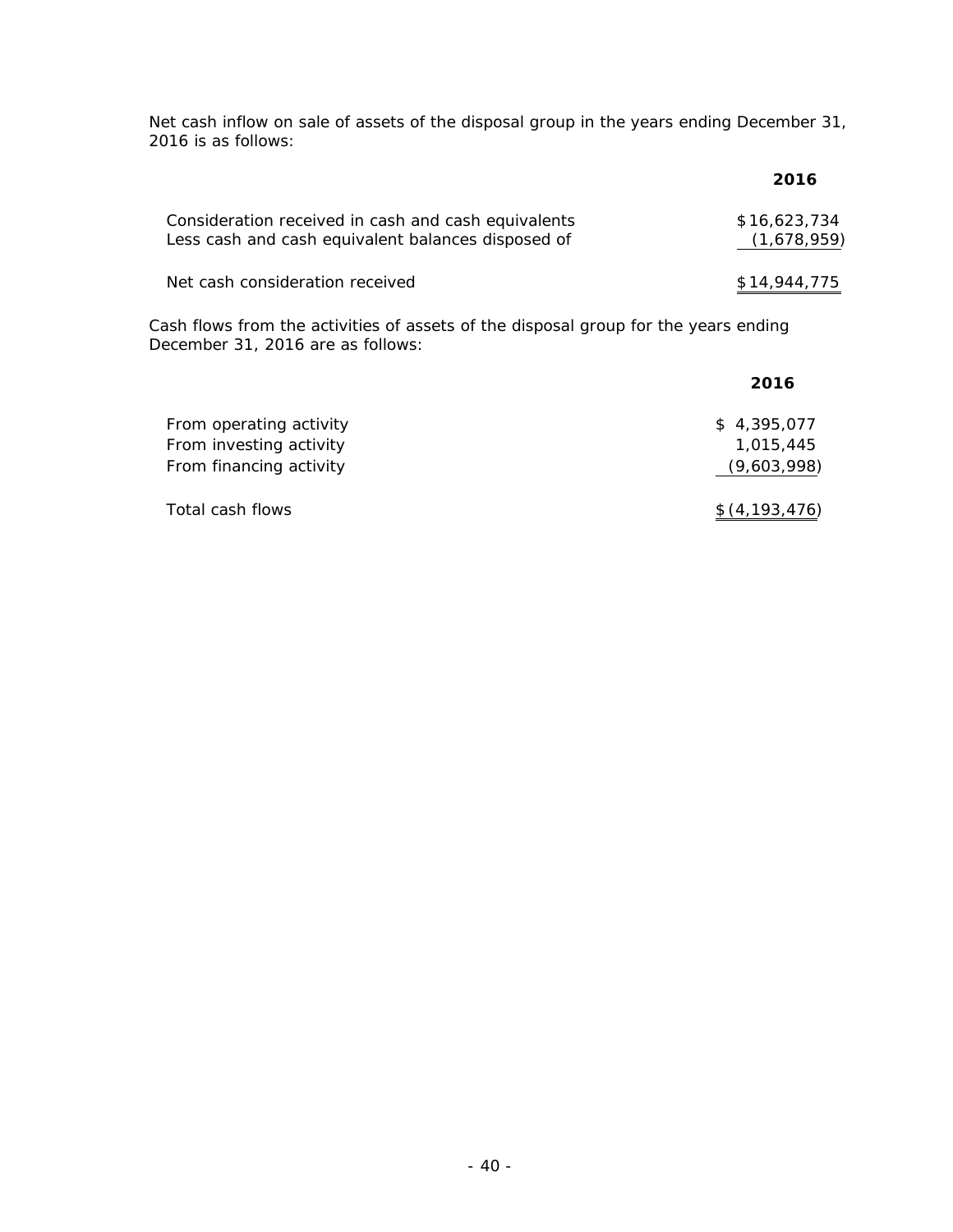#### **24. FINCA ENTITIES**

Through its headquarters, foreign representative offices and branches, controlled subsidiaries and affiliates, FINCA operates in 26 countries. All subsidiaries are controlled by FINCA directly or indirectly through FMH (see Note 1). The significant microfinance operating subsidiaries and controlled affiliates of FINCA at the end of the reporting period are listed below:

| Americas                         |                                                                                                             |
|----------------------------------|-------------------------------------------------------------------------------------------------------------|
| Ecuador                          | Banco para la Asistencia Comunitaria, FINCA S.A. Joint Stock Company                                        |
| Guatemala                        | Fundación Internacional para la Asistencia Comunitaria de Guatemala Foundation<br>FINCA Microfinanzas, S.A. |
| Haiti                            | FINCA HAITI Non-Governmental Organization                                                                   |
| Honduras                         | Sociedad Financiera FINCA Honduras, S.A. Joint Stock Company                                                |
| Mexico                           | Tenedora SAPI de C.V                                                                                        |
|                                  | Fundación Integral Comunitaria, A.C. Civil Association                                                      |
| Nicaragua                        | Financiera FINCA Nicaragua, S.A. Joint Stock Company                                                        |
|                                  | Fundación Internacional para la Asistencia Comunitaria de Nicaragua Not-for-profit Foundation               |
| Africa                           |                                                                                                             |
| Congo                            | FINCA DR CONGO SARL Limited Liability Joint Stock Company                                                   |
| Malawi                           | FINCA Limited Company Limited by Shares                                                                     |
| Nigeria                          | <b>FINCA Microfinance Bank Limited</b>                                                                      |
| Tanzania                         | FINCA Tanzania Limited Company Limited by Shares                                                            |
| Uganda                           | Foundation for International Community Assistance Uganda Limited Company Limited by Shares                  |
| Zambia                           | Foundation for International Community Assistance-Zambia Limited Company Limited by Shares                  |
| Eurasia                          |                                                                                                             |
| Armenia                          | FINCA Universal Credit Organization Closed Joint Stock Company                                              |
| Azerbaijan                       | FINCA Azerbaijan Limited Liability Company                                                                  |
| Georgia                          | JSC FINCA Bank Georgia Closed Joint Stock Company                                                           |
| Kosovo                           | FINCA International, Inc. (Branch)                                                                          |
| Kyrgyzstan                       | FINCA Bank Closed Joint Stock Company                                                                       |
| Russia                           | FINCA Joint Stock Company                                                                                   |
| Tajikistan                       | FINCA Micro-Credit Deposit Organization Limited Liability Company                                           |
| <b>Middle East</b>               |                                                                                                             |
| Jordan                           | FINCA Jordan Specialized Micro Loans Company                                                                |
| Afghanistan                      | FINCA Afghanistan Joint Stock Company Limited by Shares                                                     |
| Pakistan                         | FINCA Microfinance Bank Ltd.                                                                                |
| Non-microfinance<br>subsidiaries |                                                                                                             |
| Netherlands                      | FINCA Network Support Services BV.                                                                          |
| Netherlands                      | FINCA Microfinance Cooperatief U.A.                                                                         |
| USA                              | FINCA Services USA LLC                                                                                      |
| <b>USA</b>                       | <b>FINCA Plus LLC</b>                                                                                       |
| <b>USA</b>                       | <b>FINCA International LLC</b>                                                                              |
| <b>USA</b>                       | <b>FINCA Microfinance Global Services LLC</b>                                                               |
| <b>Charitable affiliates</b>     |                                                                                                             |
| United Kingdom                   | <b>FINCA UK</b>                                                                                             |
| Canada                           | <b>FINCA Canada</b>                                                                                         |
|                                  |                                                                                                             |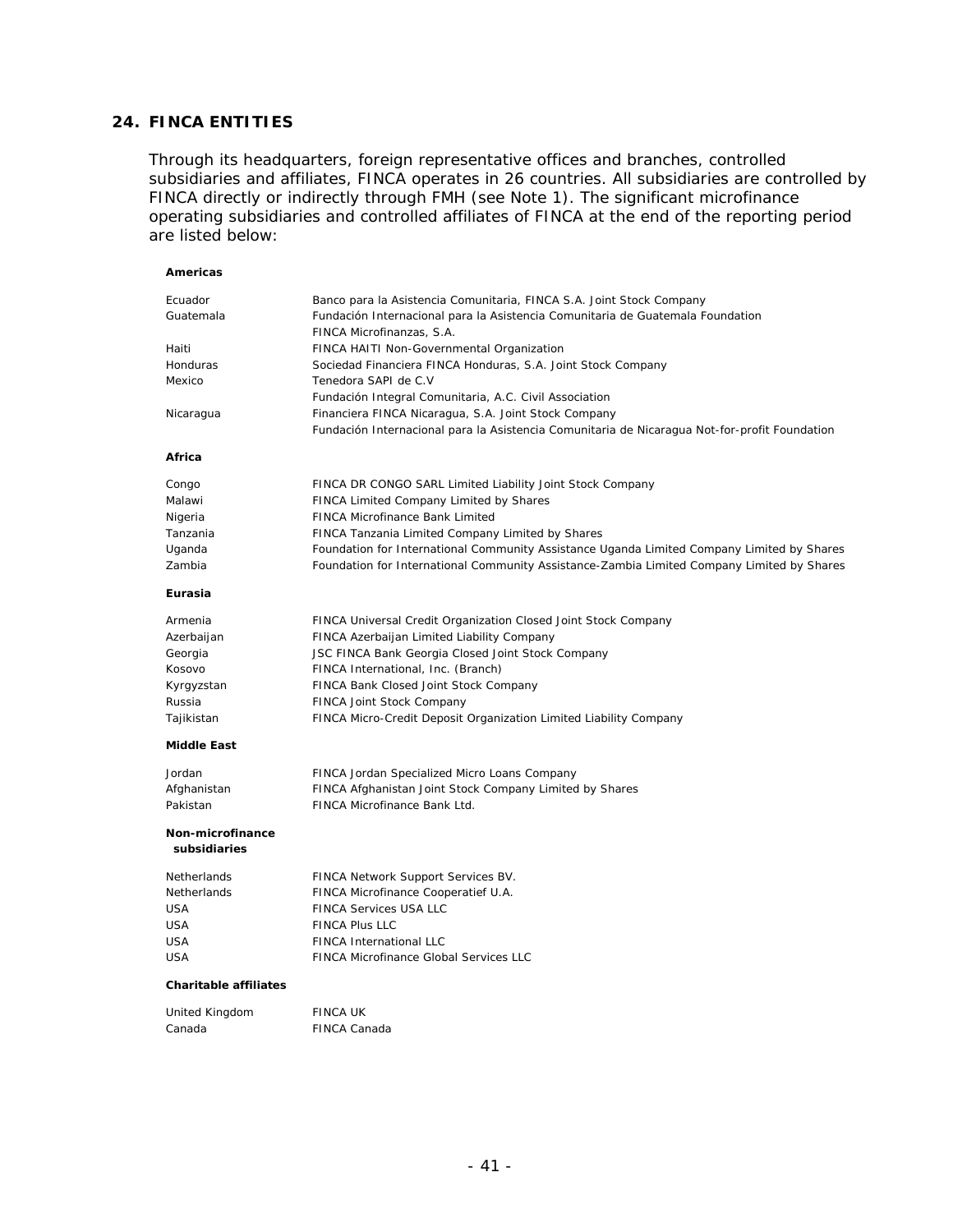The noncontrolling interest in FINCA consists of shareholders at FMH and shareholders at FINCA Microfinance Bank Ltd. (Pakistan). Noncontrolling members of FMH hold 37.1% of shares and voting rights as of December 31, 2016. Assets and liabilities attributable to the FMH noncontrolling members are \$382.9 million and \$298.6 million as of December 31, 2016.

Noncontrolling interest is attributable to noncontrolling shareholders of FINCA Microfinance Bank Ltd. (Pakistan) holds 13.6% of shares and voting rights as of December 31, 2016. Assets and liabilities attributable to these noncontrolling interests are \$20.2 million and \$17.1 million as of December 31, 2016. Net income of \$0.7 million and accumulated net income for \$1.3 million for the year 2016 is attributable to these noncontrolling interest of FINCA Microfinance Bank Ltd. (Pakistan).

A reconciliation of noncontrolling interest as of December 31, 2016 is summarized as follows:

|                                                                          | <b>Changes in Unrestricted Net Assets Attributable to</b> |                                            |                            |  |  |
|--------------------------------------------------------------------------|-----------------------------------------------------------|--------------------------------------------|----------------------------|--|--|
|                                                                          | <b>FINCA International and Noncontrolling Interest</b>    |                                            |                            |  |  |
|                                                                          | <b>Noncontrolling</b><br><b>FINCA</b>                     |                                            |                            |  |  |
|                                                                          | Total                                                     | <b>International Inc.</b>                  | <b>Interest</b>            |  |  |
| Beginning balance-January 1, 2016                                        | \$242,732,457                                             | \$146,096,258                              | \$96,636,199               |  |  |
| Dividends to noncontrolling members<br>Attributable change in net assets | (161,000)<br>(17, 899, 328)                               | $\overline{\phantom{a}}$<br>(10, 182, 681) | (161,000)<br>(7, 716, 647) |  |  |
| Ending balance-December 31, 2016                                         | \$224,672,129                                             | \$135,913,577                              | 88,758,552                 |  |  |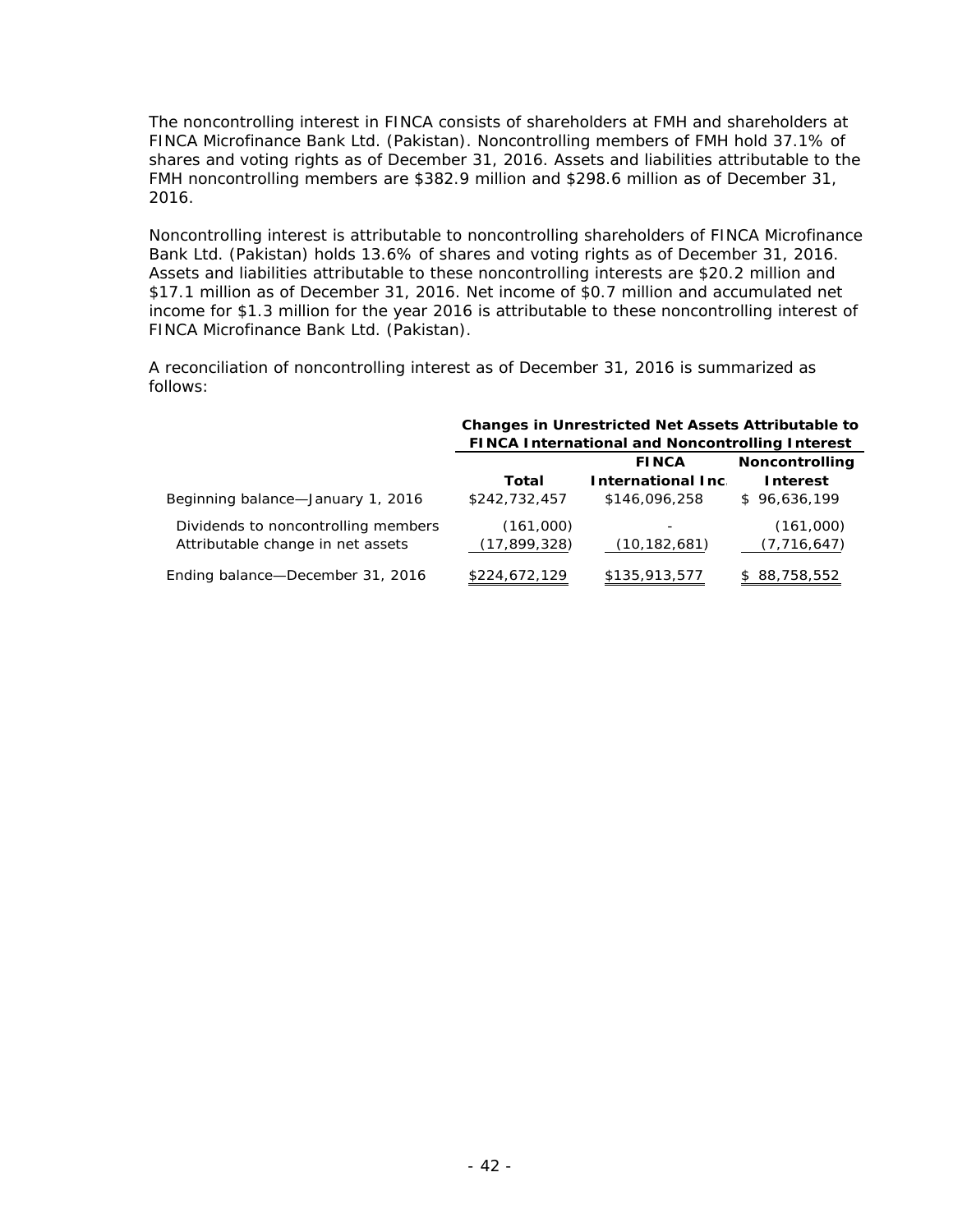#### **25. TEMPORARY RESTRICTED NET ASSETS**

|                                   | January 1, |           |    |                      | December 31,        |    |         |
|-----------------------------------|------------|-----------|----|----------------------|---------------------|----|---------|
|                                   |            | 2016      |    | <b>Contributions</b> | Released            |    | 2016    |
| Uganda and FINCA Plus             | \$         | 36,489    | \$ | 205,200              | \$<br>(91, 199)     | \$ | 150,490 |
| Malawi                            |            | 41,814    |    | 21,652               | (26, 174)           |    | 37,292  |
| Zambia                            |            | 31,200    |    | 6,749                | (1, 555)            |    | 36,394  |
| Tanzania                          |            | 13,928    |    | 23,582               | (9,509)             |    | 28,001  |
| <b>Clifford Chance Foundation</b> |            | 44,494    |    |                      | (16, 667)           |    | 27,827  |
| Guatemala                         |            | 7,152     |    | 15,365               |                     |    | 22,517  |
| Haiti and Vibrant Village Fund    |            | 8,725     |    | 163,951              | (150, 820)          |    | 21,856  |
| Visa                              |            | 68,343    |    |                      | (60,000)            |    | 8,343   |
| Social Enterprise Collider        |            |           |    | 6,700                |                     |    | 6,700   |
| Ecuador                           |            | 6.000     |    |                      |                     |    | 6,000   |
| Pakistan                          |            | 4,000     |    |                      |                     |    | 4,000   |
| Russia                            |            | 2,800     |    |                      |                     |    | 2,800   |
| El Salvador                       |            | 3,757     |    |                      | (2,917)             |    | 840     |
| <b>Rumsfeld Foundation</b>        |            | 65,940    |    |                      | (65, 301)           |    | 639     |
| Afghanistan                       |            | 14,350    |    | 300                  | (14, 350)           |    | 300     |
| <b>Credit Suisse</b>              |            | 488,751   |    |                      | (488, 751)          |    |         |
| Latin America                     |            | 1,653     |    |                      | (1,653)             |    |         |
| <b>Ford Foundation</b>            |            | 120,000   |    |                      | (120,000)           |    |         |
| Barefoot Consultant Project       |            | 3,395     |    |                      | (3, 395)            |    |         |
| <b>MESA Region</b>                |            | 55,928    |    |                      | (55, 928)           |    |         |
| Jordan                            |            | 24,800    |    |                      | (24, 800)           |    |         |
| Mexico                            |            | 15,945    |    |                      | (15, 945)           |    |         |
| Congo & Whole Planet              |            | 22,413    |    |                      | (22,413)            |    |         |
| Total                             | \$         | 1,081,877 | S  | 443,499              | \$<br>(1, 171, 377) |    | 353,999 |

Temporary restricted net assets activity in 2016 was as follows:

#### **26. RELATED PARTIES**

Balances and transactions between the Company and its subsidiaries, which are related parties of the Company, have been eliminated on consolidation and are not disclosed in this note.

**Senior Management Compensation**—Total compensation paid to the senior management of the Company for the year ended December 31, 2016:

|                                                 | 2016                   |
|-------------------------------------------------|------------------------|
| Short-term benefits<br>Post employment benefits | \$3,943,577<br>139,757 |
|                                                 | \$4,083,334            |

#### **27. SUBSEQUENT EVENTS**

Effective January 1, 2017, a wholly owned subsidiary of FMH, FINCA Microfinance Global Services (FMGS) entered into an MSA with FINCA under which FMGS will provide certain services to FINCA. These services include finance and accounting, information technology, legal, and human resources services. The service agreement is for the initial period of one year and may be renewed at the option of FINCA. The MSA between FMH and FINCA expired on December 31, 2016.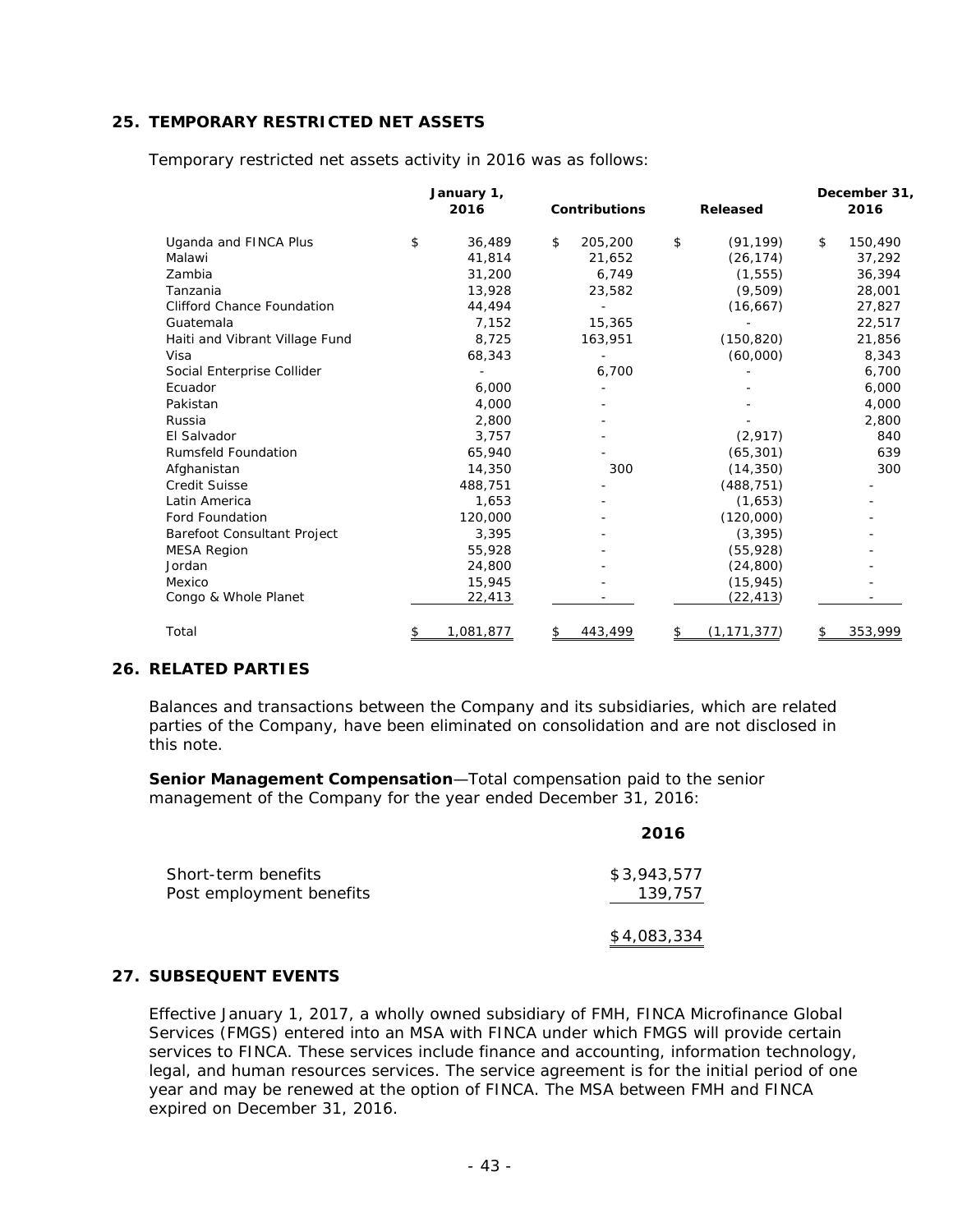In March 2017, FINCA Micro-Credit Deposit Organization LLC (FINCA Tajikistan) entered into a Financial Debt Reprofiling Agreement with its lenders to restructure its debt obligations and FMH has agreed to inject up to an additional \$4.0 million of equity. The debt restructuring included \$4.0 million in principal repayments, simplified the covenant structure, and extended the maturities of all scheduled principal payments.

In mid-2016, FINCA Azerbaijan LLC entered into negotiations with its lenders to wind down the operations of FINCA Azerbaijan in order to maximize the collections on its loan portfolio and protect the interests of FMH. In April 2017, FINCA Azerbaijan LLC entered into a Wind-Down Agreement with the majority of its lenders under the terms of which FINCA Azerbaijan LLC continues to operate to collect amounts outstanding on its loan portfolio in return for certain forgiveness of debt from the lenders to meet regulatory capital standards. The wind-down period ends on June 30, 2018, or such other date as the parties to the agreement may agree.

\*\*\*\*\*\*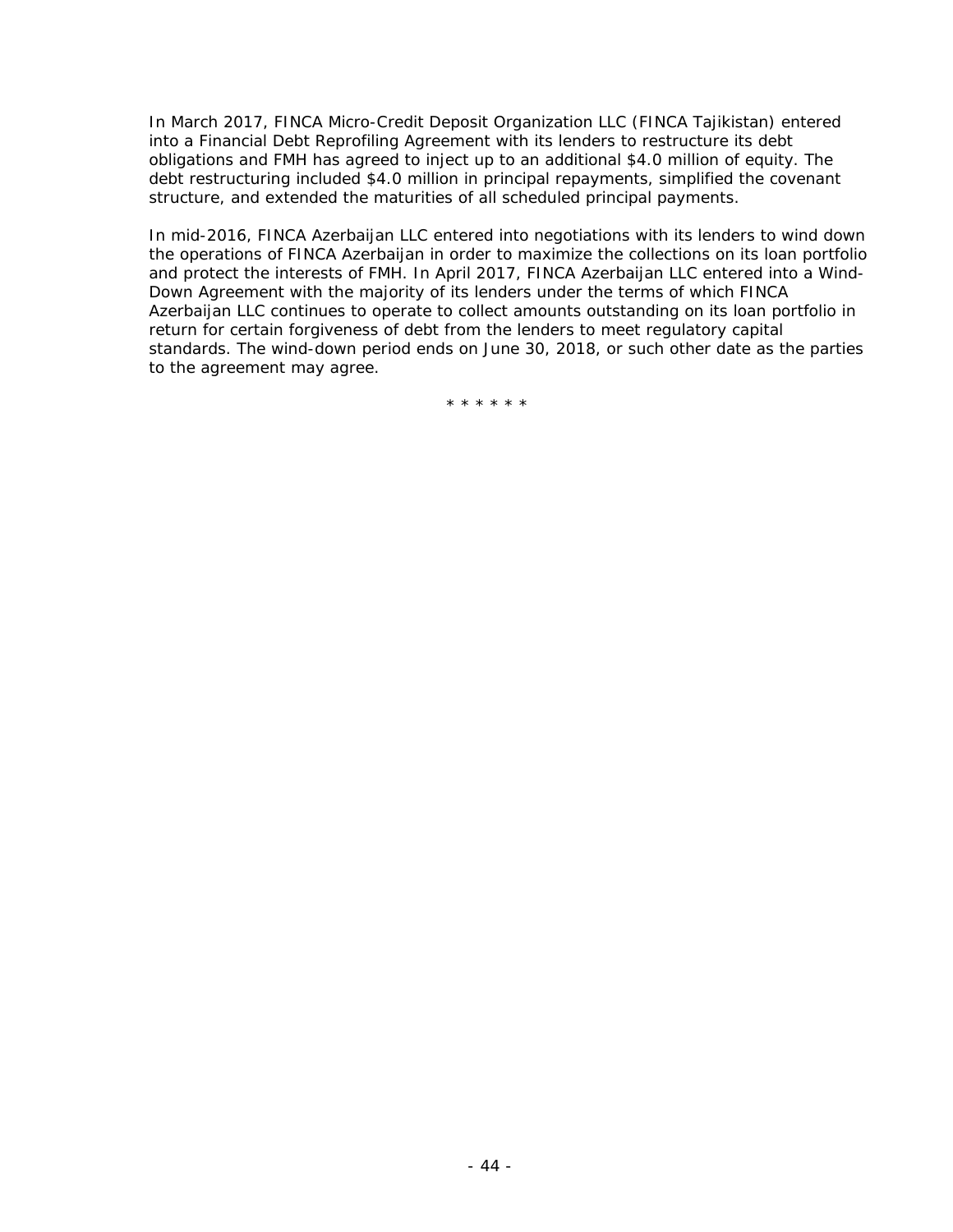# **SUPPLEMENTAL SCHEDULE AND NOTE TO SUPPLEMENTAL SCHEDULE**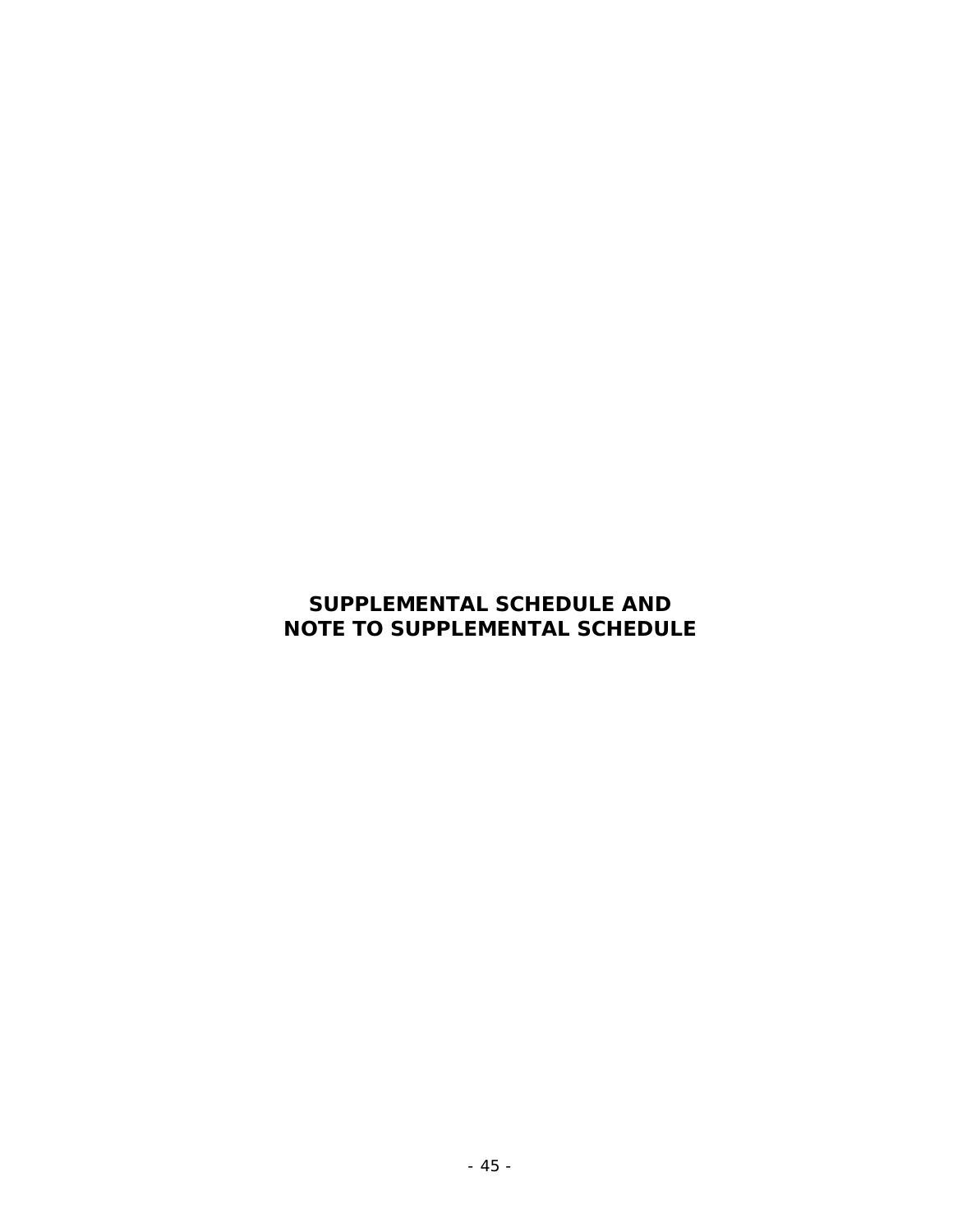# **SUPPLEMENTAL SCHEDULE—CONSOLIDATED SCHEDULE OF FUNCTIONAL EXPENSES FOR THE YEAR ENDED DECEMBER 31, 2016**

|                                       | Program<br><b>Services</b> | General &<br>Administrative | Fundraising              | Total         |
|---------------------------------------|----------------------------|-----------------------------|--------------------------|---------------|
| Salaries and Direct Benefits          | \$95,980,115               | \$<br>2,616,687             | 368,082<br>\$            | \$98,964,884  |
| Interest expense                      | 70,869,087                 | 135,279                     |                          | 71,004,366    |
| Provision for loan losses             | 57,333,825                 |                             |                          | 57,333,825    |
| Professional services                 | 15,990,754                 | 3,657,774                   | 957,375                  | 20,605,903    |
| Occupancy and utilities               | 13,875,777                 | 947,616                     |                          | 14,823,393    |
| Fringe benefits                       | 10,935,232                 | 1,334,168                   | 435,926                  | 12,705,326    |
| Depreciation and amortization expense | 10,551,780                 | 225,382                     |                          | 10,777,162    |
| Travel and entertainment              | 9,504,231                  | 911,100                     | 49,471                   | 10,464,802    |
| Other direct cost                     | 4,807,163                  | 689,925                     | 1,124,437                | 6,621,525     |
| Communications                        | 5,941,836                  | 169,279                     | 592                      | 6,111,707     |
| Security                              | 4,471,666                  | 2,143                       |                          | 4,473,809     |
| Advertising                           | 3,894,905                  | 20,200                      | 388,220                  | 4,303,325     |
| Office supplies                       | 3,804,599                  | 103,486                     | 232                      | 3,908,317     |
| License and subscription fees         | 1,030,892                  | 1,829,377                   |                          | 2,860,269     |
| Taxes other than income               | 2,547,057                  | 17,725                      | $\overline{\phantom{a}}$ | 2,564,782     |
| Equipment and office maintenance      | 1,790,828                  | 487,162                     |                          | 2,277,990     |
| Direct training and hiring            | 2,017,562                  | 60,433                      |                          | 2,077,995     |
| Bank and credit card fees             | 1,578,579                  | 354,552                     |                          | 1,933,131     |
| Equipment, commodities, and vehicles  | 1,439,725                  | 41,786                      |                          | 1,481,511     |
| Insurance                             | 1,171,466                  | 100,566                     | $\overline{\phantom{a}}$ | 1,272,032     |
| Impairment of long-lived assets       | 1,024,180                  |                             |                          | 1,024,180     |
| Total operating expenses              | \$320,561,259              | 13,704,640<br>\$            | \$3,324,335              | \$337,590,234 |